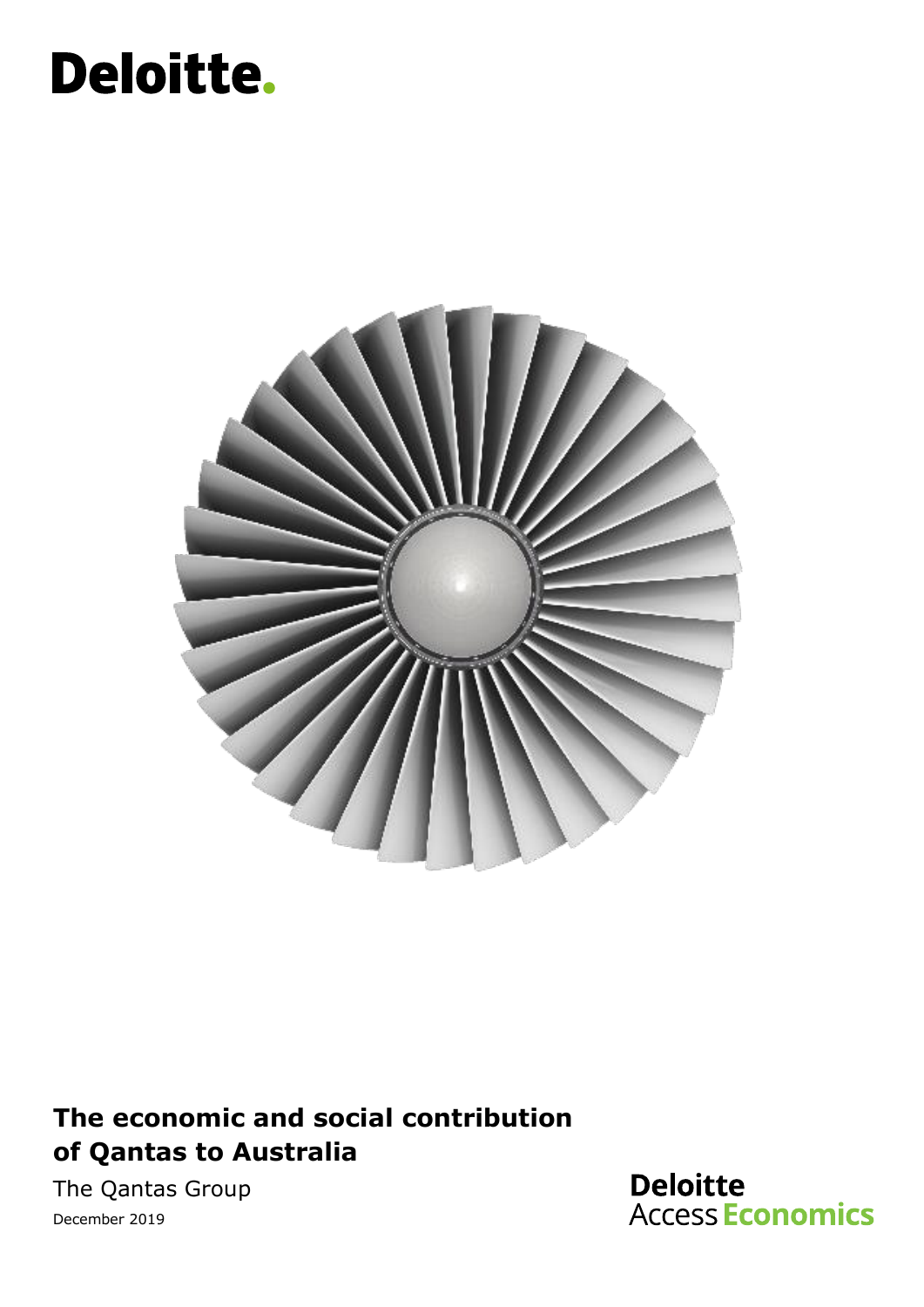### **Contents**

|                                               |                   | Executive summary                                                                                                                                                                                           | 1                        |  |  |
|-----------------------------------------------|-------------------|-------------------------------------------------------------------------------------------------------------------------------------------------------------------------------------------------------------|--------------------------|--|--|
| 1                                             |                   | Economic contribution of the Qantas Group                                                                                                                                                                   | 6                        |  |  |
|                                               | 1.1               | Economic contribution                                                                                                                                                                                       | 6                        |  |  |
|                                               | 1.1.1             | Direct contribution<br>1.1.2 Indirect contribution<br>1.1.3 Total contribution                                                                                                                              | 6<br>$\overline{7}$<br>7 |  |  |
|                                               | 1.2               | Facilitated tourism contribution of the Qantas Group                                                                                                                                                        | 8                        |  |  |
|                                               | 1.2.1             | Direct tourism contribution<br>1.2.2 Indirect tourism contribution<br>1.2.3 Total tourism contribution                                                                                                      | 8<br>9<br>10             |  |  |
| 2                                             |                   | Economic contribution of the Qantas Group in Regional Australia                                                                                                                                             | 12                       |  |  |
|                                               | 2.1               | Economic contribution to regional Australia                                                                                                                                                                 | 13                       |  |  |
|                                               | 2.1.1             | Economic contribution in regional areas                                                                                                                                                                     | 13                       |  |  |
|                                               | 2.2               | Facilitated tourism contribution to regional Australia                                                                                                                                                      | 15                       |  |  |
|                                               | 2.2.1             | Facilitated tourism in regional areas                                                                                                                                                                       | 16                       |  |  |
| 3                                             |                   | Economic contribution of the Qantas Group in Northern Australia                                                                                                                                             | 17                       |  |  |
|                                               | 3.1<br>3.2        | Economic contribution to Northern Australia<br>Facilitated tourism contribution to Northern Australia                                                                                                       | 18<br>18                 |  |  |
| 4                                             |                   | Economic contribution of the Qantas Group in selected regional areas                                                                                                                                        | 19                       |  |  |
|                                               | 4.1<br>4.2        | Economic contribution in selected regional areas<br>Facilitated tourism contribution in selected regional areas                                                                                             | 19<br>20                 |  |  |
| 5                                             |                   | Selected case studies                                                                                                                                                                                       | 21                       |  |  |
|                                               | 5.1<br>5.2<br>5.3 | The role of aviation in supporting the growth of the Tasmanian tourism sector<br>The contribution of the Qantas Group since privatisation<br>The impact of changes in domestic airfares on consumer welfare | 21<br>23<br>24           |  |  |
|                                               | 5.3.1             | What has lower airfares meant for consumers?                                                                                                                                                                | 25                       |  |  |
|                                               | 5.4<br>5.5        | The economic contribution of the 747<br>The role of the Qantas Group in facilitating air freight exports                                                                                                    | 27<br>28                 |  |  |
|                                               |                   | Appendix A: Estimating the economic contribution of the Qantas Group                                                                                                                                        | 29                       |  |  |
| Appendix B: Economic contribution approach    |                   |                                                                                                                                                                                                             |                          |  |  |
| Appendix C : Facilitated tourism contribution |                   |                                                                                                                                                                                                             |                          |  |  |
| Limitation of our work                        |                   |                                                                                                                                                                                                             |                          |  |  |
|                                               |                   | General use restriction                                                                                                                                                                                     | 38                       |  |  |

Deloitte Access Economics is Australia's pre-eminent economics advisory practice and a member of Deloitte's global economics group. For more information, please visit our website: www.deloitte.com/au/deloitte-access-economics

Deloitte refers to one or more of Deloitte Touche Tohmatsu Limited ("DTTL"), its global network of member firms, and their related entities. DTTL (also referred to as<br>"Deloitte Global") and each of its member firms and the

Liability limited by a scheme approved under Professional Standards Legislation.

Member of Deloitte Asia Pacific Limited and the Deloitte Network.

<sup>©2019</sup> Deloitte Access Economics. Deloitte Touche Tohmatsu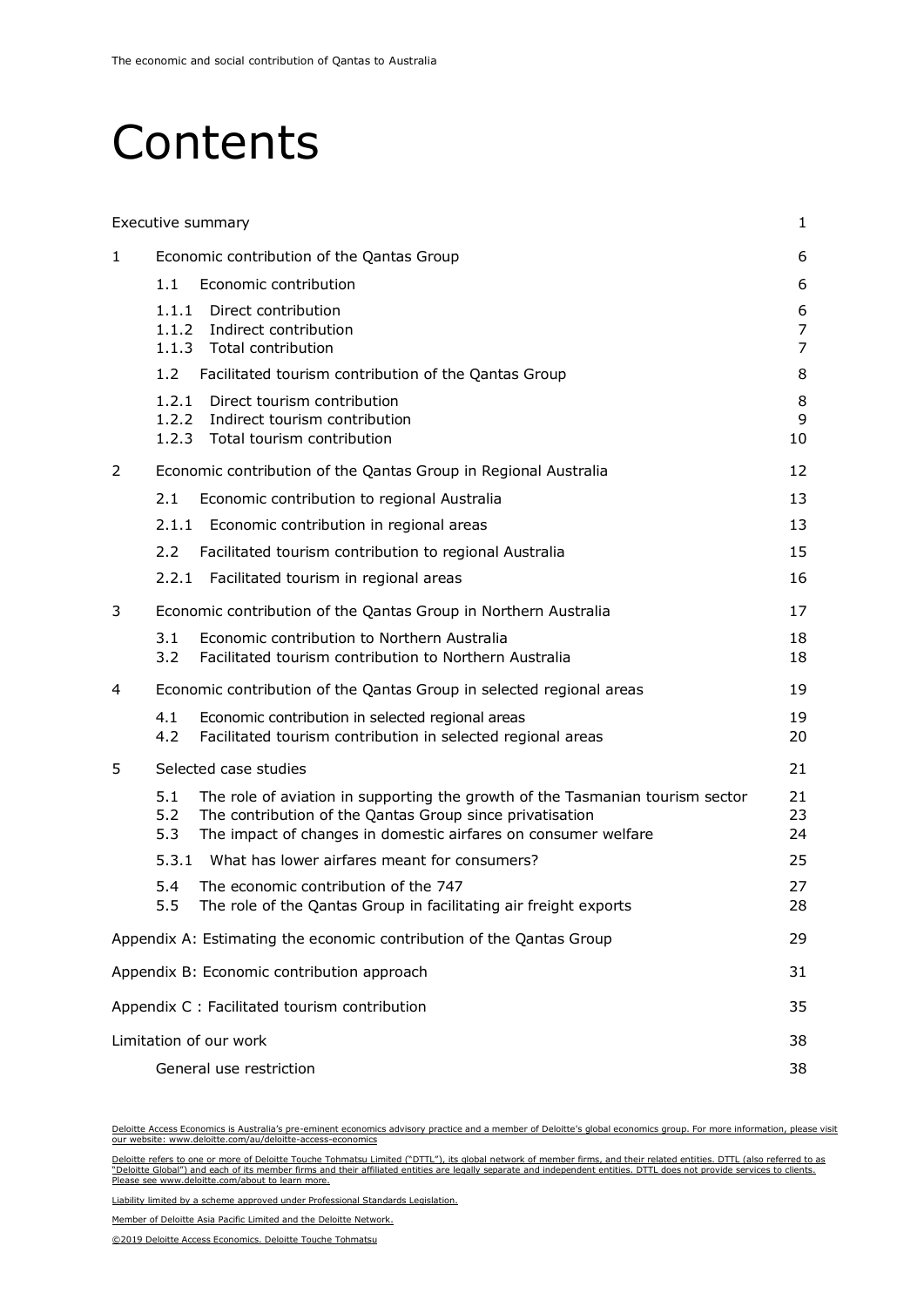# Tables

| Table iii Economic contribution of the Qantas Group's operations in Northern Australia  2     |
|-----------------------------------------------------------------------------------------------|
| Table iv Facilitated tourism contribution of the Qantas Group in Northern Australia  3        |
| Table v Economic contribution of the Qantas Group in selected regional areas 3                |
| Table vi Facilitated tourism contribution of the Qantas Group in selected regional areas 4    |
|                                                                                               |
|                                                                                               |
| Table 1.1 Direct value added (\$m) and employment (FTE) by state/territory 6                  |
| Table 1.2 Indirect value added (\$m) and employment (FTE) by state/territory  7               |
|                                                                                               |
| Table 1.4 Direct value added of facilitated tourism by state/territory (\$m) 8                |
| Table 1.5 Direct employment contribution of facilitated tourism by state/territory (FTE) 9    |
| Table 1.6 Indirect value added of facilitated tourism by state/territory (\$m)  9             |
| Table 1.7 Indirect employment contribution of facilitated tourism by state/territory (FTE) 10 |
| Table 1.8 Total value added of facilitated tourism to tourism by state/territory (\$m) 10     |
| Table 1.9 Total employment contribution of facilitated tourism by state/territory (FTE)11     |
| Table 2.1 Economic contribution of the Qantas Group's operations in regional Australia 13     |
| Table 2.2 Economic contribution of the Qantas Group's operations in regional areas in each    |
|                                                                                               |
| Table 2.3 Facilitated tourism contribution of the Qantas Group in regional Australia 16       |
| Table 2.4 Facilitated tourism contribution for regional areas in each state/territory 16      |
| Table 3.1 Economic contribution of the Qantas Group's operations in Northern Australia 18     |
| Table 3.2 Facilitated tourism contribution of the Qantas Group in Northern Australia  18      |
| Table 4.1 Economic contribution of the Qantas Group's operations in selected regional areas19 |
| Table 4.2 Facilitated tourism contribution of the Qantas Group in selected regional areas20   |
| Table 5.1 Direct economic contribution of Qantas Group operations (\$ billion)24              |
| Table 5.2 Total economic contribution of Qantas Group operations (\$ billion) 24              |
|                                                                                               |

# Figures

|  |  |  | Figure C.1 Overview of methodology for estimating the domestic tourism contribution35      |  |  |  |  |
|--|--|--|--------------------------------------------------------------------------------------------|--|--|--|--|
|  |  |  | Figure C.2 Overview of methodology for estimating the international tourism contribution37 |  |  |  |  |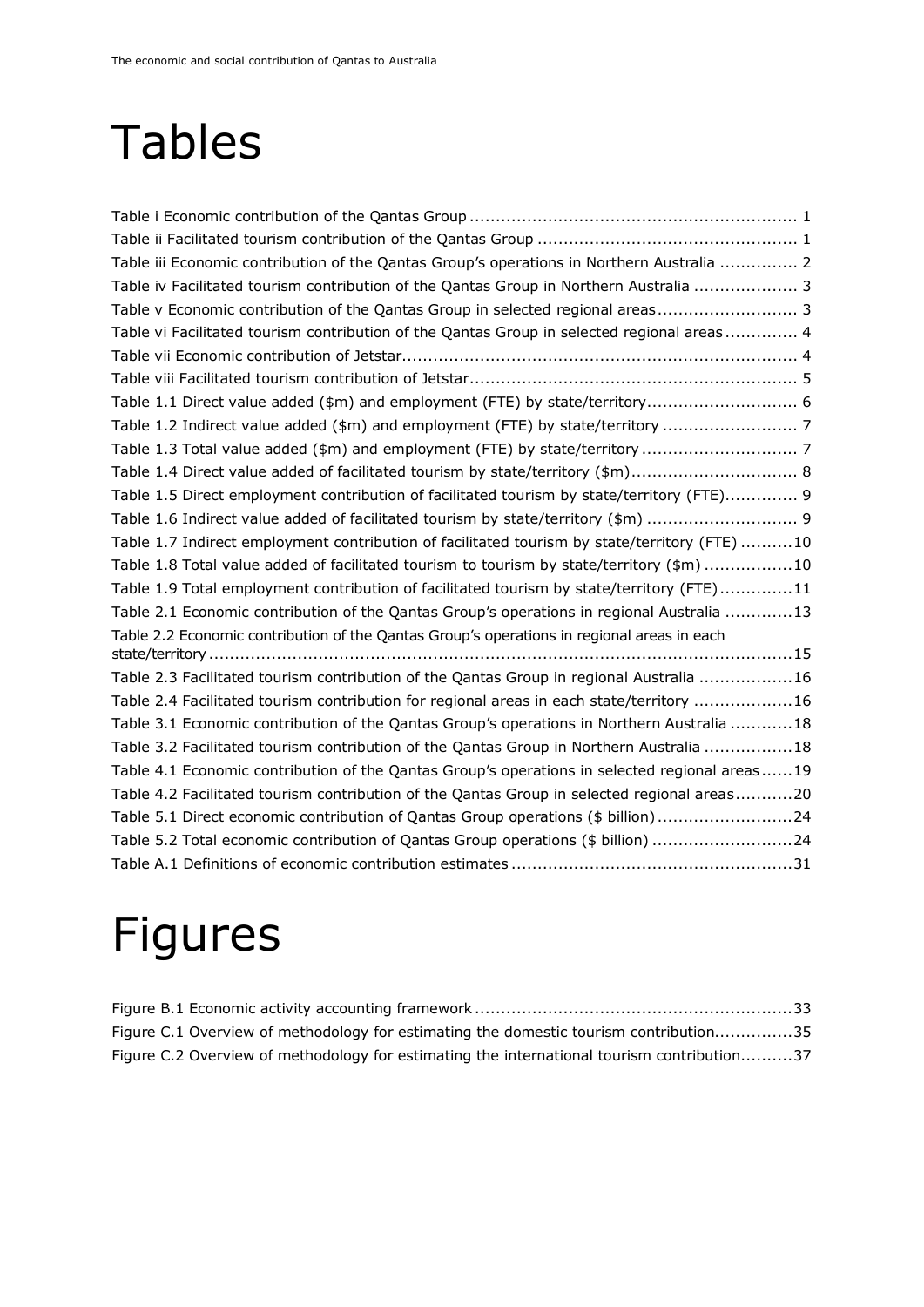### <span id="page-3-0"></span>Executive summary

Deloitte Access Economics has measured the Qantas Group's contribution to the Australian economy in the 2018-19 (FY19) financial year and has found the following:

- Combining the direct and indirect economic contribution results, the total economic contribution of Qantas Group to the Australian economy was **55,312** full time equivalent (FTE) jobs and **\$12.8 billion** in value added for 2018-19.
- In addition to directly providing **25,394** FTE Australian jobs (27,969 in headcount terms), Qantas Group indirectly contributes an estimated **29,918** FTE Australian jobs by procuring **\$10.7 billion** in goods and services in Australia and overseas to meet its supply chain requirements.
- The overall economic contribution of Qantas Group has increased by **10.1%** since 2016-17 (or 4.9% p.a.) while total employment contribution has fallen by 2.0% (or 1.0% p.a.).
- The total economic contribution of the Qantas Group represents **0.7%** of Gross Domestic Product (GDP) in Australia. Considering solely the direct contribution, the operations of the Qantas Group represented **0.4%** of GDP.

|                                     | <b>Direct</b> | <b>Indirect</b> | Total  |
|-------------------------------------|---------------|-----------------|--------|
| Value added (\$b)                   | 7.3           | 5.5             | 12.8   |
| <b>Employment (FTE)</b>             | 25,394        | 29,918          | 55,312 |
| Gross Operating Surplus (GOS) (\$b) | 3.1           | 2.7             | 5.8    |
| Labour income (\$b)                 | 4.2           | 2.8             | 7.0    |

<span id="page-3-1"></span>Table i Economic contribution of the Qantas Group

Source: Deloitte Access Economics. Note: All figures have been rounded to the nearest unit so totals may be subject to rounding errors.

In addition to the economic contribution associated with its operations, the Qantas Group plays a vital role in facilitating tourism activity through the transport of tourists to and around Australia. The Qantas Group also plays an important role in marketing Australian tourism both internationally and domestically, particularly through its contribution to state tourism agencies.

Combining the expenditure of both domestic and international tourists who travel on Qantas and Jetstar, the additional total value added to the Australian economy associated with the role of the Qantas Group in facilitating tourism in FY19 is estimated to be **\$13.1 billion** and this activity supports **106,005** FTE jobs.

- The direct facilitated tourism contribution of the Qantas Group to the Australian economy was **68,014** FTE jobs and **\$6.57 billion** in value added for 2018-19.
- In addition, the indirect facilitated tourism contribution was an estimated **37,991** FTE jobs and **\$6.55 billion** in value added.

<span id="page-3-2"></span>Table ii Facilitated tourism contribution of the Qantas Group

|                         |        | Domestic       |        | <b>International</b> |         |        |  |
|-------------------------|--------|----------------|--------|----------------------|---------|--------|--|
|                         | Qantas | <b>Jetstar</b> | Total  | Qantas               | Jetstar | Total  |  |
| Value Added (\$m)       | 5,230  | 3,237          | 8,467  | 3,304                | 1,352   | 4,656  |  |
| <b>Employment (FTE)</b> | 43,589 | 27,618         | 71,206 | 24,711               | 10,088  | 34,799 |  |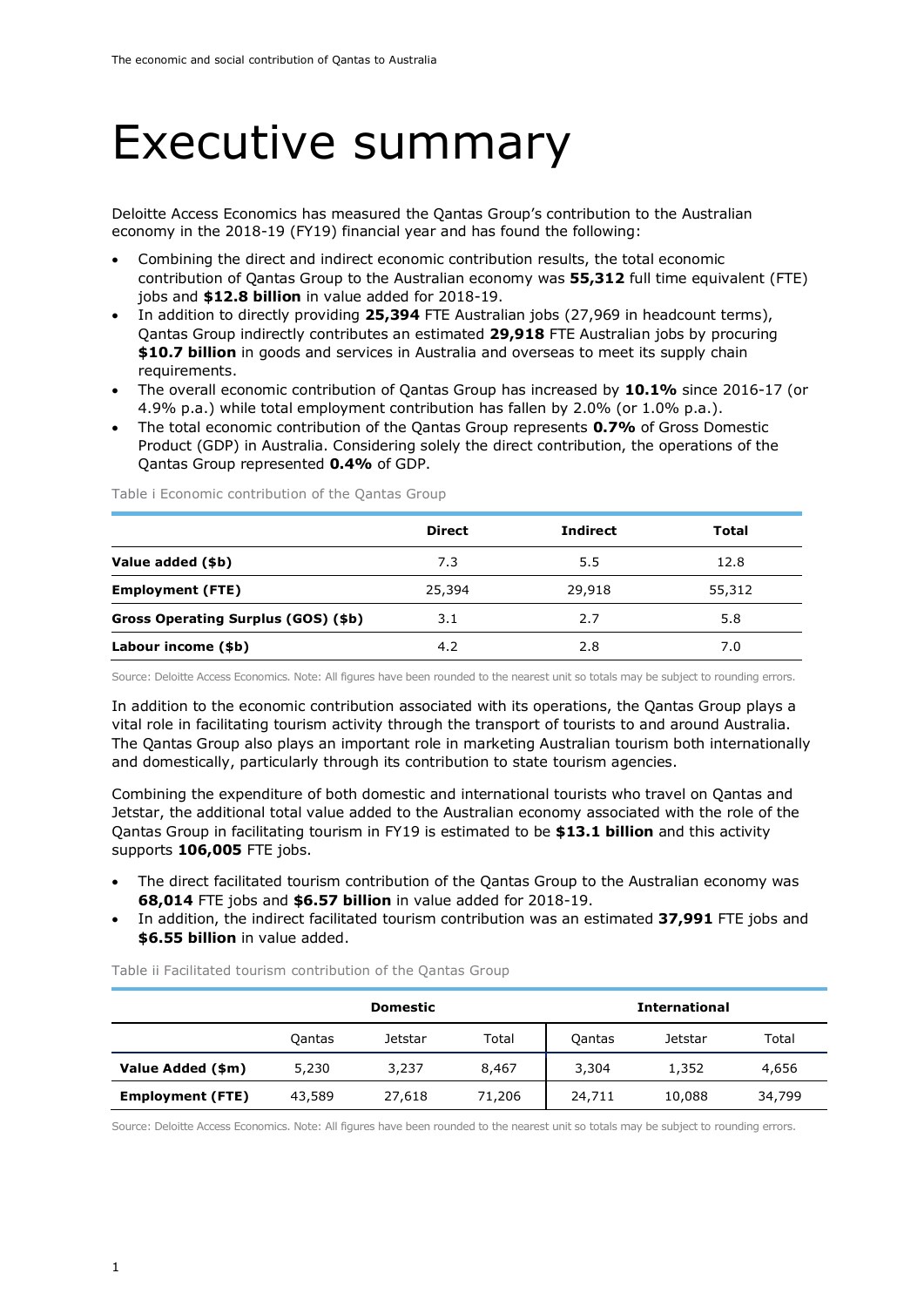#### **Contribution to regional Australia**

The Qantas Group also makes a significant contribution to regional Australia. Regional Australia has been defined here to encompass all regions outside of the capital cities e.g. Sydney, Melbourne, Brisbane, Canberra, Hobart, Adelaide, Darwin and Perth.

Deloitte Access Economics estimates that the activities of the Qantas Group in regional Australia contributed **5,879 jobs** and **\$1.6 billion** in total value add in 2018-19.

- The Qantas Group operations in regional Australia directly contributes **\$789 million** in value added and indirectly contributes an additional **\$845 million** in value added.
- The Qantas Group directly provides **1,083 jobs** in regional Australia and indirectly supports an additional **4,797 jobs** in upstream industries such as catering and airport support staff.

The total economic contribution of operations by the Qantas Group constituted 0.3% of Gross Regional Product (GRP) in regional Australia.

The role of the Qantas Group in facilitating tourism activity in regional Australia was estimated to contribute **36,818 jobs** and **\$4.4 billion** in value added to regional Australia in 2018-19. This represents around 35% of Qantas Group tourism employment and 33% of value added.

- The tourism activity in regional Australia facilitated by the Qantas Group directly contributes **\$2.0 billion** in value added and indirectly contributes an additional **\$2.4 billion** in indirect value added.
- This facilitated tourism activity is estimated to directly provide **21,213 FTE jobs** in regional Australia and indirectly supports an additional **15,605 FTE jobs** in upstream industries such as agriculture.

The total economic contribution of tourism activity facilitated by the operations by the Qantas Group constituted 0.9% of Gross Regional Product in regional Australia.

#### **Contribution to Northern Australia**

Deloitte Access Economics also estimated the economic contribution of the activities of the Qantas Group in Northern Australia in FY19. Northern Australia is defined as all of the Northern Territory, and those Local Government Areas (LGAs) in Queensland and Western Australia above and intersecting the Tropic of Capricorn.

Deloitte Access Economics estimates that the activities of the Qantas Group in Northern Australia contributed **2,639 jobs** and **\$889 million** in total value add in 2018-19.

- The Qantas Group operations in Northern Australia directly contributes **\$527 million** in value added and indirectly contributes an additional **\$362 million** in value added.
- The Qantas Group directly provides **584 jobs** in Northern Australia and indirectly supports an additional **2,055 jobs** in upstream industries such as catering and airport support staff.

The total economic contribution of operations by the Qantas Group constituted 0.7% of Gross Regional Product in Northern Australia.

<span id="page-4-0"></span>Table iii Economic contribution of the Qantas Group's operations in Northern Australia

|                         | <b>Direct</b> | Indirect | Total |
|-------------------------|---------------|----------|-------|
| Value added (\$m)       | 527           | 362      | 889   |
| <b>Employment (FTE)</b> | 584           | 2,055    | 2,639 |

Source: Deloitte Access Economics. Note: All figures have been rounded to the nearest unit so totals may be subject to rounding errors.

The role of the Qantas Group in facilitating tourism activity in Northern Australia was estimated to contribute **14,026 jobs** and **\$1.7 billion** in value added to regional Australia in 2018-19. This represents around 13% of Qantas Group tourism employment and total value added.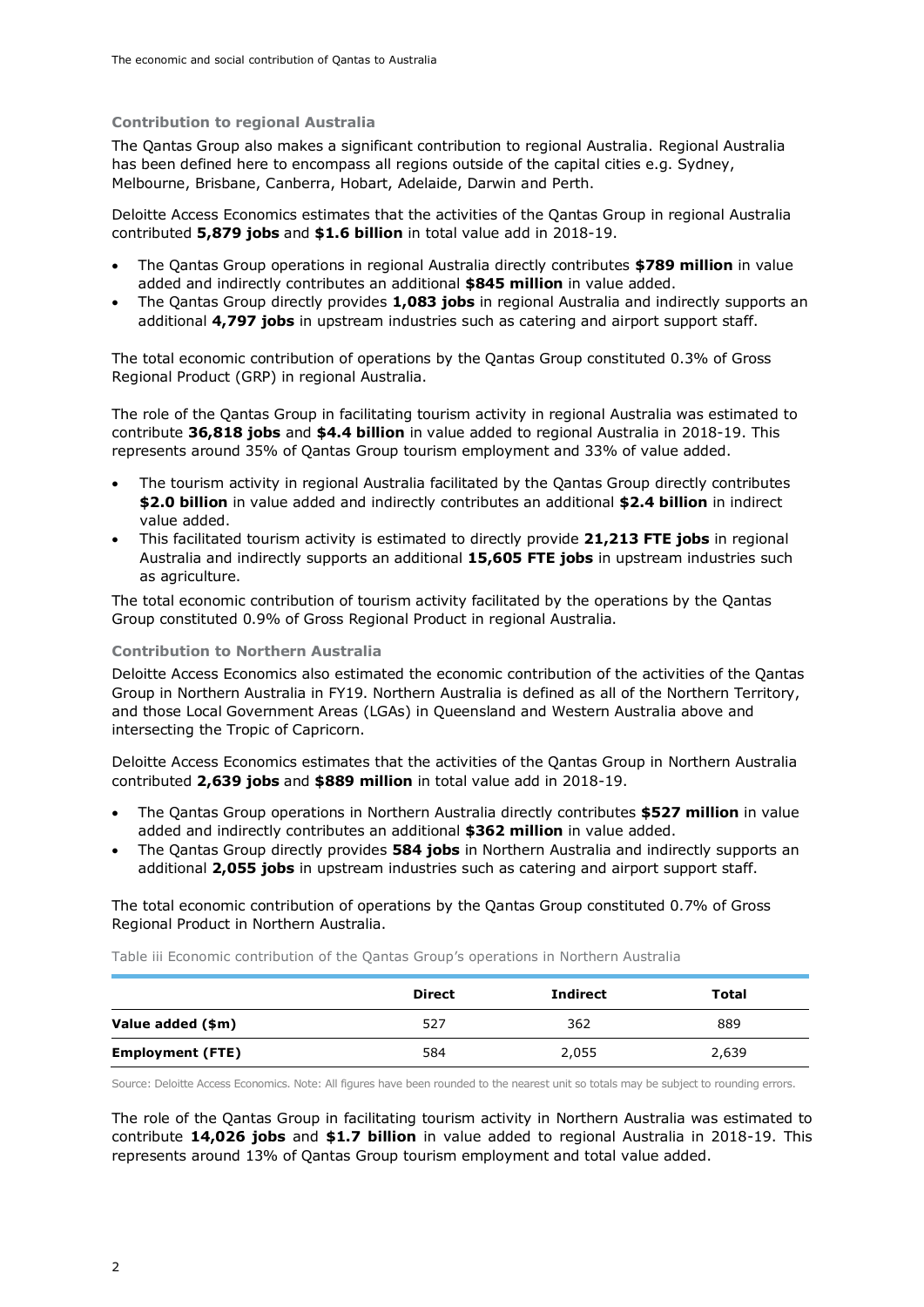- The tourism activity in regional Australia facilitated by the Qantas Group directly contributes **\$943 million** in value added and indirectly contributes an additional **\$771 million** in value added.
- This facilitated tourism activity directly provides **9,068 jobs** in regional Australia and indirectly supports an additional **4,958 jobs** in upstream industries such as agriculture.

The total economic contribution of tourism activity facilitated by the operations by the Qantas Group constituted 1.4% of Gross Regional Product in Northern Australia.

<span id="page-5-0"></span>Table iv Facilitated tourism contribution of the Qantas Group in Northern Australia

|                         | <b>Direct</b> | <b>Indirect</b> | Total  |
|-------------------------|---------------|-----------------|--------|
| Value added (\$m)       | 943           | 771             | 1,713  |
| <b>Employment (FTE)</b> | 9,068         | 4,958           | 14,026 |

Source: Deloitte Access Economics. Note: All figures have been rounded to the nearest unit so totals may be subject to rounding errors.

#### **Contribution to selected regional areas**

Deloitte Access Economics was also asked by the Qantas Group to estimate its economic contribution to six regional areas, namely Gold Coast, Hobart, Alice Springs, Geelong, Central Queensland and New England.

<span id="page-5-1"></span>Table v Economic contribution of the Qantas Group in selected regional areas

|                         | <b>Direct</b>                | <b>Indirect</b> | <b>Total</b> |
|-------------------------|------------------------------|-----------------|--------------|
| Value added (\$m)       |                              |                 |              |
| Gold Coast              | 113                          | 144             | 257          |
| Hobart                  | 55                           | 45              | 100          |
| Central Australia       | 53                           | 33              | 86           |
| Geelong                 | 17                           | 31              | 48           |
| New England             | 12                           | 24              | 36           |
| Central Queensland      | 29                           | 50              | 78           |
| <b>Employment (FTE)</b> |                              |                 |              |
| Gold Coast              | 222                          | 868             | 1,090        |
| Hobart                  | 133                          | 305             | 437          |
| Central Australia       | 33                           | 193             | 226          |
| Geelong                 | 34                           | 232             | 266          |
| New England             | 72                           | 172             | 245          |
| Central Queensland      | $\qquad \qquad \blacksquare$ | 282             | 282          |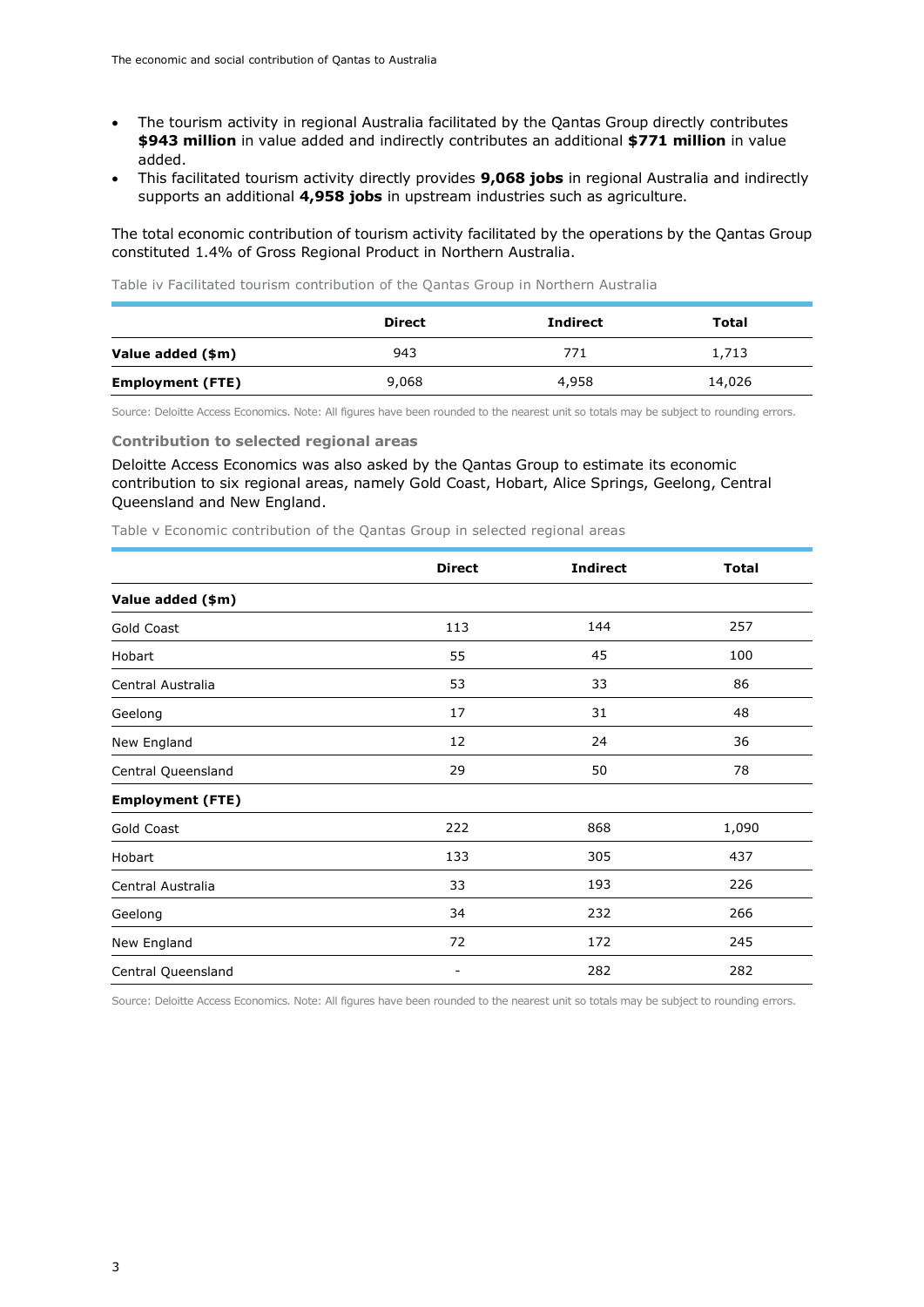#### Deloitte Access Economics has also estimated the facilitated tourism contribution of the Qantas Group in these six regional areas.

|                         | <b>Direct</b> | <b>Indirect</b> | <b>Total</b> |
|-------------------------|---------------|-----------------|--------------|
| Value added (\$m)       |               |                 |              |
| Gold Coast              | 429           | 431             | 860          |
| Hobart                  | 141           | 111             | 253          |
| Central Australia       | 91            | 52              | 143          |
| Geelong                 | 21            | 64              | 85           |
| New England             | 14            | 56              | 71           |
| Central Queensland      | 38            | 75              | 113          |
| <b>Employment (FTE)</b> |               |                 |              |
| Gold Coast              | 6,814         | 3,346           | 10,160       |
| Hobart                  | 3,071         | 800             | 3,871        |
| Central Australia       | 1,200         | 821             | 2,021        |
| Geelong                 | 233           | 518             | 751          |
| New England             | 137           | 493             | 630          |
| Central Queensland      | 398           | 583             | 980          |

<span id="page-6-0"></span>Table vi Facilitated tourism contribution of the Qantas Group in selected regional areas

Source: Deloitte Access Economics. Note: All figures have been rounded to the nearest unit so totals may be subject to rounding errors.

#### **Jetstar contribution to Australia**

Deloitte Access Economics estimated Jetstar's contribution to the Australian economy in the 2018- 19 financial year. Combining the direct and indirect economic results, the total economic contribution of Jetstar to the Australian economy in 2018-19 was **9,607** FTE jobs and **\$2.4 billion** in value added.

In addition to directly providing **4,097 FTE jobs,** Jetstar indirectly contributes to supporting employment of **5,510 FTE jobs** in the broader supply chain.

<span id="page-6-1"></span>Table vii Economic contribution of Jetstar

|                         | <b>Direct</b> | <b>Indirect</b> | Total |
|-------------------------|---------------|-----------------|-------|
| Value added (\$b)       | 1.4           | 1.0             | 2.4   |
| <b>Employment (FTE)</b> | 4,097         | 5,510           | 9,607 |

Source: Deloitte Access Economics. Note: All figures have been rounded to the nearest unit so totals may be subject to rounding errors.

In addition to the economic contribution, Jetstar plays a vital role in facilitating domestic and international tourism in Australia. The additional total value added to the Australian economy associated with the role of Jetstar in facilitating tourism in FY19 is estimated to be **\$4.6 billion** and **37,706 FTE jobs**.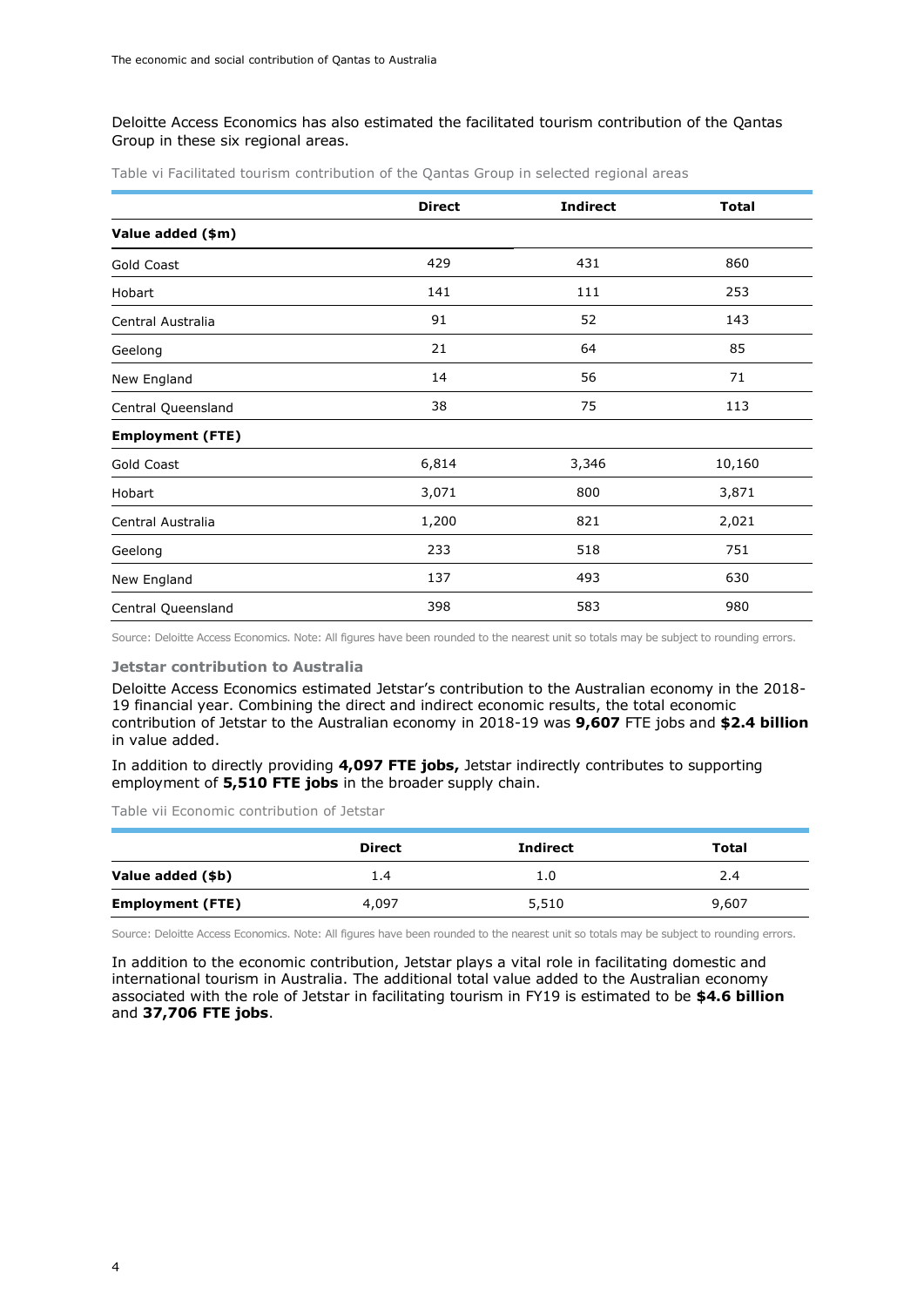<span id="page-7-0"></span>Table viii Facilitated tourism contribution of Jetstar

|                         | <b>Direct</b> | <b>Indirect</b> | Total  |
|-------------------------|---------------|-----------------|--------|
| Value added (\$b)       | 2.3           | 2.3             | 4.6    |
| <b>Employment (FTE)</b> | 23,674        | 14,032          | 37,706 |

Source: Deloitte Access Economics. Note: All figures have been rounded to the nearest unit so totals may be subject to rounding errors.

Jetstar also makes a significant contribution to regional and Northern Australia. In FY19, Jetstar's economic contribution to regional Australia was **\$599 million** in value added and **1,862 FTE jobs**, representing around 30% and 25% of the Qantas Group's contribution, respectively. Jetstar also contributed **\$256 million** and **713 FTE jobs** in Northern Australia.

Of the six regional communities considered in this study, Jetstar has substantial operations in Hobart, Gold Coast and Geelong – which combined represent the majority of Qantas Group's economic contribution in these regions.

The regional facilitated tourism contribution of Jetstar is larger than its economic contribution at **\$1.7 billion** in value added (\$823 million direct and \$873 million indirect) and **15,715 FTE jobs** (8,727 direct and 6,988 indirect). This is 39% of the total Qantas Group facilitated tourism contribution in terms of value added and around 43% of total FTE employment.

Jetstar's facilitated tourism contribution to Northern Australia in terms of value added was estimated at **\$589 million** (\$314 million direct and \$275 million indirect) and **4,973 FTE jobs**  (3,030 direct and 1,943 indirect).

In the selected regional areas, Jetstar made the largest tourism contribution in the Gold Coast (**\$505 million** in value added and **4,762 FTE** jobs) and Hobart (**\$154 million** and **1,725 FTE jobs**).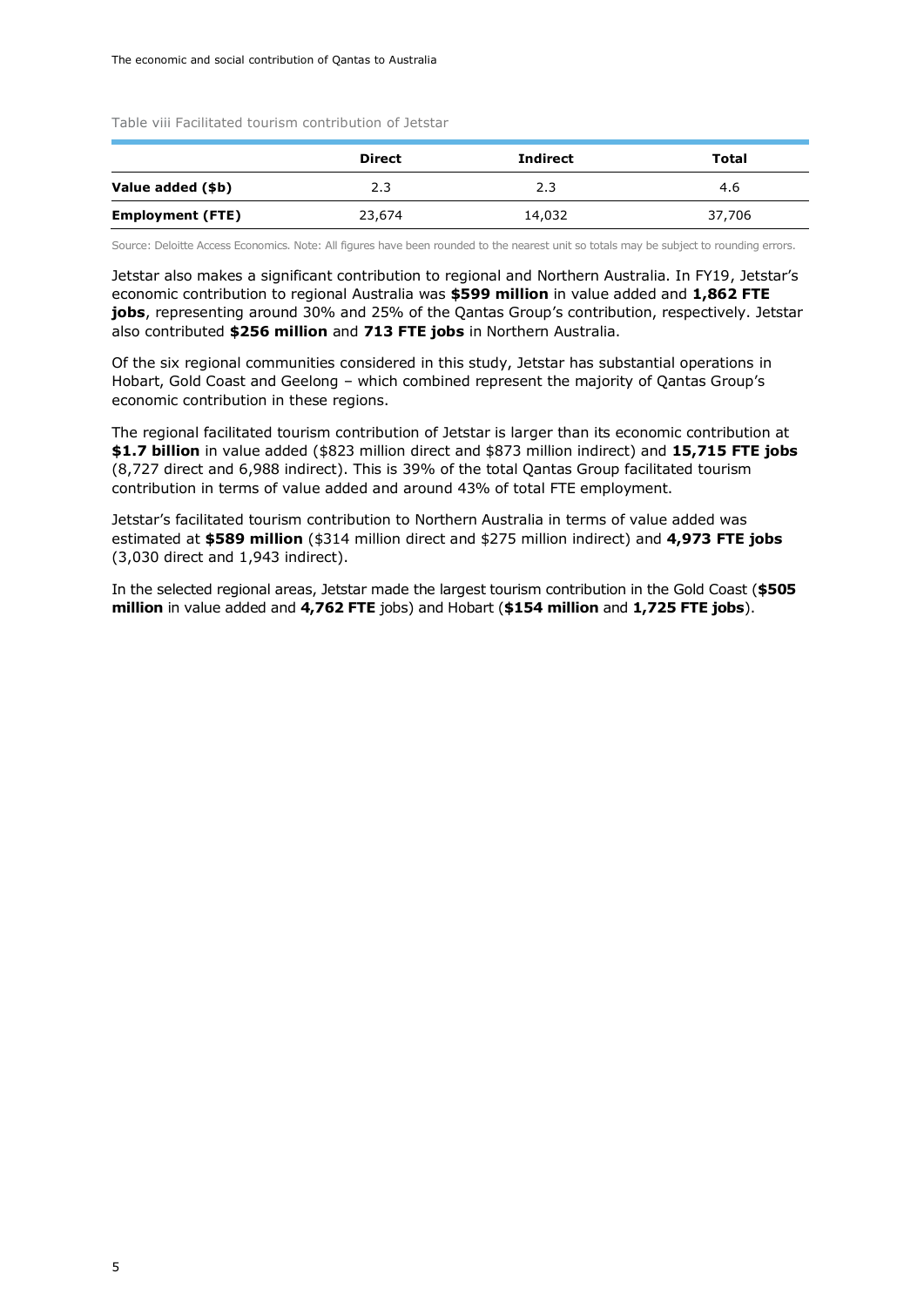# <span id="page-8-0"></span>1 Economic contribution of the Qantas Group

Deloitte Access Economics has measured Qantas Group's contribution to the Australian economy in the 2018-19 financial year and has found the following:

- Combining the direct and indirect economic contribution results, the total economic contribution of Qantas Group to the Australian economy was **55,312** Full Time Equivalent (FTE) jobs and **\$12.8 billion** in value added for 2018-19.
- In addition to directly providing **25,394** FTE Australian jobs, Qantas Group indirectly contributes an estimated **29,918** FTE Australian jobs by procuring **\$10.7 billion** in goods and services in Australia and overseas required to meet its supply chain.
- The overall economic contribution has increased by **10.1%** since FY17 (or 4.9% p.a.) while total employment contribution has fallen by 2.0% (or 1.0% p.a.).
- The total economic contribution of the Qantas Group represents **0.7%** of Gross Domestic Product in Australia. Considering solely the direct contribution, the operations of the Qantas Group represented **0.4%** of Gross Domestic Product.

### <span id="page-8-1"></span>**1.1 Economic contribution**

#### <span id="page-8-2"></span>**1.1.1 Direct contribution**

The direct economic contribution was estimated based on the returns to capital (i.e. gross operating surplus, or GOS) and labour income (i.e. employee wages) generated by the Qantas Group. Estimates of direct contribution were based on revenue, expenditure and employment data provided by the Qantas Group.

- The majority (around 58%) of the Qantas Group's direct value added flowed to employees, with the Group's labour income totalling \$4.2 billion and GOS \$3.1 billion. While the airline industry may appear capital intensive, this split of value added indicates a large share of the income contributed by the airline's activities flows to employees.
- Qantas Airlines makes the largest economic contribution with 77% of the Qantas Group's total value added, with Jetstar around 19% and Qantas Freight at 4%.
- New South Wales (NSW) receives the largest share of the Qantas Group's direct economic contribution, as Qantas headquarters and operations are based in Sydney and, thus, NSW attracts a large share of labour income and employment.

|            | <b>Qantas Airlines</b> |            | <b>Jetstar</b> |            | <b>Qantas Freight</b> |            | <b>Qantas Group</b> |            |
|------------|------------------------|------------|----------------|------------|-----------------------|------------|---------------------|------------|
| State      | Value<br>added         | Employment | Value<br>added | Employment | Value<br>added        | Employment | Value<br>added      | Employment |
| NSW/ACT    | 2,588                  | 11,101     | 364            | 951        | 108                   | 540        | 3,060               | 12,593     |
| <b>VIC</b> | 1,037                  | 3,371      | 570            | 2,083      | 60                    | 264        | 1,668               | 5,718      |
| QLD        | 1,073                  | 3,198      | 340            | 821        | 48                    | 161        | 1,461               | 4,180      |
| <b>SA</b>  | 217                    | 540        | 73             | 212        | 13                    | 57         | 303                 | 808        |
| <b>WA</b>  | 572                    | 1,711      | 22             | 23         | 23                    | 100        | 617                 | 1,834      |
| <b>TAS</b> | 53                     | 115        | 41             | 7          | 5                     | 11         | 98                  | 134        |
| <b>NT</b>  | 76                     | 106        | 14             | 0          | 5                     | 20         | 96                  | 126        |
| Australia  | 5,617                  | 20,143     | 1,423          | 4,097      | 263                   | 1,154      | 7,303               | 25,394     |

<span id="page-8-3"></span>Table 1.1 Direct value added (\$m) and employment (FTE) by state/territory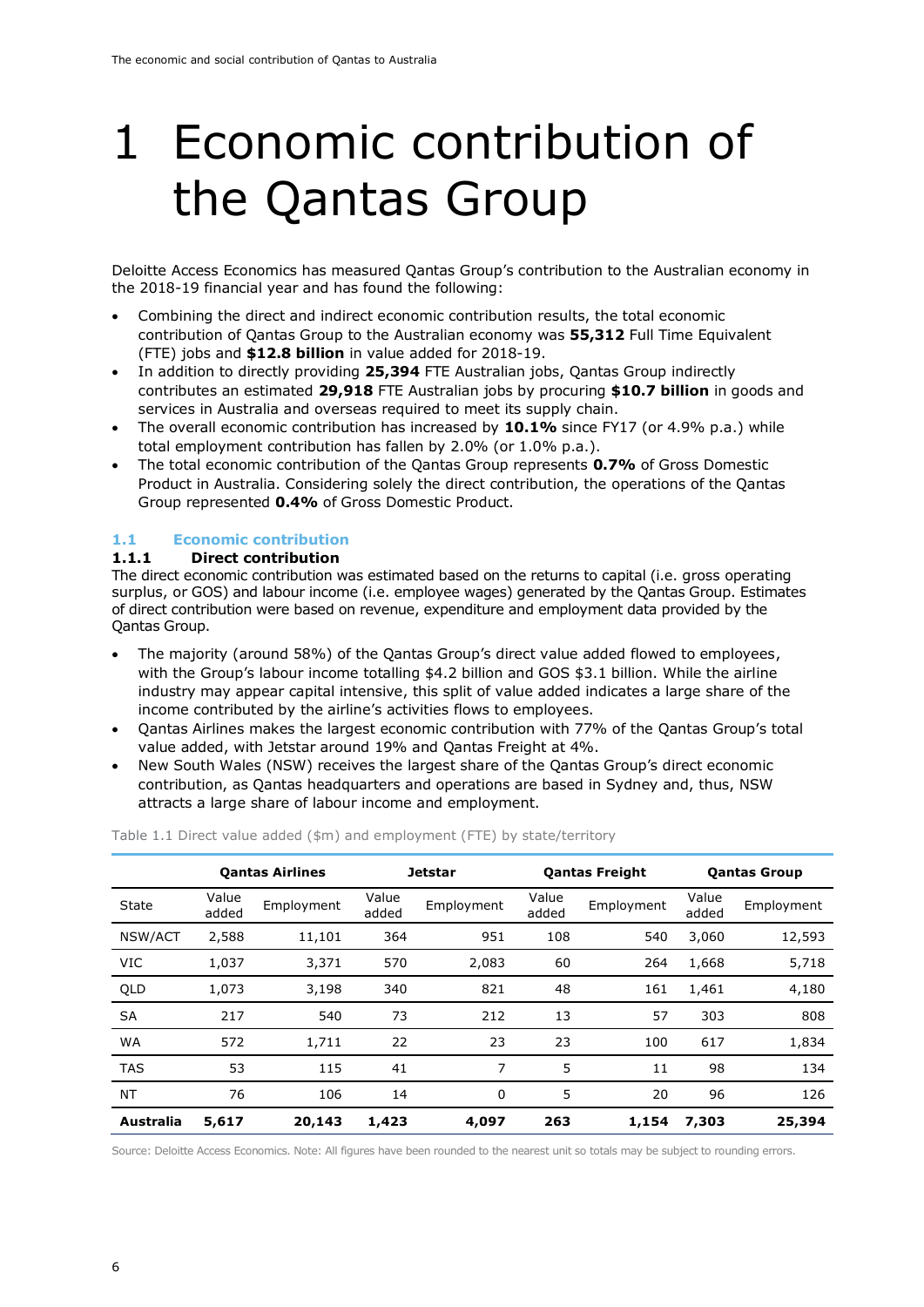### <span id="page-9-0"></span>**1.1.2 Indirect contribution**

Indirect value added and employment captures the wages and GOS contributed by the Qantas Group to upstream sectors that produce inputs to the airline's operations, summarised in [Table 1.2](#page-9-2) below.

- Sydney attracts a high volume of tourists and transit flights, with NSW accounting for almost one-third of all Qantas' passengers nation-wide.
- Victoria and Queensland also receive a large share of the Qantas Group's economic contribution. Victoria attracts a large share of the company's intermediate expenditure, as the Group demands a range of goods and services from the state due to its sizeable transport services industry and Queensland attracts a large share of passenger departures for the Group.

|            |                | <b>Qantas Airlines</b> |                | <b>Jetstar</b> |                | <b>Qantas Freight</b> |                | <b>Qantas Group</b> |
|------------|----------------|------------------------|----------------|----------------|----------------|-----------------------|----------------|---------------------|
| State      | Value<br>added | Employment             | Value<br>added | Employment     | Value<br>added | Employment            | Value<br>added | Employment          |
| NSW/ACT    | 1,441          | 7,721                  | 315            | 1,678          | 195            | 1,068                 | 1,951          | 10,467              |
| VIC        | 1,142          | 6,105                  | 318            | 1,699          | 107            | 588                   | 1,567          | 8,393               |
| QLD        | 786            | 4,441                  | 215            | 1,285          | 91             | 525                   | 1,091          | 6,251               |
| <b>SA</b>  | 190            | 1,240                  | 37             | 246            | 21             | 132                   | 247            | 1,618               |
| <b>WA</b>  | 382            | 1,794                  | 96             | 420            | 43             | 216                   | 521            | 2,429               |
| <b>TAS</b> | 28             | 197                    | 3              | 19             | 2              | 16                    | 34             | 232                 |
| <b>NT</b>  | 54             | 322                    | 24             | 162            | 8              | 43                    | 85             | 527                 |
| Australia  | 4,022          | 21,820                 | 1,006          | 5,510          | 468            | 2,587                 | 5,496          | 29,918              |

<span id="page-9-2"></span>Table 1.2 Indirect value added (\$m) and employment (FTE) by state/territory

Source: Deloitte Access Economics. Note: All figures have been rounded to the nearest unit so totals may be subject to rounding errors.

#### <span id="page-9-1"></span>**1.1.3 Total contribution**

Total economic contribution is the sum of direct and indirect contribution and is shown in [Table 1.3.](#page-9-3)

- NSW represents around 40% of the total economic contribution reflecting both the large Qantas Group workforce and Sydney's status as a key gateway and destination.
- Overall, Qantas Airlines comprises around 75% of total value added and 76% of total employment, while Jetstar makes up 19% and 17% respectively and Freight 6% and 7% respectively. The total value added and employment depends on the size of the operations of each business area and the flow on effects to the broader state and territory economies.

<span id="page-9-3"></span>

| Table 1.3 Total value added (\$m) and employment (FTE) by state/territory |  |  |  |  |
|---------------------------------------------------------------------------|--|--|--|--|
|---------------------------------------------------------------------------|--|--|--|--|

|            |                | <b>Qantas Airlines</b> |                | <b>Jetstar</b> | <b>Qantas Freight</b> |            |                | <b>Qantas Group</b> |
|------------|----------------|------------------------|----------------|----------------|-----------------------|------------|----------------|---------------------|
| State      | Value<br>added | Employment             | Value<br>added | Employment     | Value<br>added        | Employment | Value<br>added | Employment          |
| NSW/ACT    | 4,029          | 18,822                 | 679            | 2,629          | 304                   | 1,609      | 5,011          | 23,060              |
| VIC        | 2,179          | 9,477                  | 888            | 3,782          | 167                   | 852        | 3,234          | 14,111              |
| QLD        | 1,859          | 7,639                  | 555            | 2,107          | 139                   | 685        | 2,553          | 10,431              |
| <b>SA</b>  | 407            | 1,780                  | 109            | 458            | 34                    | 188        | 550            | 2,426               |
| <b>WA</b>  | 954            | 3,504                  | 118            | 443            | 66                    | 316        | 1,138          | 4,264               |
| <b>TAS</b> | 81             | 312                    | 44             | 26             | 7                     | 27         | 132            | 366                 |
| <b>NT</b>  | 130            | 428                    | 38             | 162            | 13                    | 63         | 181            | 654                 |
| Australia  | 9,639          | 41,963                 | 2,430          | 9,607          | 731                   | 3,741      | 12,799         | 55,312              |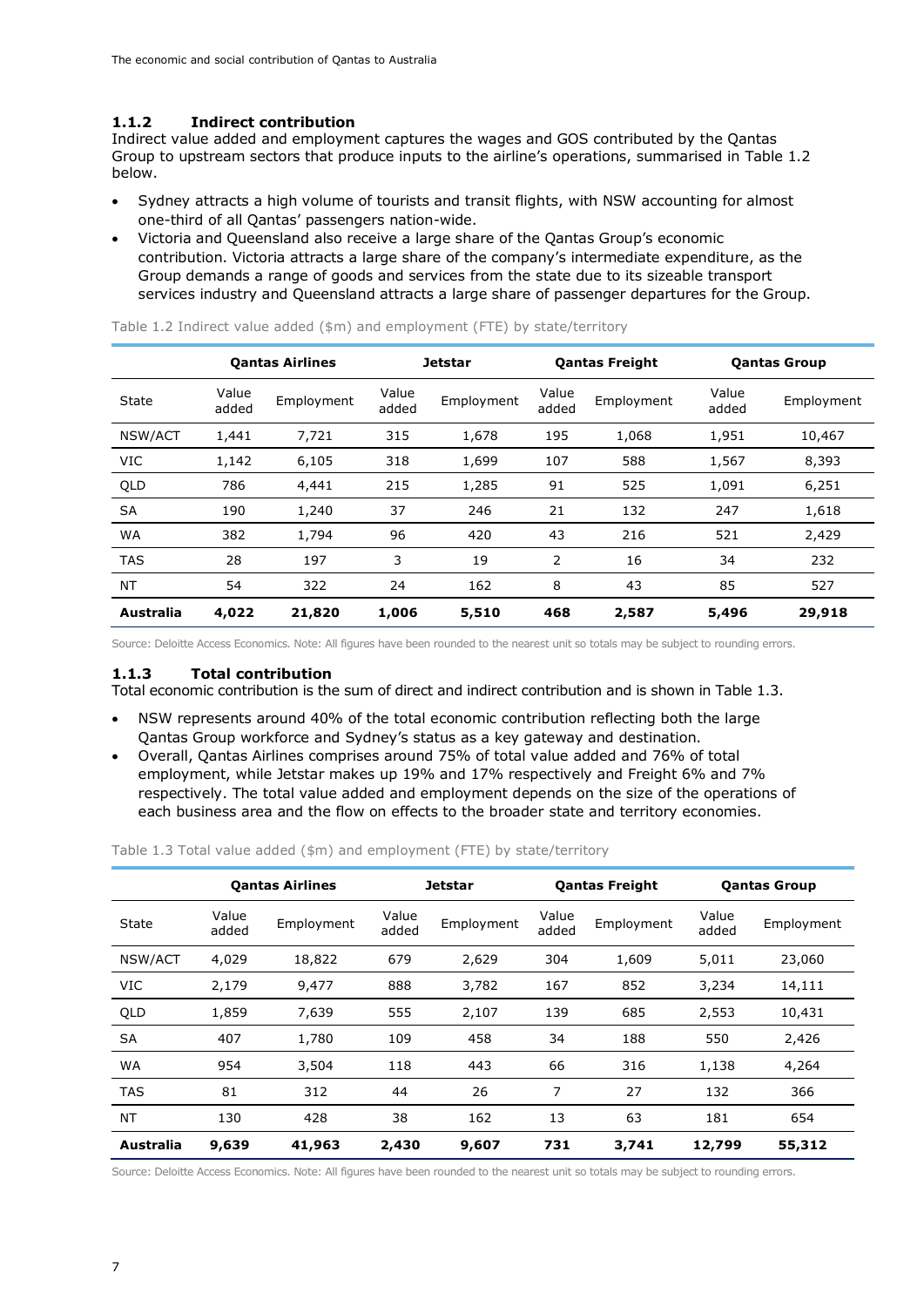#### <span id="page-10-0"></span>**1.2 Facilitated tourism contribution of the Qantas Group**

The Qantas Group also plays an important role in supporting tourism across Australia. Given Australia's size and the geographical dispersion of key tourist locations, Qantas plays an important role in facilitating both domestic and international tourism.

The approach to estimating the facilitated tourism contribution of the Qantas Group to Australia is based on passenger data from Qantas Group and the Bureau of Infrastructure, Transport and Regional Economics (BITRE). This is also supported by visitor expenditure data from Tourism Research Australia.

#### <span id="page-10-1"></span>**1.2.1 Direct tourism contribution**

Facilitated tourism activity by the Qantas Group is estimated to directly contribute \$4.1 billion through domestic tourists, and \$2.5 billion through international tourists in 2018-19. Queensland supports the most direct facilitated domestic tourism activity by Qantas at \$1.2 billion, with New South Wales supporting the most direct international facilitated tourist activity, at \$921 million.

|            |        | <b>Domestic</b>          |       |        | <b>International</b> |       |
|------------|--------|--------------------------|-------|--------|----------------------|-------|
| State      | Qantas | Jetstar                  | Total | Qantas | Jetstar              | Total |
| <b>NSW</b> | 492    | 365                      | 857   | 651    | 270                  | 921   |
| VIC        | 354    | 289                      | 643   | 452    | 179                  | 630   |
| QLD        | 632    | 576                      | 1,207 | 372    | 169                  | 541   |
| SA         | 159    | 58                       | 218   | 65     | 25                   | 90    |
| <b>WA</b>  | 610    | 39                       | 649   | 143    | 49                   | 192   |
| <b>TAS</b> | 49     | 148                      | 197   | 30     | 11                   | 41    |
| <b>NT</b>  | 132    | 71                       | 203   | 17     | 7                    | 25    |
| <b>ACT</b> | 102    | $\overline{\phantom{a}}$ | 102   | 40     | 16                   | 57    |
| Australia  | 2,530  | 1,545                    | 4,075 | 1,771  | 726                  | 2,497 |

<span id="page-10-2"></span>Table 1.4 Direct value added of facilitated tourism by state/territory (\$m)

Source: Deloitte Access Economics. Note: All figures have been rounded to the nearest unit so totals may be subject to rounding errors.

Facilitated tourism activity by the Qantas Group is estimated to directly contribute 45,243 FTE jobs through domestic tourists, and a further 22,771 through international tourists.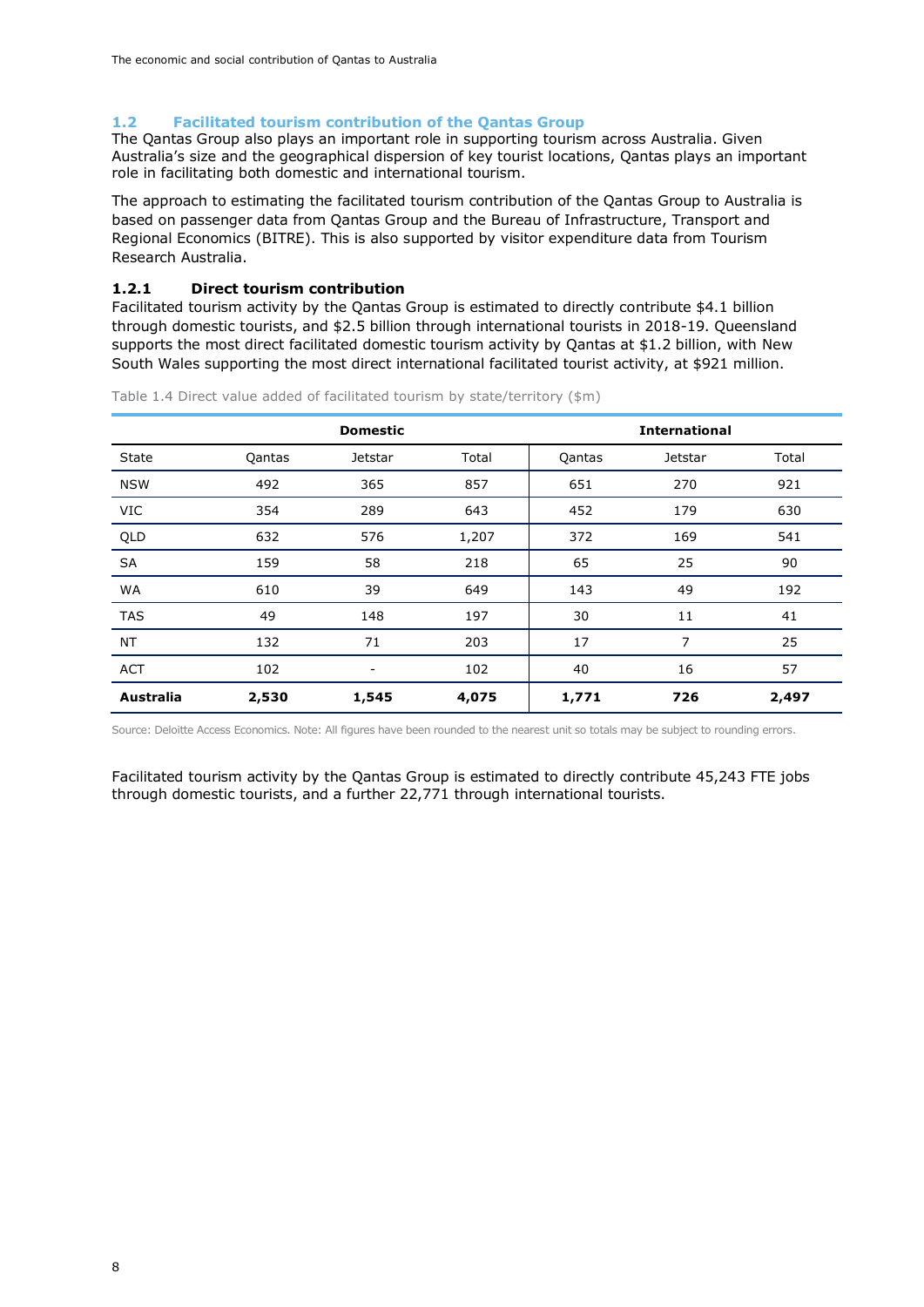|            | <b>Domestic</b> |         |        |        | <b>International</b> |        |  |
|------------|-----------------|---------|--------|--------|----------------------|--------|--|
| State      | Qantas          | Jetstar | Total  | Qantas | Jetstar              | Total  |  |
| <b>NSW</b> | 4,887           | 3,616   | 8,502  | 5,516  | 2,289                | 7,805  |  |
| <b>VIC</b> | 4,339           | 3,541   | 7,880  | 4,232  | 1,671                | 5,902  |  |
| QLD        | 6,759           | 6,156   | 12,915 | 3,504  | 1,584                | 5,087  |  |
| SA         | 1,794           | 658     | 2,452  | 614    | 235                  | 849    |  |
| WA         | 7,513           | 477     | 7,990  | 1,493  | 515                  | 2,008  |  |
| <b>TAS</b> | 668             | 1,999   | 2,667  | 334    | 119                  | 452    |  |
| NT         | 1,151           | 623     | 1,774  | 140    | 58                   | 198    |  |
| <b>ACT</b> | 1,064           |         | 1,064  | 335    | 134                  | 469    |  |
| Australia  | 28,175          | 17,069  | 45,243 | 16,166 | 6,605                | 22,771 |  |

<span id="page-11-1"></span>Table 1.5 Direct employment contribution of facilitated tourism by state/territory (FTE)

Source: Deloitte Access Economics. Note: All figures have been rounded to the nearest unit so totals may be subject to rounding errors.

#### <span id="page-11-0"></span>**1.2.2 Indirect tourism contribution**

Facilitated tourism activity by the Qantas Group is estimated to indirectly contribute a further \$4.4 billion through domestic tourists, and \$2.2 billion through international tourists in 2018-19. The facilitated domestic and international tourism activity also supports a further 37,991 FTE jobs across Australia.

Consistent with the direct contribution results, Queensland supports the most indirect facilitated domestic tourism activity by Qantas at \$1.3 billion, with New South Wales supporting the most indirect international facilitated tourist activity, at \$776 million.

<span id="page-11-2"></span>Table 1.6 Indirect value added of facilitated tourism by state/territory (\$m)

|                  |        | <b>Domestic</b>          |       |        | <b>International</b> |       |
|------------------|--------|--------------------------|-------|--------|----------------------|-------|
| State            | Qantas | Jetstar                  | Total | Qantas | <b>Jetstar</b>       | Total |
| <b>NSW</b>       | 520    | 385                      | 905   | 549    | 226                  | 776   |
| <b>VIC</b>       | 392    | 320                      | 712   | 399    | 157                  | 556   |
| QLD              | 680    | 620                      | 1,300 | 326    | 147                  | 473   |
| SA               | 183    | 67                       | 251   | 60     | 23                   | 83    |
| WA               | 622    | 40                       | 662   | 120    | 42                   | 162   |
| <b>TAS</b>       | 62     | 186                      | 248   | 30     | 11                   | 40    |
| <b>NT</b>        | 137    | 74                       | 212   | 15     | 6                    | 21    |
| <b>ACT</b>       | 103    | $\overline{\phantom{a}}$ | 103   | 34     | 13                   | 47    |
| <b>Australia</b> | 2,700  | 1,691                    | 4,391 | 1,534  | 625                  | 2,159 |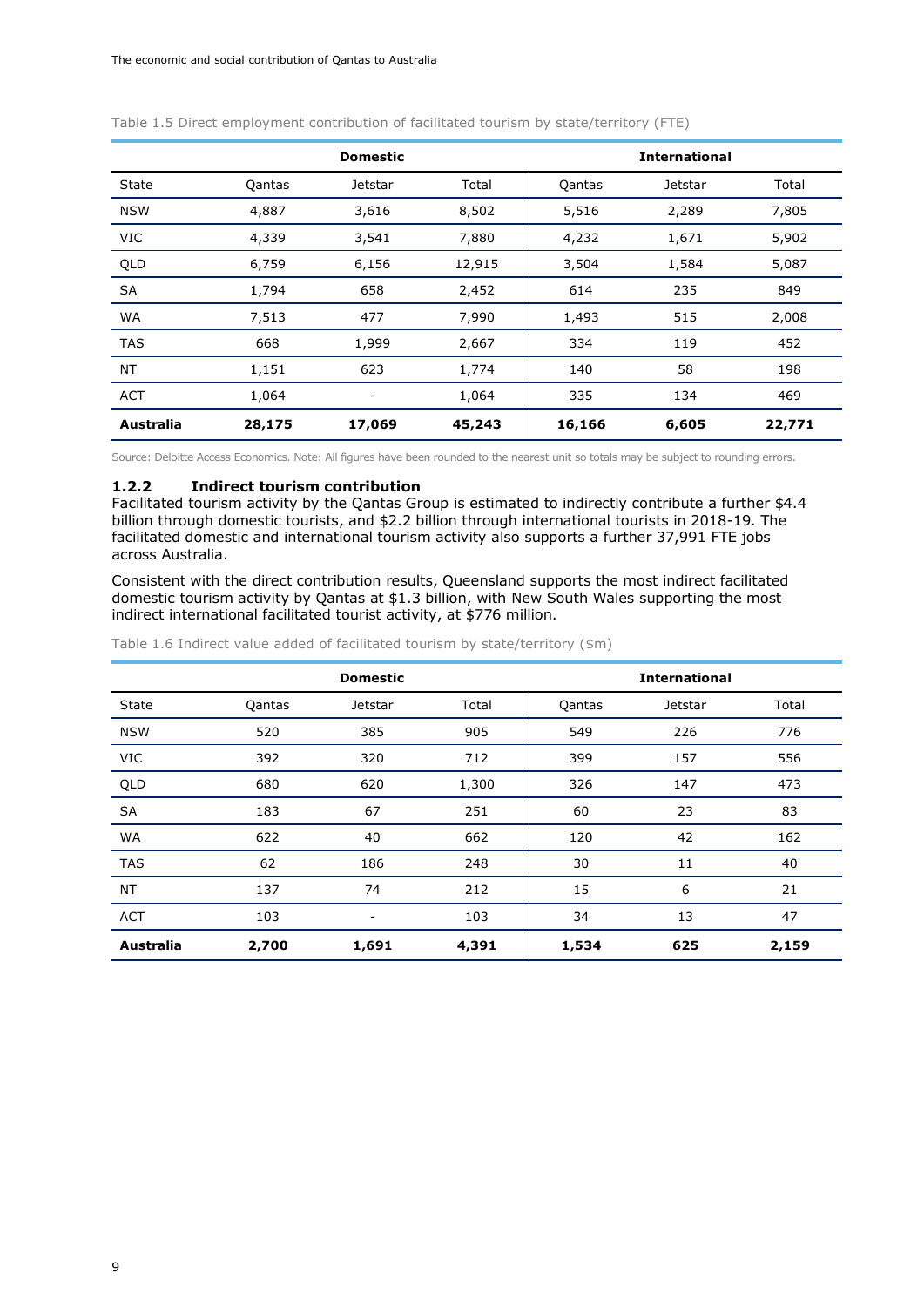Source: Deloitte Access Economics. Note: All figures have been rounded to the nearest unit so totals may be subject to rounding errors.

|            |        | <b>Domestic</b>          |        |        | <b>International</b> |        |
|------------|--------|--------------------------|--------|--------|----------------------|--------|
| State      | Qantas | Jetstar                  | Total  | Qantas | Jetstar              | Total  |
| <b>NSW</b> | 2,695  | 1,996                    | 4,691  | 2,845  | 1,172                | 4,016  |
| <b>VIC</b> | 2,080  | 1,698                    | 3,779  | 2,119  | 835                  | 2,954  |
| QLD        | 4,045  | 3,685                    | 7,730  | 1,944  | 877                  | 2,821  |
| SA         | 1,102  | 404                      | 1,506  | 363    | 139                  | 502    |
| <b>WA</b>  | 3,332  | 212                      | 3,544  | 645    | 223                  | 868    |
| <b>TAS</b> | 703    | 2,103                    | 2,806  | 338    | 119                  | 457    |
| <b>NT</b>  | 834    | 452                      | 1,285  | 90     | 37                   | 127    |
| <b>ACT</b> | 623    | $\overline{\phantom{a}}$ | 623    | 202    | 81                   | 283    |
| Australia  | 15,414 | 10,549                   | 25,963 | 8,544  | 3,483                | 12,028 |

<span id="page-12-1"></span>Table 1.7 Indirect employment contribution of facilitated tourism by state/territory (FTE)

Source: Deloitte Access Economics. Note: All figures have been rounded to the nearest unit so totals may be subject to rounding errors.

#### <span id="page-12-0"></span>**1.2.3 Total tourism contribution**

Overall, the facilitated tourism activity by the Qantas Group is estimated at \$13.1 billion in 2018- 19. Of this total, \$8.5 billion is attributable to domestic tourists, and \$4.7 billion is attributable to international tourists.

The facilitated tourism activity attributable to domestic tourists is greatest in Queensland for both Qantas and Jetstar, at \$1.3 billion and \$1.2 billion, respectively. This result reflects the popularity of the Queensland coast as a holiday destination for local travellers. This is noticeably the case for Jetstar, with Queensland accounting for approximately 37 percent of the total value added associated with tourism expenditure facilitated by Jetstar. This compares to 25 percent for Qantas, reflecting a more widespread facilitated tourism contribution across Australian states and territories.

In terms of international tourists, New South Wales presents the greatest levels of facilitated tourism activity attributable to both Qantas and Jetstar, at \$1.2 billion and \$496 million, respectively. This represents the key role of the state as a tourism destination and gateway for international travellers.

|                  |        | <b>Domestic</b> |       |        | <b>International</b> |       |
|------------------|--------|-----------------|-------|--------|----------------------|-------|
| State            | Qantas | Jetstar         | Total | Qantas | <b>Jetstar</b>       | Total |
| <b>NSW</b>       | 1,012  | 749             | 1,762 | 1,200  | 496                  | 1,697 |
| VIC              | 746    | 609             | 1,354 | 851    | 336                  | 1,187 |
| QLD              | 1,312  | 1,195           | 2,507 | 699    | 316                  | 1,015 |
| SA               | 343    | 126             | 468   | 126    | 48                   | 174   |
| WA               | 1,232  | 78              | 1,310 | 263    | 91                   | 354   |
| TAS              | 112    | 334             | 446   | 60     | 21                   | 81    |
| <b>NT</b>        | 269    | 146             | 415   | 32     | 13                   | 46    |
| <b>ACT</b>       | 205    |                 | 205   | 74     | 30                   | 104   |
| <b>Australia</b> | 5,230  | 3,237           | 8,467 | 3,304  | 1,352                | 4,656 |

<span id="page-12-2"></span>Table 1.8 Total value added of facilitated tourism to tourism by state/territory (\$m)

Source: Deloitte Access Economics. Note: All figures have been rounded to the nearest unit so totals may be subject to rounding errors.

The expenditure of domestic and international tourists attributable to the Qantas Group also contributes to the employment of approximately 106,000 employees across Australia in 2018-19.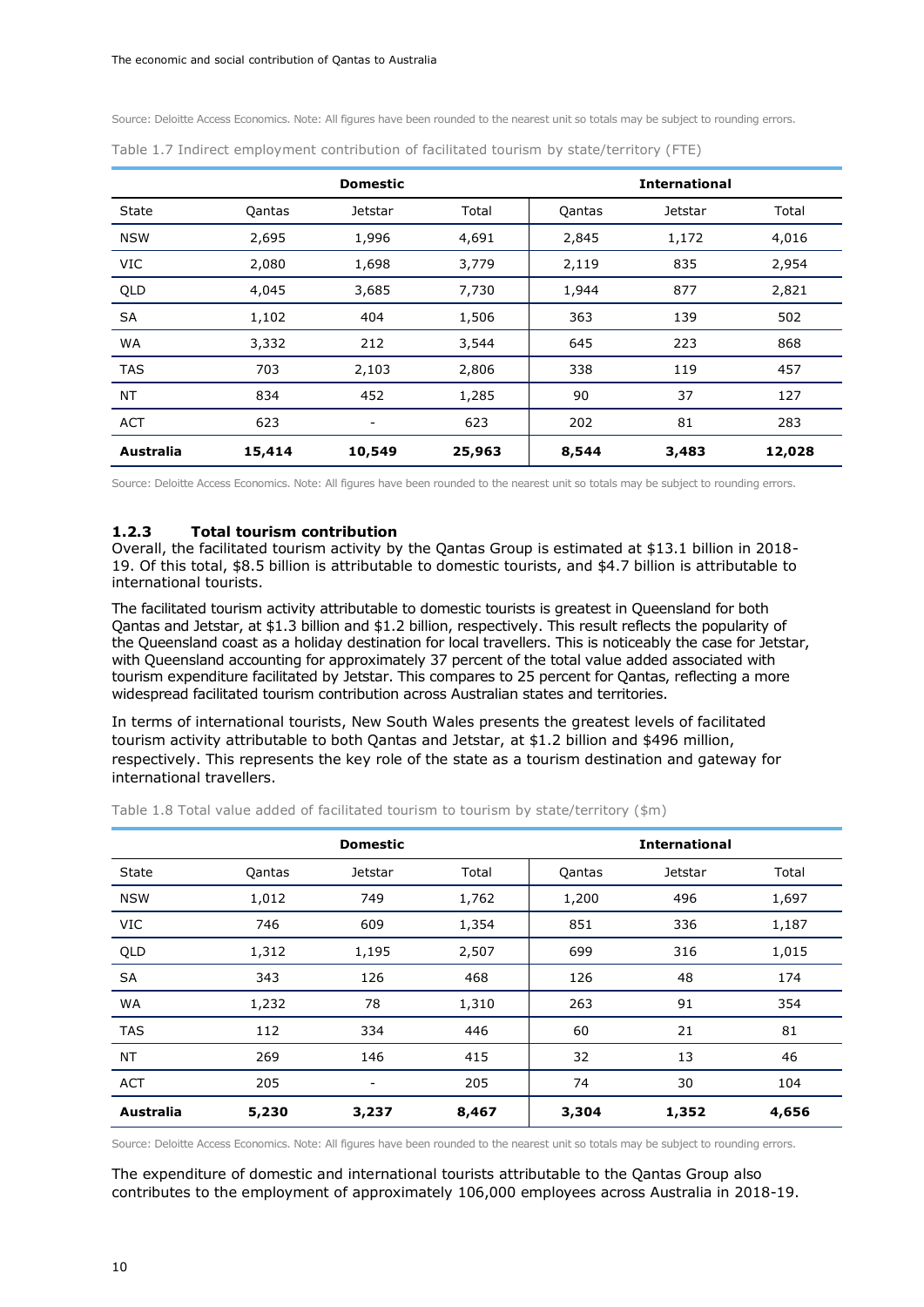Consistent with the value added results, the majority of these employees are a result of passengers carried by Qantas (64 percent). Similarly, Jetstar's facilitated tourism activity is noticeably stronger for domestic compared to international tourists, contributing 39 percent of the total employment, compared to 29 percent for international passengers.

|                  |        | <b>Domestic</b> |        |        | <b>International</b> |        |
|------------------|--------|-----------------|--------|--------|----------------------|--------|
| State            | Qantas | Jetstar         | Total  | Qantas | Jetstar              | Total  |
| <b>NSW</b>       | 7,582  | 5,612           | 13,194 | 8,361  | 3,461                | 11,822 |
| VIC              | 6,419  | 5,239           | 11,658 | 6,350  | 2,506                | 8,856  |
| QLD              | 10,804 | 9,841           | 20,645 | 5,447  | 2,461                | 7,909  |
| SA               | 2,895  | 1,062           | 3,958  | 977    | 374                  | 1,351  |
| WA               | 10,845 | 689             | 11,534 | 2,138  | 738                  | 2,876  |
| <b>TAS</b>       | 1,372  | 4,101           | 5,473  | 671    | 238                  | 909    |
| NT               | 1,985  | 1,074           | 3,059  | 230    | 95                   | 324    |
| <b>ACT</b>       | 1,686  |                 | 1,686  | 536    | 215                  | 751    |
| <b>Australia</b> | 43,589 | 27,618          | 71,206 | 24,711 | 10,088               | 34,799 |

<span id="page-13-0"></span>Table 1.9 Total employment contribution of facilitated tourism by state/territory (FTE)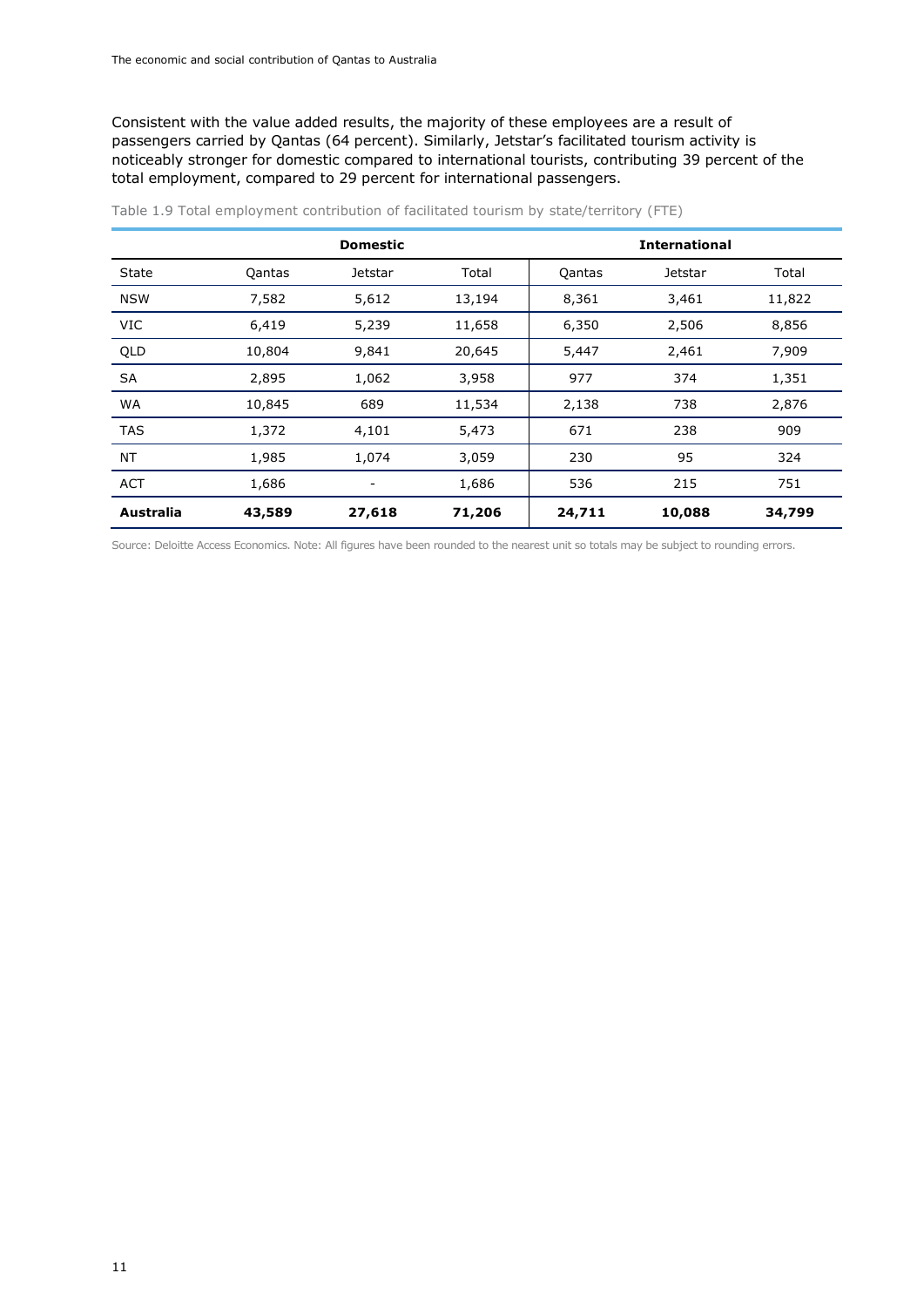# <span id="page-14-0"></span>2 Economic contribution of the Qantas Group in Regional Australia

This chapter examines the economic contribution of the Qantas Group's operations in regional Australia. Based on discussions with Qantas, for the purposes of this study, regional Australia has been defined as encompassing all regions outside of the capital cities, e.g. Sydney, Melbourne, Brisbane, Canberra, Hobart, Adelaide, Darwin and Perth.

The scope of the analysis in this chapter is limited to estimating the contribution of the operations by the Qantas Group in regional Australia and its role in facilitating tourism expenditure. It does not consider the broader role of the Qantas Group in improving the connectedness of regional communities. Access to air services provides important links for regional communities to family and friends throughout Australia and more broadly, as well as access to essential medical services and supplies. The analysis also does not capture the value of air services in improving access to markets (although freight revenue is included) and the impact of air services on productivity (the latter is often referred to as the 'catalytic impacts' of air travel). These are all important dimensions of the role played by aviation in connecting regional communities.

The analysis has been undertaken by drawing on both publicly available data as well as data from the Qantas Group. In terms of operational data, the Qantas Group provided detailed revenue and expenditure figures for each airport it operates from in regional Australia, as well as employment numbers and passengers carried. The facilitated tourism analysis has been undertaken using route level data from Qantas and Jetstar in regional Australia, which can be used to estimate market shares for each airport, and tourism data on nights and expenditure by region from Tourism Research Australia.

The economic contribution of the Qantas Group's operations in regional Australia has been estimated based on an assessment of the level of output that occurs in regional Australia, rather than where the income from the supply of goods and services ultimately accrues.<sup>1</sup> In other words, the analysis focuses on where the production occurs. In the case of suppliers of intermediate inputs, the value added is attributed to the regional destination where the output occurs, even if the business is headquartered elsewhere.

The direct economic contribution accruing to each region was estimated based on the gross operating surplus and labour income attributable to all regional airports that Qantas provides services to in regional Australia. In this respect, estimates of direct contribution were based on information from Qantas on wages paid, the number of passengers carried and the average fare they pay as well as the level of expenditure on intermediate inputs from other suppliers.

The indirect contribution to regional areas in each state and territory was calculated using a twostage process. The first stage involved estimating the flow-on activity associated with expenditure by the Qantas Group on intermediate inputs within each region. This involved applying a regionspecific input-output table developed from the Deloitte Access Economics Regional Input-Output Model (DAE-RIOM) to estimate the *contribution of intermediate inputs that the Qantas Group purchased in each specific region*. The second stage involved estimating the contribution associated with the *supply of intermediate inputs to support activity by the Qantas Group in the rest of Australia*. The second stage was estimated based on the direction of inter-regional trade flows in the DAE–RIOM.

<sup>&</sup>lt;sup>1</sup> In national accounting terms the approach is consistent with measuring Gross Domestic Product (or in this case Gross Regional Product) rather than Gross National Income (or equivalently Gross Regional Income).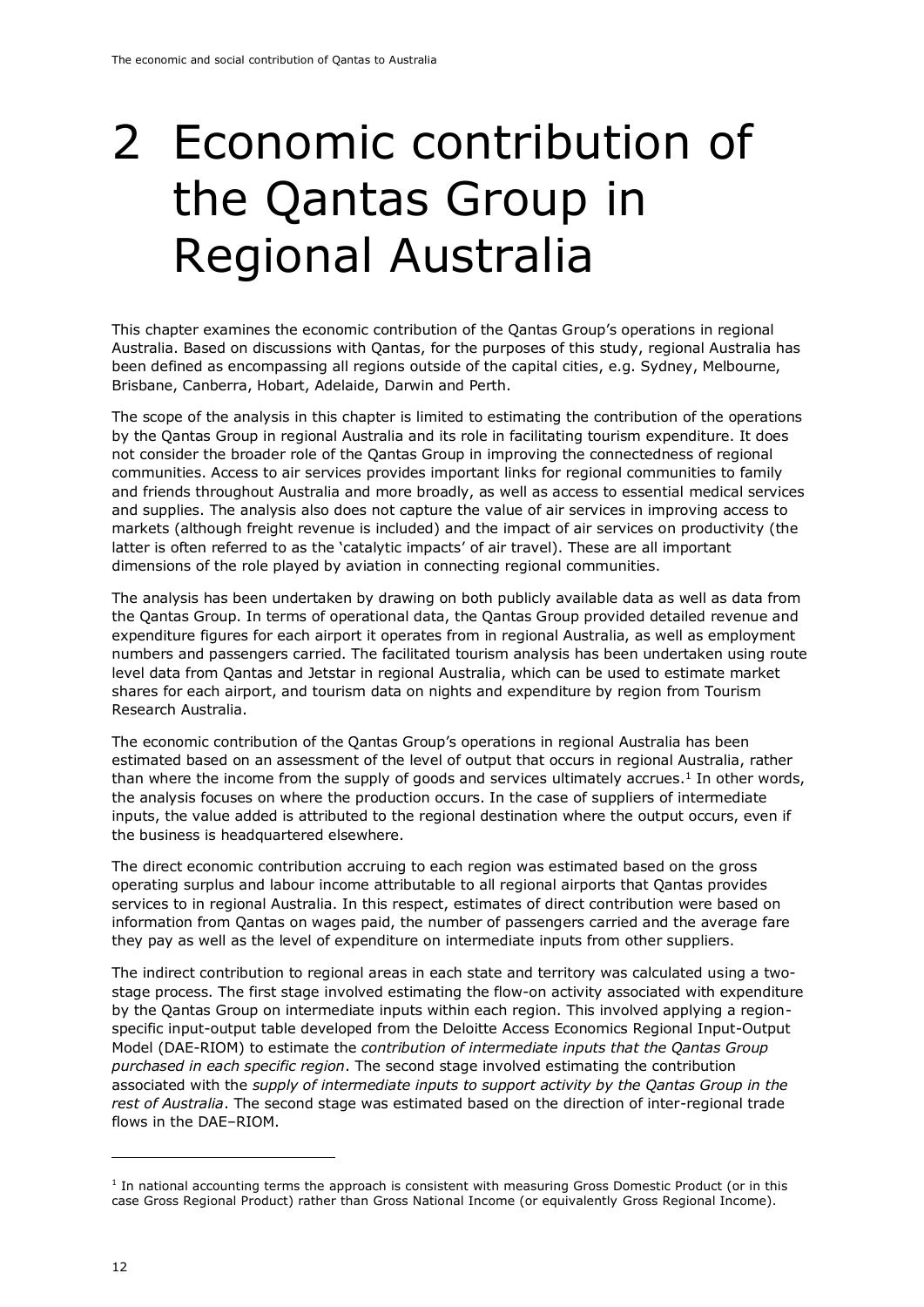Qantas Group's largest regional procurement is largely spent on transport support services and storage activities, such as route navigation, landing fees, and security charges; and air and space transport activities. Spending in these areas has flow on benefits in upstream industries such as professional, scientific and technical services, which supply security or navigation services or travel agency, employment and other administrative services, which supply other travel services.

For an organisation as diverse as the Qantas Group there is no perfect way of determining the proportion of activity attributable to the operations of the Qantas Group in regional Australia. However, given the data available, the approach taken in this study provides the most appropriate basis for estimating the contribution of the Qantas Group and its operations to regional Australia.

#### <span id="page-15-0"></span>**2.1 Economic contribution to regional Australia**

The economic contribution of the Qantas Group to regional Australia is shown in [Table 2.1](#page-15-2) below. The value added figures highlight the importance of regional activities to the Qantas Group's broader operations. The \$789 million in direct value added contributed by the Qantas Group's regional operations constitutes 11% of its national direct contribution. Similarly, the \$845 million in indirect value added contributed by the Qantas Group's regional operations constitutes 15% of the indirect contribution made by its national operations.

The direct employment figures refer to the number of people directly employed by Qantas and Jetstar in regional Australia. It should be noted that the indirect employment contribution was larger than the direct employment contribution as many positions in regional airports were outsourced to external contractors. By comparison, a greater proportion of the ground handling and catering staff in capital cities are employed directly. Indeed, while indirect employment associated with Qantas Group's regional operations constituted 16% of the national total, direct employment in regional Australia only constituted 4% of the national total.

In this respect, **1,320 employees** were employed by external organisations to support their operations in airports in regional Australia including baggage handling and ground support who are not included in the estimates of direct employment provided below as they are employed by separate organisations and are thus considered indirect employment. Some flight crew servicing regional Australia may also be based in capital cities, although much of their work may be done in regional Australia.

Of the indirect value added, **\$384 million** was estimated to be attributable to the demand for intermediate inputs by the Qantas Group as a result of its operations in the region in which those operations occur, while **\$461 million** was attributable to demand for intermediate inputs from regional suppliers by the Qantas Group to operations in other regions both metropolitan regions and other regional areas (e.g. intermediate inputs supply from Regional Victoria to Regional NSW).

|                         | <b>Direct</b> | <b>Indirect</b> | Total |
|-------------------------|---------------|-----------------|-------|
| Value added (\$m)       | 789           | 845             | 1,635 |
| <b>Employment (FTE)</b> | 1,083         | 4,797           | 5,879 |

<span id="page-15-2"></span>Table 2.1 Economic contribution of the Qantas Group's operations in regional Australia

Source: Deloitte Access Economics. Note: All figures have been rounded to the nearest unit so totals may be subject to rounding errors.

#### <span id="page-15-1"></span>**2.1.1 Economic contribution in regional areas**

Using the DAE–RIOM, Deloitte Access Economics estimated the contribution associated with Qantas Group operations in regional areas of each State (and the Northern Territory). The indirect value added and employment component is then adjusted upwards to account for intermediate inputs supplied to the rest of Australia by each region in the second stage of the analysis. The results are summarised in [0](#page-16-0) below.

**Regional Queensland** captured the largest share of the Qantas Group's regional operations, as the Qantas Group is estimated to contribute **2,830 jobs** and **\$848 million** in value added to regional Queensland. In fact, the state accounts for more than half of the Qantas Group's contribution to value added and employment in regional Australia.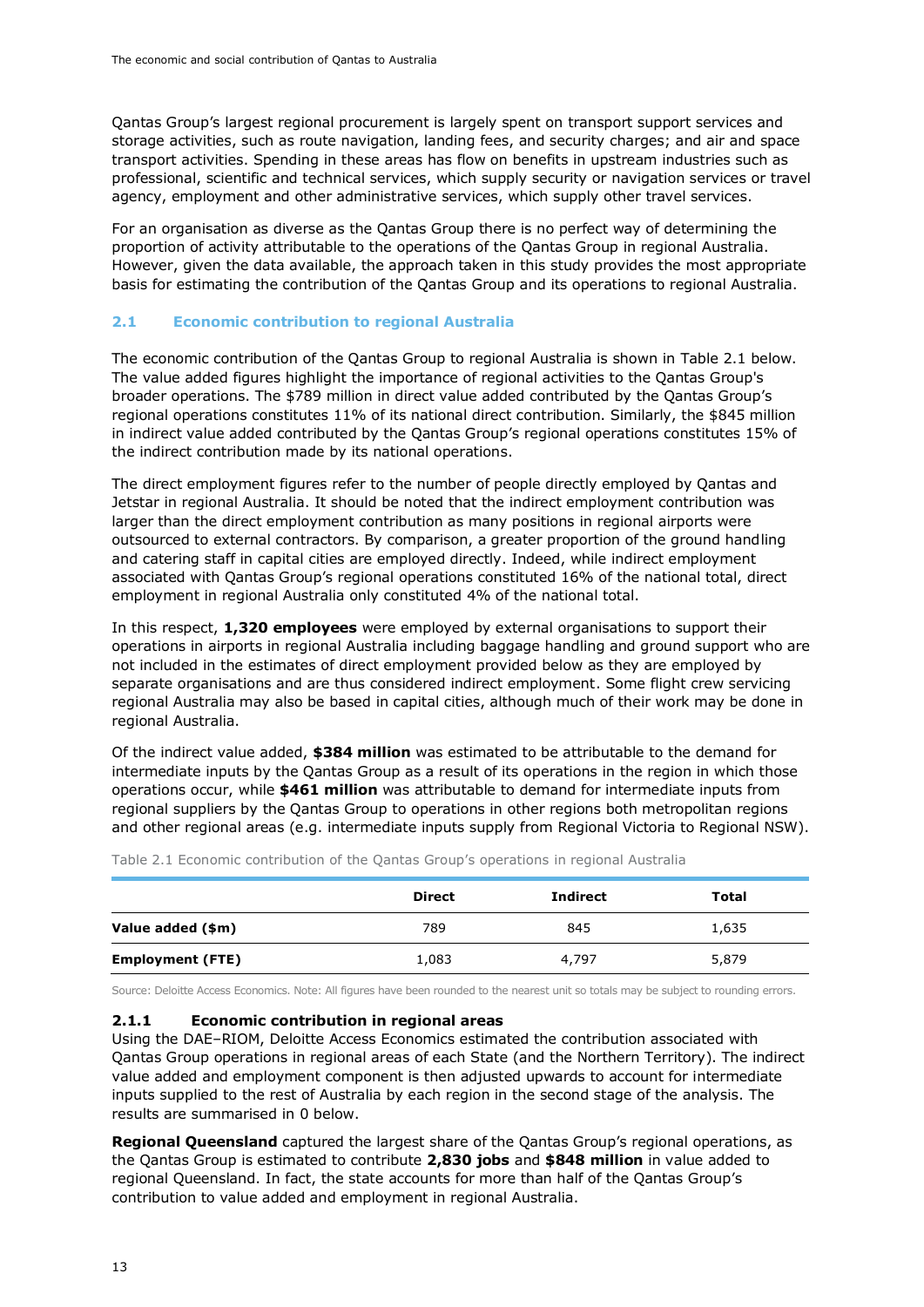**Regional Western Australia** also accounts for a relatively large share of regional activity. The Qantas Group is estimated to contribute **525 jobs** and **\$216 million** in value add to regional Western Australia. Major regional airports in regional Western Australia include Karratha, Broome, Port Headland and Newman, which each attract a high volume of passenger traffic due to their proximity to mining activity.

**Regional New South Wales** also receives a large share of Qantas Group's regional economic contribution, where total activity contributes **1,485 jobs** and **\$293 million** in value added.

In the case of regional Victoria (and regional New South Wales) indirect value added and employment were substantially larger than direct value added and employment. This reflects the two-step process involved in estimating the indirect contribution from regional areas to the rest of Australia. Regional New South Wales accounts for a moderate share of passenger activity in regional Australia but a large share of economic activity including the procurement of goods and services. As a result, the direct contribution to regional NSW (which depends on passenger share) is smaller than the indirect contribution (which depends more on economic size).

<span id="page-16-0"></span>In the case of Victoria, \$70 million of indirect value added is attributable to expenditure in areas outside regional Victoria creating demand for the region where only \$12 million in indirect value added is due to intermediate inputs purchased as a result of operations by the Qantas Group in regional Victoria. By comparison, in Queensland, the majority of indirect value added (\$236 million) is attributable to demand for intermediate inputs from operations in regional Queensland given the significant size of Qantas Group's operations in regional Queensland.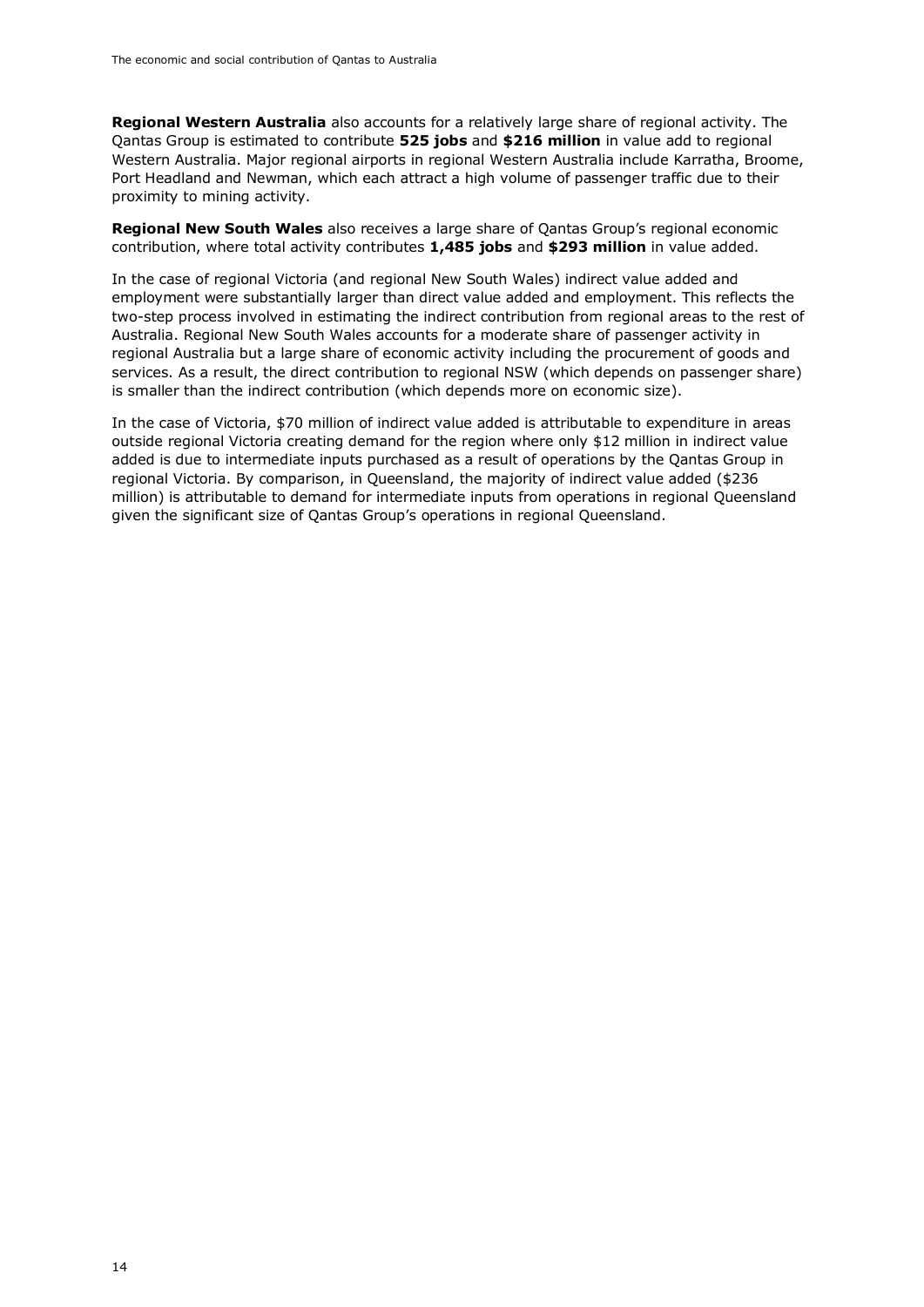|                             | <b>Direct</b>            | <b>Indirect</b> | <b>Total</b> |
|-----------------------------|--------------------------|-----------------|--------------|
| Value added (\$m)           |                          |                 |              |
| Regional Queensland         | 453                      | 395             | 848          |
| Regional Western Australia  | 123                      | 94              | 216          |
| <b>Regional NSW</b>         | 97                       | 195             | 293          |
| Regional Northern Territory | 53                       | 32              | 85           |
| Regional Tasmania           | 32                       | 28              | 60           |
| Regional Victoria           | 26                       | 82              | 108          |
| Regional South Australia    | 6                        | 20              | 26           |
| <b>Regional Australia</b>   | 789                      | 845             | 1,635        |
| <b>Employment (FTE)</b>     |                          |                 |              |
| Regional Queensland         | 772                      | 2,058           | 2,830        |
| Regional Western Australia  | 1                        | 524             | 525          |
| Regional NSW                | 230                      | 1,255           | 1,485        |
| Regional Northern Territory | 33                       | 177             | 210          |
| Regional Tasmania           | $\mathbf{1}$             | 133             | 134          |
| Regional Victoria           | 46                       | 512             | 559          |
| Regional South Australia    | $\overline{\phantom{a}}$ | 137             | 137          |
| <b>Regional Australia</b>   | 1,083                    | 4,797           | 5,879        |

<span id="page-17-1"></span>Table 2.2 Economic contribution of the Qantas Group's operations in regional areas in each state/territory

Source: Deloitte Access Economics. Note: All figures have been rounded to the nearest unit so totals may be subject to rounding errors.

#### <span id="page-17-0"></span>**2.2 Facilitated tourism contribution to regional Australia**

In addition to supporting jobs and economic activity in regional areas through its operations, the Qantas Group also plays an instrumental role in supporting tourism in regional Australia. The approach to estimating the facilitated tourism contribution of the Qantas Group to regional Australia was based on data on passengers carried from the Qantas Group and visitor expenditure data from Tourism Research Australia.

Estimates of the share of domestic air travellers using Qantas Group aircraft were derived for each region based on data from Qantas on route level passenger flows and market shares. For international travellers, estimates of market share by source country were mapped to the distribution of visitor nights by region and source country to estimate international visitor nights by region. Tourism expenditure was estimated by multiplying the average length of stay in each region by the average amount spent per night by each visitor, based on data from the National and International Visitor Surveys published by Tourism Research Australia.

In line with the approach used to estimate the economic contribution associated with Qantas Group's operations in regional Australia, a two-stage process was undertaken to estimate the indirect contribution of facilitated tourism in regional Australia. The estimates of indirect contribution provided include both: the contribution of expenditure by tourists in specific region on value added and employment in that region; and the contribution of expenditure by tourists in the rest of Australia on the demand for inputs from a specific region in regional Australia – for example when a tourist purchases a coffee in Melbourne, some of the milk used to produce that coffee is likely to come from regional Victoria.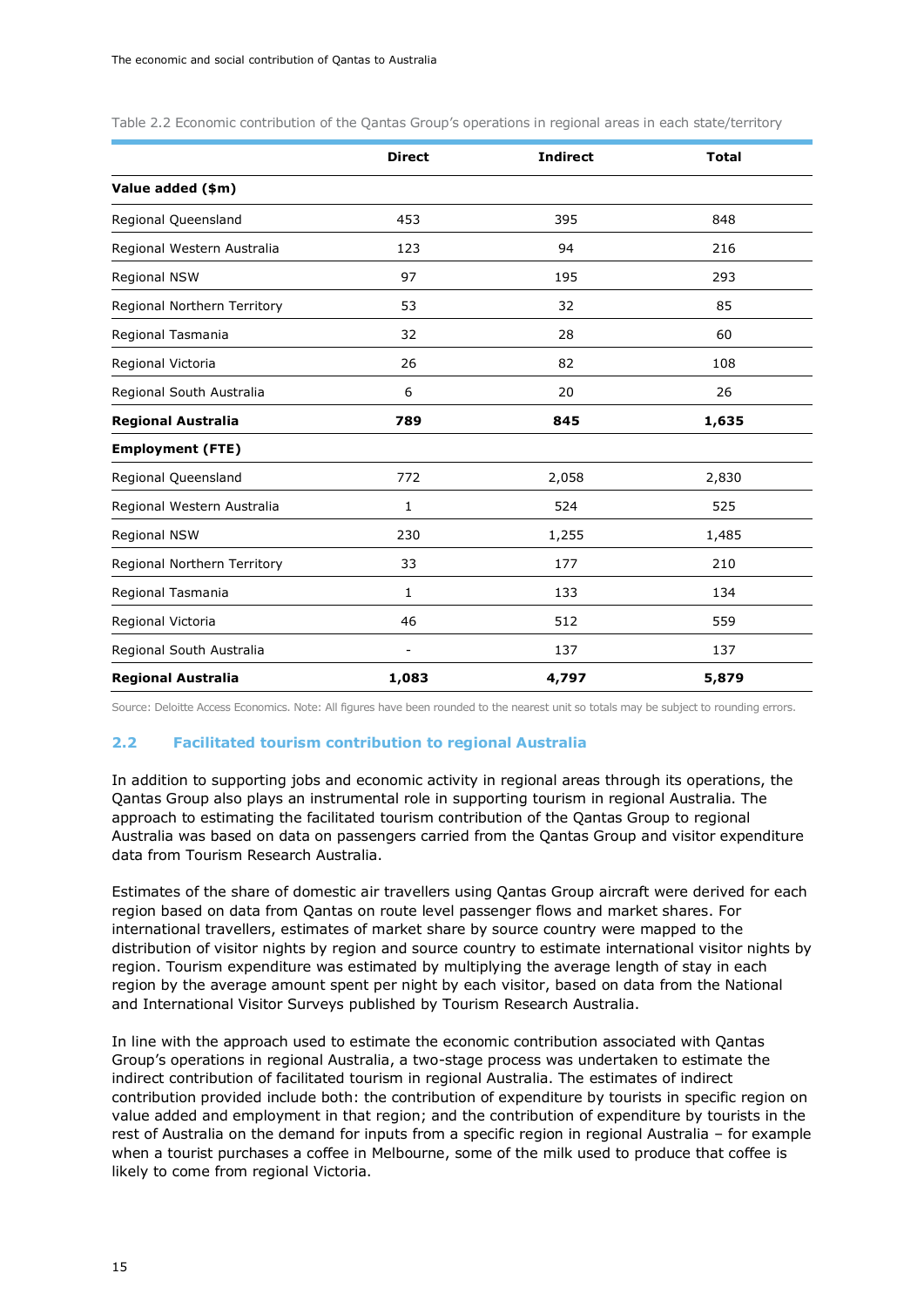<span id="page-18-1"></span>Table 2.3 Facilitated tourism contribution of the Qantas Group in regional Australia

|                         | <b>Direct</b> | <b>Indirect</b> | Total  |
|-------------------------|---------------|-----------------|--------|
| Value added (\$m)       | 2,005         | 2,355           | 4,361  |
| <b>Employment (FTE)</b> | 21,213        | 15,605          | 36,818 |

Source: Deloitte Access Economics. Note: All figures have been rounded to the nearest unit so totals may be subject to rounding errors.

#### <span id="page-18-0"></span>**2.2.1 Facilitated tourism in regional areas**

The expenditure of tourists carried by Qantas Group was estimated to contribute **17,250 jobs** and **\$2.0 billion** in value added to regional Queensland (see [Table 2.4](#page-18-2) below). Indeed, regional Queensland accounts for almost half of the total facilitated tourism value added in regional Australia by the Qantas Group.

The expenditure of tourists carried by Qantas Group was also estimated to make a relatively large contribution to regional **Western Australia**, contributing **5,145 jobs** and **\$534 million** in value added.

Tourism expenditure facilitated by the Qantas Group was estimated to contribute **6,571 jobs** and **\$918 million** in value added to regional **New South Wales**.

|                             | <b>Direct</b> | <b>Indirect</b> | <b>Total</b> |  |
|-----------------------------|---------------|-----------------|--------------|--|
| Value added (\$m)           |               |                 |              |  |
| Regional Queensland         | 1,051         | 966             | 2,017        |  |
| Regional Western Australia  | 317           | 217             | 534          |  |
| Regional NSW                | 288           | 630             | 918          |  |
| Regional Northern Territory | 104           | 55              | 159          |  |
| Regional Tasmania           | 73            | 80              | 154          |  |
| Regional Victoria           | 142           | 310             | 452          |  |
| Regional South Australia    | 30            | 96              | 126          |  |
| <b>Regional Australia</b>   | 2,005         | 2,355           | 4,361        |  |
| <b>Employment (FTE)</b>     |               |                 |              |  |
| Regional Queensland         | 10,845        | 6,406           | 17,250       |  |
| Regional Western Australia  | 3,860         | 1,284           | 5,145        |  |
| Regional NSW                | 2,721         | 3,851           | 6,571        |  |
| Regional Northern Territory | 891           | 366             | 1,257        |  |
| Regional Tasmania           | 965           | 1,045           | 2,010        |  |
| Regional Victoria           | 1,619         | 1,953           | 3,572        |  |
| Regional South Australia    | 312           | 701             | 1,013        |  |
| <b>Regional Australia</b>   | 21,213        | 15,605          | 36,818       |  |

<span id="page-18-2"></span>Table 2.4 Facilitated tourism contribution for regional areas in each state/territory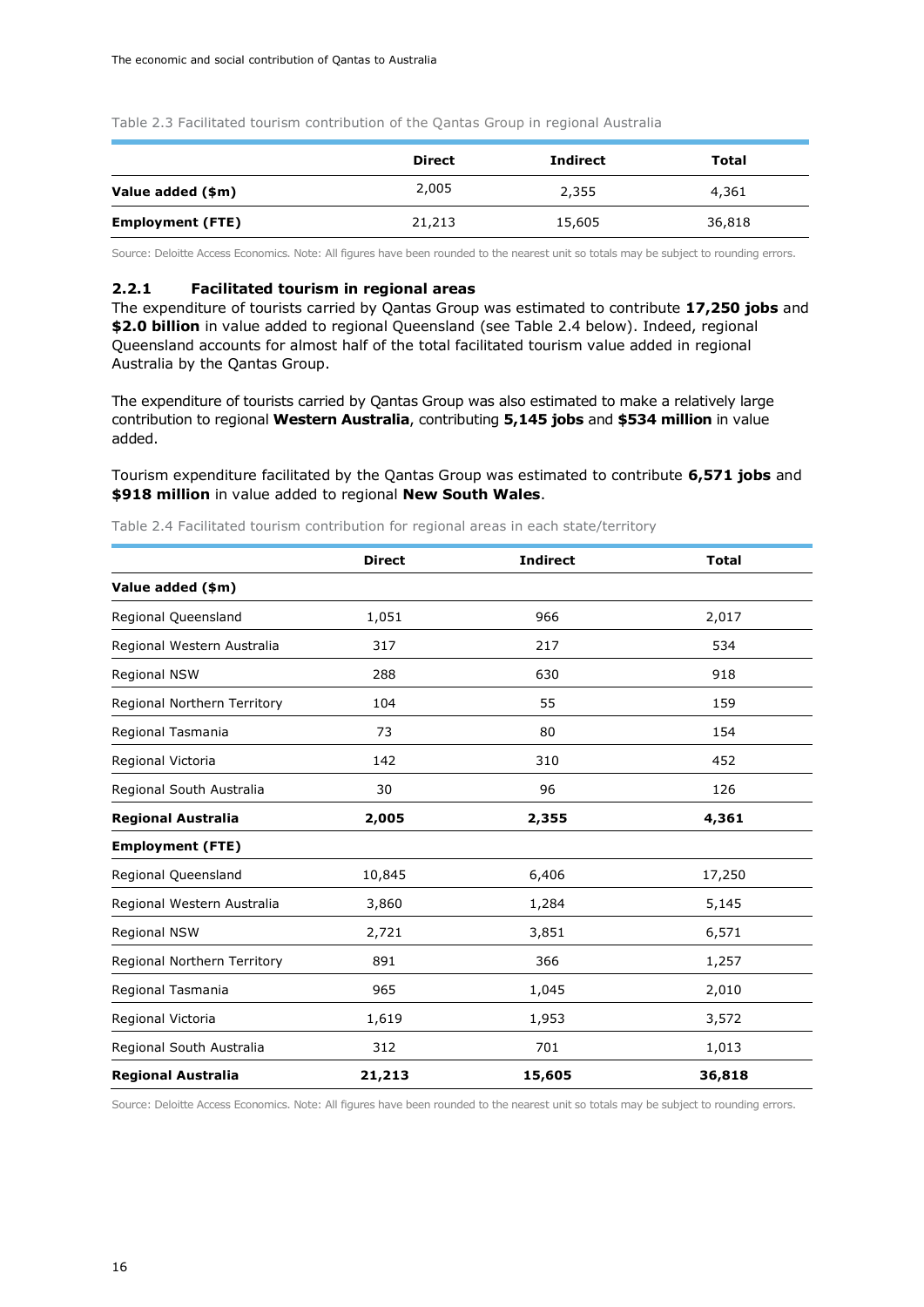### <span id="page-19-0"></span>3 Economic contribution of the Qantas Group in Northern Australia

This chapter examines the economic contribution of the Qantas Group's operations in Northern Australia. Based on discussions with Qantas for the purposes of this study Northern Australia has been defined as all of Northern Territory, and those Local Government Areas (LGAs) in Queensland and Western Australia above and intersecting the Tropic of Capricorn. As with regional Australia, there is no consistently applied definition of what encompasses Northern Australia. This is the definition that is applied by Northern Australia Infrastructure Facility (NAIF)<sup>2</sup> and the Regional Institute of Australia  $(RIA)<sup>3</sup>$ .

It is worth noting that there may be minor differences in the regions included given a conversion from LGAs to Statistical Area Level 2 (SA2) regions is necessary. However, this is unlikely to significantly vary the results.

The analysis has been undertaken by drawing on both publicly available data as well as data from the Qantas Group. In terms of operational data, the Qantas Group provided detailed revenue and expenditure figures for each airport it operates from in Northern Australia, as well as employment numbers. The facilitated tourism analysis has been undertaken using route level data from Qantas and Jetstar in Northern Australia, which can be used to estimate market shares for each airport, and tourism data on nights and expenditure by SA2 from Tourism Research Australia.

The economic contribution of the Qantas Group's operations in Northern Australia has been estimated based on an assessment of the level of output that occurs in Northern Australia, rather than where the income from the supply of goods and services ultimately accrues.<sup>4</sup> In other words, the analysis focuses on where the production occurs. In the case of suppliers of intermediate inputs, the value added is attributed to the regional destination where the output occurs, even if the business is headquartered elsewhere.

The direct economic contribution was estimated based on the gross operating surplus and labour income attributable to all airports in Northern Australia that Qantas Group provides services. In this respect, estimates of direct contribution were based on information from Qantas on wages and salaries as well as the level of expenditure on intermediate inputs.

The indirect contribution to Northern Australia was calculated using a two-stage process. The first stage involved estimating the flow-on activity associated with expenditure by the Qantas Group on intermediate inputs within Northern Australia. This involved applying a region-specific input-output table developed from the Deloitte Access Economics Regional Input Output Model (DAE-RIOM) to estimate the *contribution of intermediate inputs that the Qantas Group purchased in Northern Australia.* The second stage involved estimating the contribution associated with the regional *supply of intermediate inputs to support activity by the Qantas Group outside of Northern Australia*. The second stage was estimated based on the direction of inter-regional trade flows in the DAE–RIOM.

For an organisation as diverse as the Qantas Group there is no perfect way of determining the proportion of activity attributable to the operations of the Qantas Group in Northern Australia.

<sup>2</sup> <https://www.treasury.qld.gov.au/programs-and-policies/northern-australia-infrastructure-facility/>

<sup>3</sup> [http://www.regionalaustralia.org.au/wp-content/uploads/2013/11/Rethinking-the-future-of-northern-](http://www.regionalaustralia.org.au/wp-content/uploads/2013/11/Rethinking-the-future-of-northern-Australias-regions1.pdf)[Australias-regions1.pdf](http://www.regionalaustralia.org.au/wp-content/uploads/2013/11/Rethinking-the-future-of-northern-Australias-regions1.pdf)

<sup>4</sup> In national accounting terms the approach is consistent with measuring Gross Domestic Product (or in this case Gross Regional Product) rather than Gross National Income (or equivalently Gross Regional Income).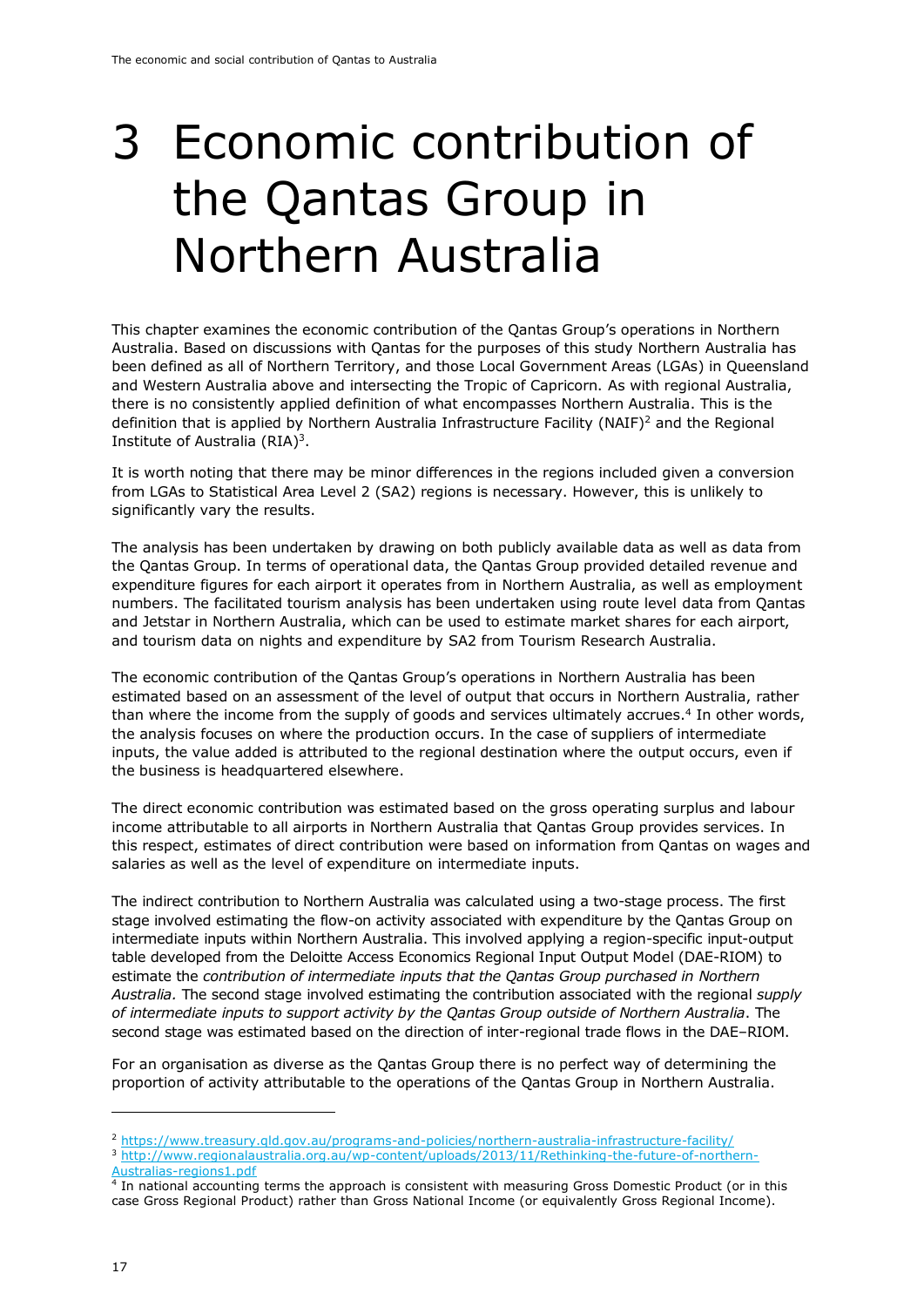However, given the data available, the approach taken in this study provides the most appropriate basis for estimating the contribution of the Qantas Group and its operations to Northern Australia.

#### <span id="page-20-0"></span>**3.1 Economic contribution to Northern Australia**

The economic contribution of the Qantas Group to Northern Australia is shown in [Table 3.1](#page-20-2) below. The value added figures highlight the importance of Qantas Group activity in Northern Australia to its overall operations. The **\$527 million** in direct value added contributed by the Qantas Group's Northern Australia operations constitutes 7% of its national direct contribution. Similarly, the **\$362 million** in indirect value added contributed by the Qantas Group's regional operations constitutes 3% of the indirect contribution made by its national operations.

The total economic contribution of operations by the Qantas Group constituted 0.7% of Gross Regional Product in Northern Australia.

|                         | <b>Direct</b> | Indirect | Total |
|-------------------------|---------------|----------|-------|
| Value added (\$m)       | 527           | 362      | 889   |
| <b>Employment (FTE)</b> | 584           | 2,055    | 2,639 |

<span id="page-20-2"></span>Table 3.1 Economic contribution of the Qantas Group's operations in Northern Australia

Source: Deloitte Access Economics. Note: All figures have been rounded to the nearest unit so totals may be subject to rounding errors.

### <span id="page-20-1"></span>**3.2 Facilitated tourism contribution to Northern Australia**

In addition to supporting jobs and economic activity through its operations, the Qantas Group also plays an instrumental role in supporting tourism in Northern Australia. The approach to estimating the facilitated tourism contribution of the Qantas Group to Northern Australia was based on data on passengers carried by Qantas and Jetstar and on visitor expenditure from Tourism Research Australia.

Estimates of the share of domestic air travellers using Qantas and Jetstar aircraft were derived for each region based on data from Qantas on route level passenger flows. For international travellers, estimates of market share by source country were mapped to the distribution of visitor nights in Northern Australia and source country to estimate international visitor nights by region. Tourism expenditure was estimated by multiplying the average length of stay in each region in Northern Australia by the average amount spent per night by each visitor, based on data from the National and International Visitor Surveys published by Tourism Research Australia.

In line with the approach used to estimate the economic contribution associated with Qantas Group's operations in Regional Australia, a two-stage process was undertaken to estimate the indirect contribution of facilitated tourism in regional Australia. The estimates of indirect contribution provided include both: the contribution of expenditure by tourists in Northern Australia on value added and employment in Northern Australia; and the contribution of expenditure by tourists outside Northern Australia on the demand for inputs from Northern Australia.

The expenditure of tourists carried by Qantas Group was estimated to contribute **14,026 jobs** and **\$1,713 million** in value added to Northern Australia (see [Table 3.2](#page-20-3) below). Northern Australia accounts for around 13% of Qantas Group's facilitated tourism value added contribution and 13% of tourism employment contribution.

<span id="page-20-3"></span>Table 3.2 Facilitated tourism contribution of the Qantas Group in Northern Australia

|                         | <b>Direct</b> | <b>Indirect</b> | Total  |
|-------------------------|---------------|-----------------|--------|
| Value added (\$m)       | 943           | 771             | 1,713  |
| <b>Employment (FTE)</b> | 9,068         | 4,958           | 14,026 |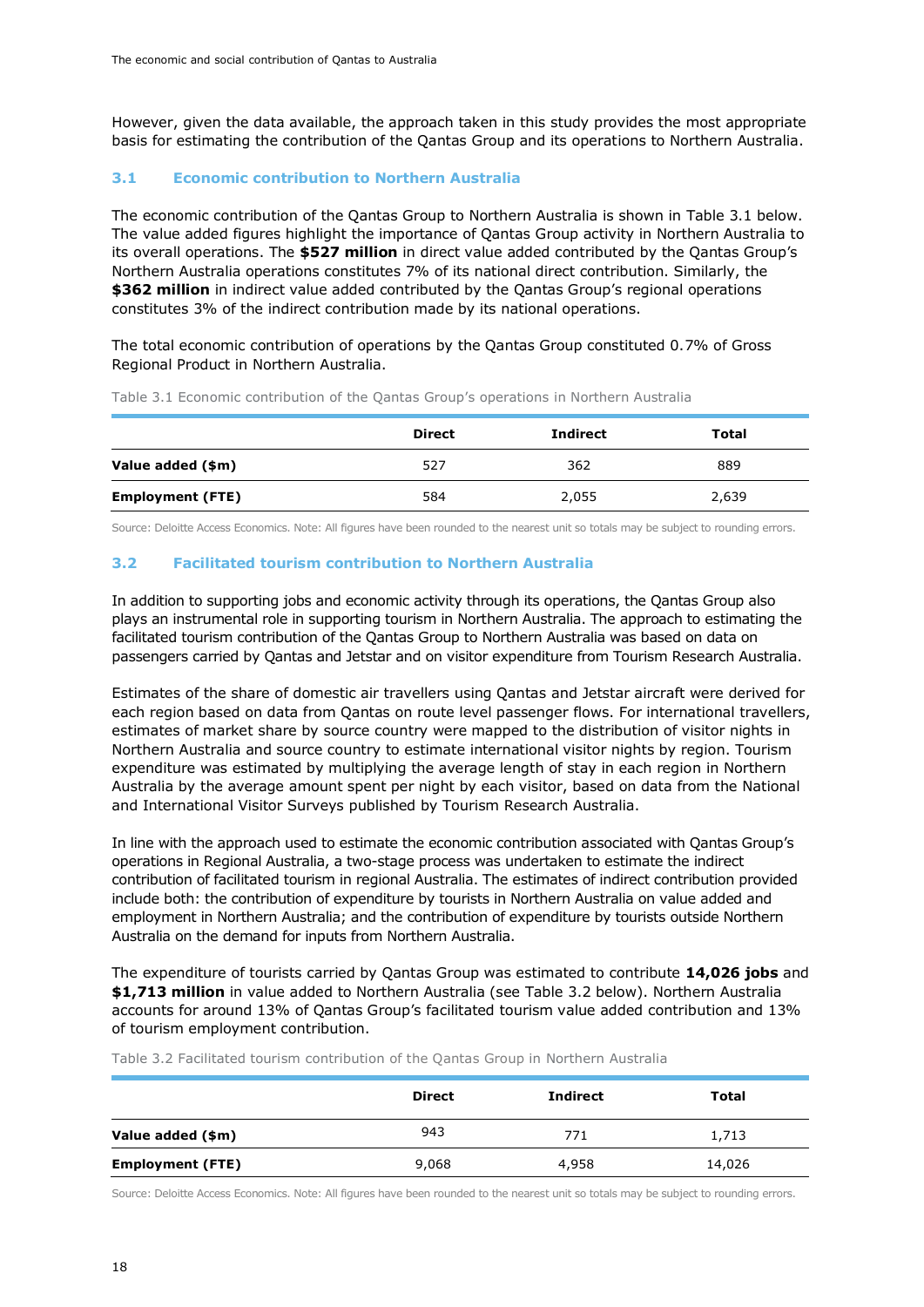# <span id="page-21-0"></span>4 Economic contribution of the Qantas Group in selected regional areas

Deloitte Access Economics was also asked by the Qantas Group to estimate the economic contribution accruing to six regional areas selected by Qantas Group, namely Gold Coast, Hobart, Alice Springs, Geelong, Central Queensland and New England.<sup>5</sup>

Of the regional areas examined, the Gold Coast and Hobart airports make up the largest share of the regional contribution, with the Qantas Group contributing **1,090 jobs** and **\$257 million** in value added to the Gold Coast and **437 jobs** and **\$100 million** in value added to Hobart. The Qantas Group contributes **226 jobs** and **\$86 million** in value added in Central Australia.

#### <span id="page-21-1"></span>**4.1 Economic contribution in selected regional areas**

|                         | <b>Direct</b>   | <b>Indirect</b> | <b>Total</b> |  |
|-------------------------|-----------------|-----------------|--------------|--|
| Value added (\$m)       |                 |                 |              |  |
| Gold Coast              | 113             | 144             | 257          |  |
| Hobart                  | 55              | 45              | 100          |  |
| Central Australia       | 53              | 33              | 86           |  |
| Geelong                 | 17              | 31              | 48           |  |
| New England             | 12              | 24              | 36           |  |
| Central Queensland      | 29              | 50              | 78           |  |
| <b>Employment (FTE)</b> |                 |                 |              |  |
| Gold Coast              | 222             | 868             | 1,090        |  |
| Hobart                  | 133             | 305             | 437          |  |
| Central Australia       | 33              | 193             | 226          |  |
| Geelong                 | 34<br>232       |                 | 266          |  |
| New England             | 72              | 172             | 245          |  |
| Central Queensland      | 282<br>282<br>- |                 |              |  |

<span id="page-21-2"></span>Table 4.1 Economic contribution of the Qantas Group's operations in selected regional areas

<sup>&</sup>lt;sup>5</sup> For the purpose of creating economic contribution regions, SA4s by the same namesake were used for the Gold Coast, New England, Geelong and Hobart. The SA3 by the same namesake were used for Alice Springs as they best represented the regions in question. Central Queensland was represented by five SA3s: Outback – South, Central Highlands (Qld), Rockhampton, Gladstone and Biloela.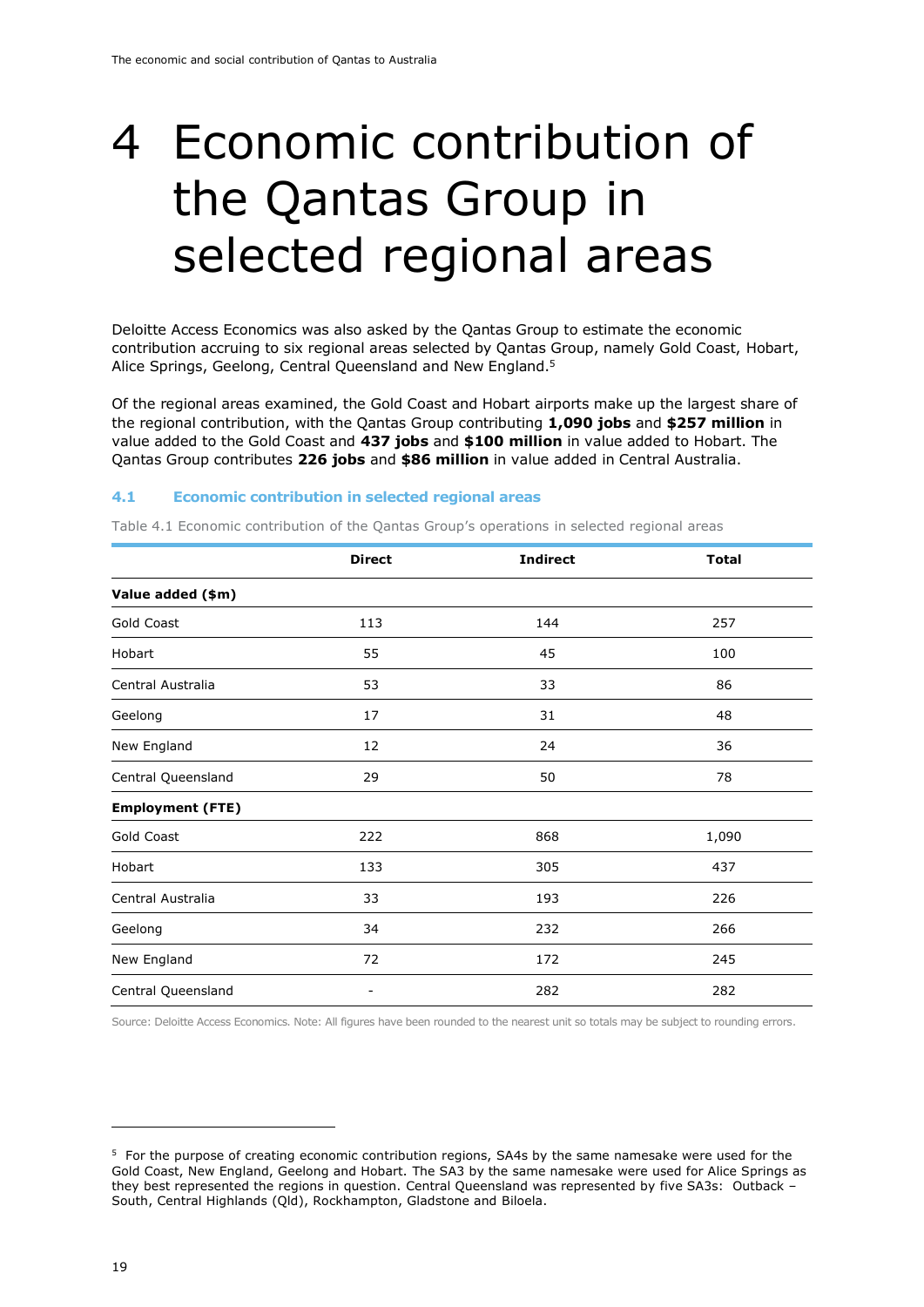#### <span id="page-22-0"></span>**4.2 Facilitated tourism contribution in selected regional areas**

Deloitte Access Economics has also estimated the facilitated tourism contribution of the Qantas Group to the six regional areas, namely Gold Coast, Hobart, Alice Springs, Geelong, Central Queensland and New England.

Of the regional areas examined, the expenditure of tourists carried by Qantas Group to Gold Coast and Hobart made the largest contribution. The expenditure of visitors traveling on Qantas Group contributes **10,160 jobs** and **\$860 million** in value added to the Gold Coast and **3,871 jobs** and **\$253 million** in value added to Hobart.

|                         | <b>Direct</b> | <b>Indirect</b> | <b>Total</b> |  |
|-------------------------|---------------|-----------------|--------------|--|
| Value added (\$m)       |               |                 |              |  |
| Gold Coast              | 429           | 431             | 860          |  |
| Hobart                  | 141           | 111             | 253          |  |
| Central Australia       | 91            | 52              | 143          |  |
| 21<br>64<br>Geelong     |               | 85              |              |  |
| New England             | 14            | 56              | 71           |  |
| Central Queensland      | 38            | 75              | 113          |  |
| <b>Employment (FTE)</b> |               |                 |              |  |
| Gold Coast              | 6,814         | 3,346           | 10,160       |  |
| Hobart                  | 3,071         | 800             | 3,871        |  |
| Central Australia       | 1,200         | 821             | 2,021        |  |
| Geelong                 | 233<br>518    |                 | 751          |  |
| New England             | 137           | 630<br>493      |              |  |
| Central Queensland      | 398<br>583    |                 | 980          |  |

<span id="page-22-1"></span>Table 4.2 Facilitated tourism contribution of the Qantas Group in selected regional areas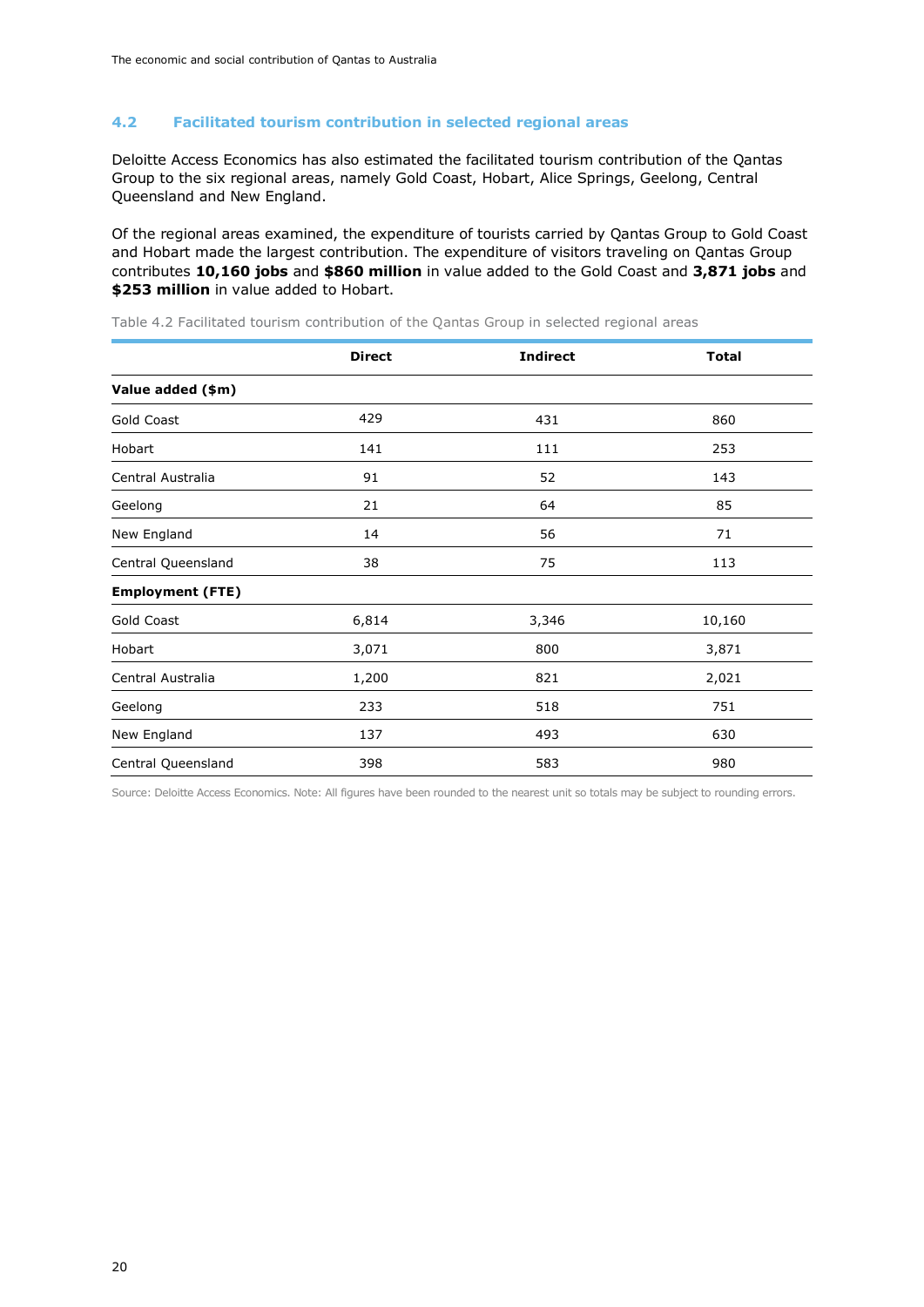### <span id="page-23-0"></span>5 Selected case studies

This chapter contains a selection of five case studies which document the contribution of the Qantas Group to selected regions and its role in supporting the growth of the aviation and tourism sectors in Australia over time. The five case studies explore:

- The role of the Qantas Group in supporting growth in the Tasmanian tourism sector
- The economic contribution of the Qantas Group since privatisation
- The relationship between air fares, travel volumes and consumer welfare
- The role of the Qantas Group in facilitating air freight
- The contribution of the Boeing 747 in facilitating Australia's international tourism sector.

These case studies are set out below.

#### <span id="page-23-1"></span>**5.1 The role of aviation in supporting the growth of the Tasmanian tourism sector**

The Tasmanian tourism sector has boomed in recent years with the emergence of a vibrant food, wine and arts scene. Tourists have flocked to iconic tourist attractions including the Museum of Old and New Art (MONA), Salamanca markets, excellent seafood restaurants, as well as festivals and events throughout the year, such as the Taste of Tasmania, Falls Festival and Dark Mofo.

Tasmania has always had breathtaking natural attractions, such as Wine Glass Bay and the Cradle Mountain wilderness region, but the unique combination of natural and cultural attractions has supported strong growth in the Tasmanian tourism sector in recent years.

Over the 2018-19 financial year, Tasmania experienced the second highest growth in domestic overnight visitors, with visitor numbers growing by 12.6 per cent. As shown in Chart 5.1, over the last three and five years, growth in domestic overnight visitors to Tasmania has outstripped all other states and territories except Victoria.



Chart 5.1 Growth of domestic overnight visitors

Source: Tourism Research Australia (2019) National Visitor Survey.

Recent growth in the tourism sector has been facilitated by growth in aviation capacity to Tasmania. The volume of domestic overnight visitors that arrived in Tasmania by air has doubled over the past 16 years, from 0.6 million in 2003 to 1.3 million in 2018-19 (as illustrated in Chart 5.2 below).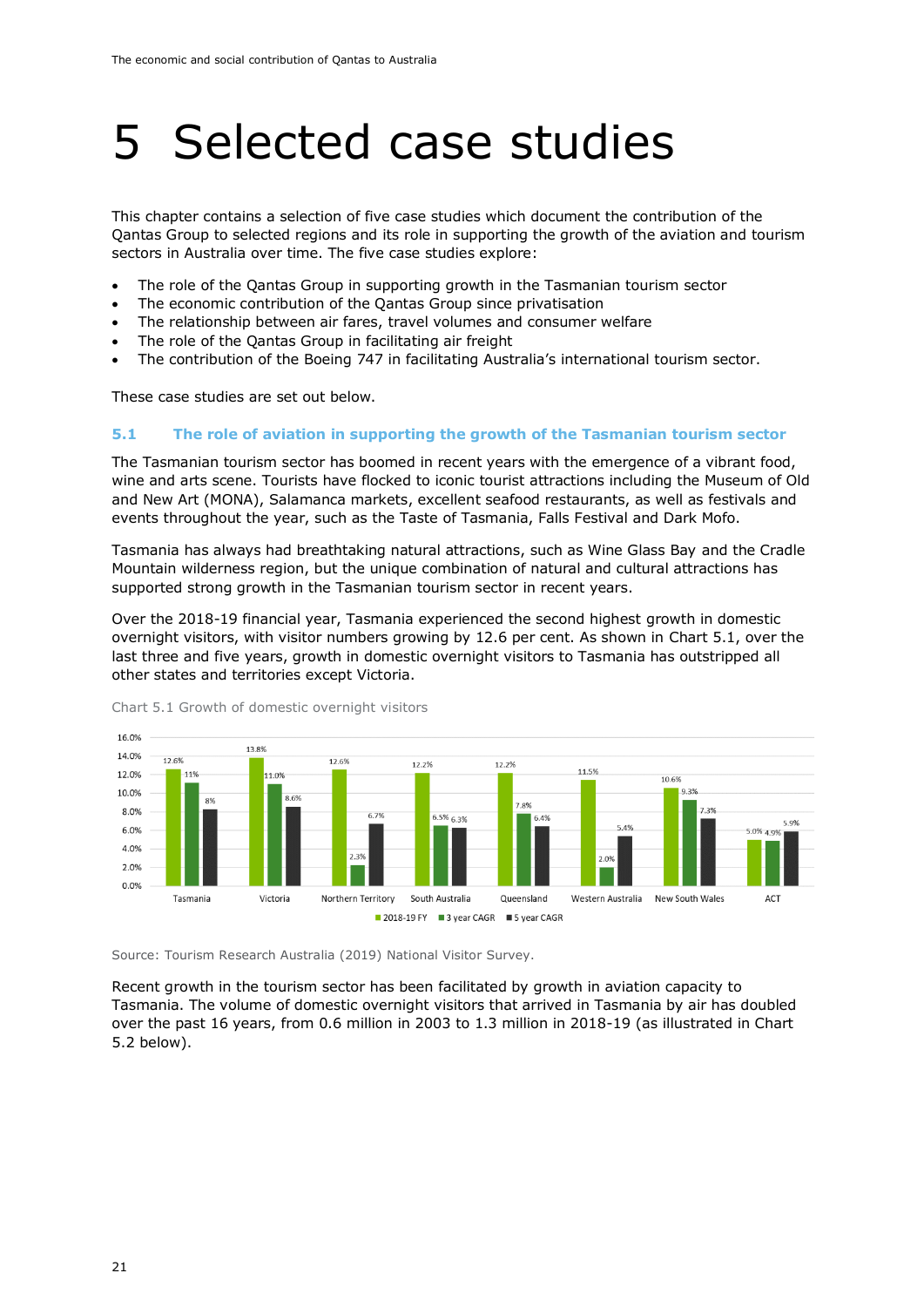

Chart 5.2 Interstate overnight visitors to Tasmania arriving by plane, calendar year



The tourism sector has in turn played an important role in supporting the Tasmanian economy. In total, domestic interstate tourism expenditure in Tasmania by those arriving by air was worth \$1.076 billion in 2018-19. Expenditure by international visitors in Tasmania was worth a further \$528 million in 2018-19.<sup>6</sup>

The Qantas Group has played an important role in supporting the tourism sector in Tasmania. Qantas provides services out of Hobart, Launceston and Devonport to help connect Tasmania to the mainland. In 2003 Jetstar entered the Tasmanian market and has since played a major role in boosting aviation capacity by providing a low-cost carrier option for tourists seeking to visit Tasmania.

The expenditure of visitors whose travel to Tasmania is enabled by the Qantas Group (including both international visitors who fly to Australia on Qantas Group airlines and domestic interstate visitors who fly to Tasmania on Qantas Group airlines) is estimated to facilitate \$527 million in total value added and 6,383 full time equivalent jobs in Tasmania.

Domestic visitors that arrive on Jetstar flights are estimated to contribute \$334 million in value added and support 4,101 full time equivalent jobs, while domestic visitors that arrive on Qantas are estimated to facilitate an additional \$112 million in value added and support 1,372 full time equivalent jobs in Tasmania through their expenditure. These figures exclude expenditure by those arriving on other domestic carriers, airfares (to avoid overlap with the Qantas Group's economic contribution) and also direct and indirect expenditure on imports and some expenditure on items less likely to be required by those travelling by air (see Appendix C for a discussion of methodology).

The Qantas Group's role in facilitating international tourism supports \$81 million in value added and 909 full time equivalent jobs in Tasmania. These figures are derived from the Group's estimated market share of international visitor arrivals by source country and the average visitor nights they spend in Tasmania.

<sup>6</sup> Tourism Research Australia (2019) International Visitor Survey Results

[https://www.tra.gov.au/international/international-tourism-results/overview.](https://www.tra.gov.au/international/international-tourism-results/overview) This is a total expenditure figure for international visitors in Tasmania. Some of these may have arrived on the Spirit of Tasmania.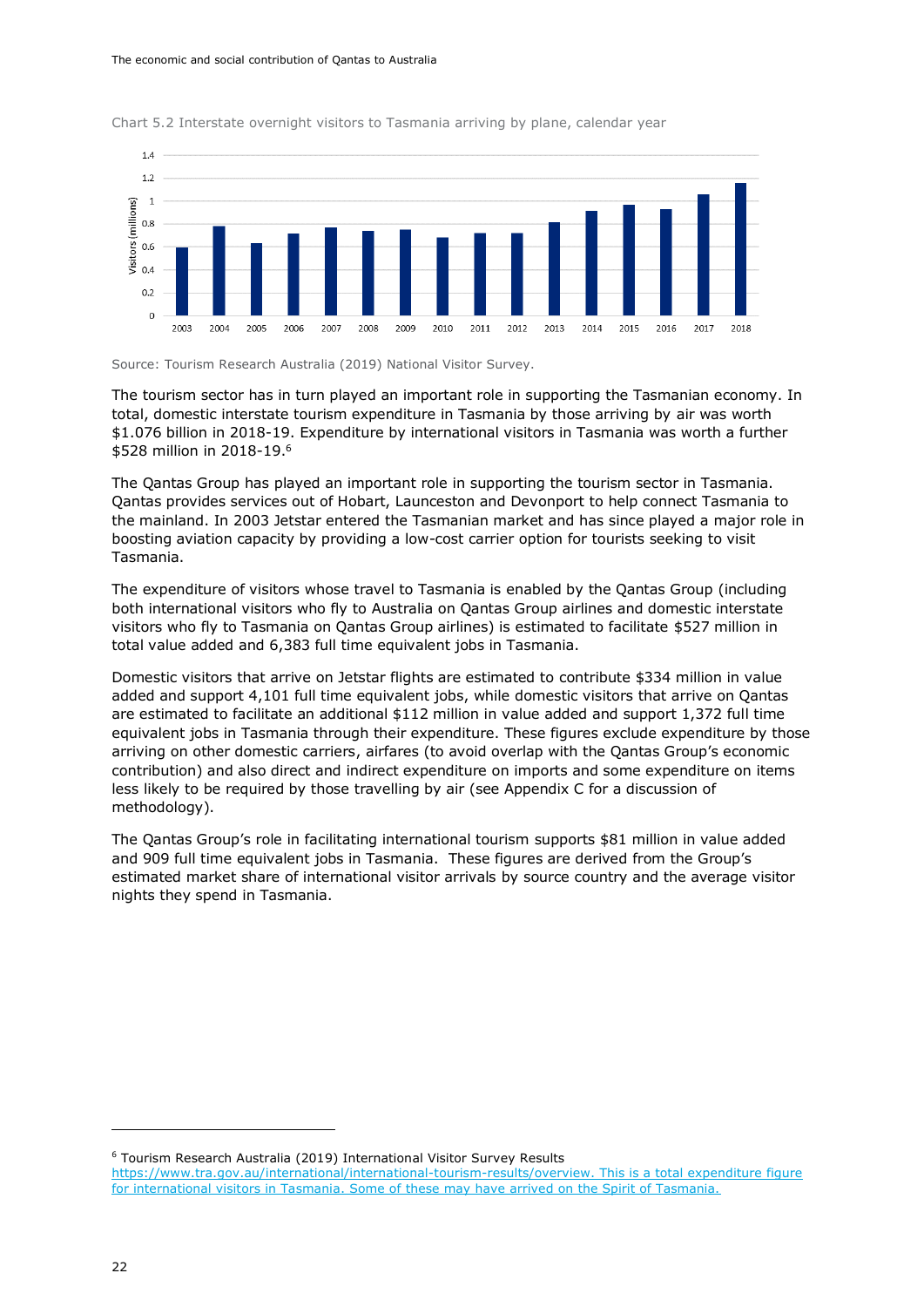#### <span id="page-25-0"></span>**5.2 The contribution of the Qantas Group since privatisation**

Since privatisation in 1994, the contribution of the Qantas Group to the Australian economy has grown significantly. At the time of privatisation, Qantas carried 14 million passengers. In 2018-19, this figure was almost 56 million passengers – a four-fold increase since privatisation (see Chart 5.3).



Chart 5.3 Number of domestic and international passengers carried by the Qantas Group over time

Source: Deloitte Access Economics using data from Qantas 2000 – 2019 and Qantas Prospectus 1995.

Since 1994, Qantas has adapted to a number of major structural changes in the industry including the privatisation of major capital city airports, the downturn in the US aviation sector following September 2011 and the exit of Ansett from the Australian market and entry of Virgin and Tiger.

At the same time, Qantas expanded its offering by launching Jetstar to provide a new low-cost carrier for the domestic market. Expanding its range of offering and routes to support budget travellers has ensured that the Qantas Group maintained approximately 65% of market share over this period<sup>7</sup> despite the entry of competitors. At the same time, Jetstar quickly expanded to medium haul international routes.

[Table 5.1](#page-26-3) draws on financial information from the Qantas Prospectus at the time of privatisation to examine how the direct economic contribution of the Qantas Group has likely changed since 1994. The second column provides figures in 1994 dollars while the third column converts the economic contribution in 1994 to 2019 dollars to promote comparability.

Comparing the third and fourth columns, in real terms, gross operating surplus has doubled since 1994 although given passenger numbers have grown four times this suggests that gross operating surplus per passenger has essentially halved. Labour income has risen by a third in real terms, as has total value added.

Interestingly, direct employment is currently very similar to the levels at the time of privatisation. Given the rise in overall passenger numbers, this suggests that labour productivity has risen over time, driven at least in part by a range of technological developments in the industry.

 $<sup>7</sup>$  The History of the Australian Aerospace Industry</sup>

Jarryd Pfeiffer, Kelly Balnaves, Bradley Darlington, Micahel Cannizzo, Christian Rogers, Alex Hortsmann Universtiy of Adelaide 2007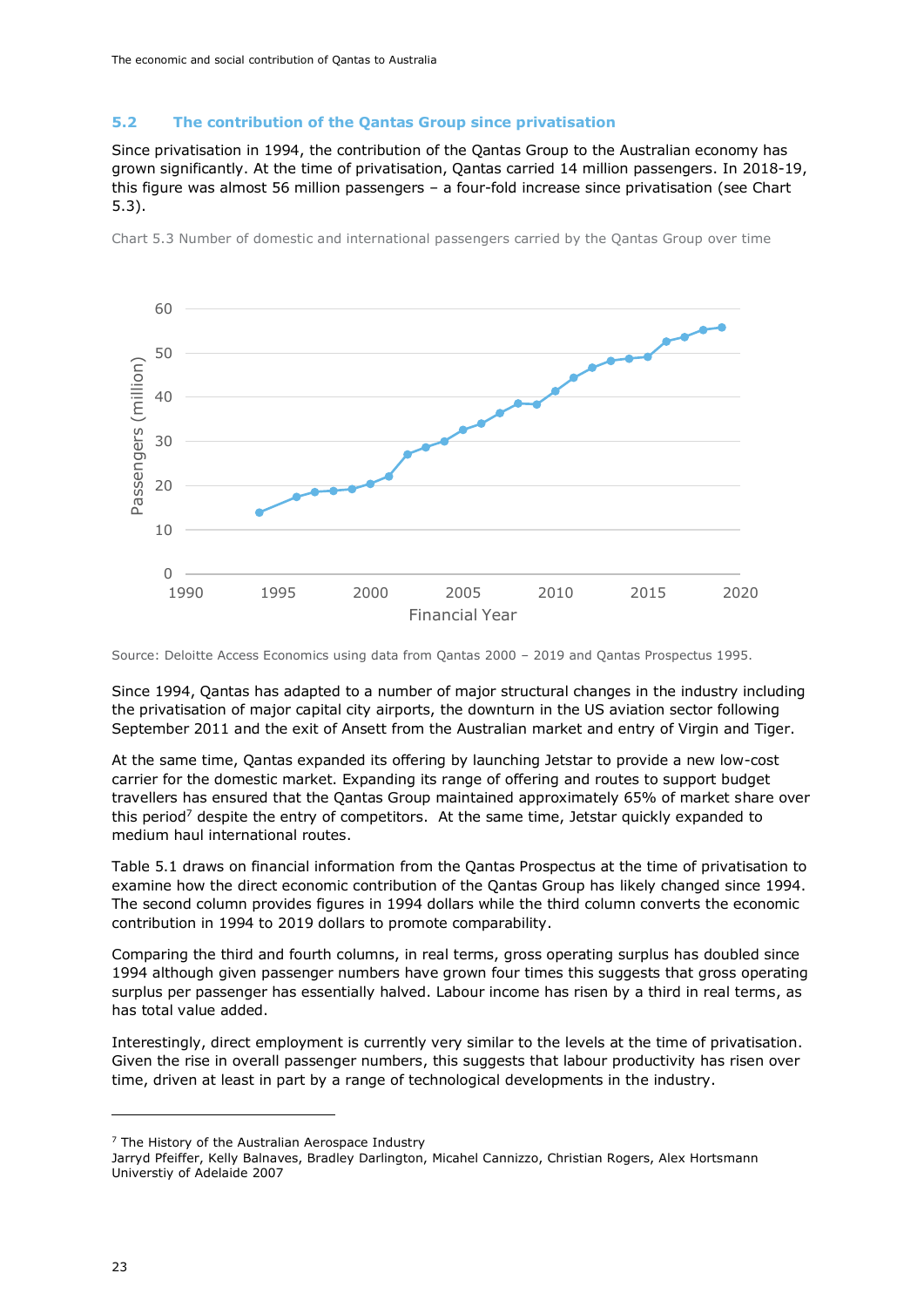|                                | 1994<br>$(1994$ dollars) | 1994<br>(2019 dollars) | 2019   |
|--------------------------------|--------------------------|------------------------|--------|
| <b>Gross Operating Surplus</b> | 0.8                      | 1.6                    | 3.1    |
| Labour Income                  | 1.7                      | 3.1                    | 4.2    |
| Value added                    | 2.5                      | 4.7                    | 7.3    |
| Employment (FTE jobs)          | 26,631                   | 26,631                 | 25,394 |

<span id="page-26-3"></span><span id="page-26-1"></span>Table 5.1 Direct economic contribution of Qantas Group operations (\$ billion)

Source: Deloitte Access Economics, Qantas Prospectus.

[Table 5.2](#page-26-4) shows the total economic contribution of the Qantas Group since privatisation including both the direct contribution associated with the labour income paid to Qantas Group employees and the Group's gross operating surplus but also the indirect labour income and gross operating surplus of upstream suppliers.

Overall, the Qantas Group's value added has increased by approximately 50% in real terms since 1994 with growth in gross operating surplus close to doubling. The quantum of employment supported by the Qantas Group is estimated to have fallen over time, although some caution should be exercised in interpreting indirect contribution to employment in 1994 as the Prospectus had more limited detail on purchases from upstream suppliers than Qantas data utilised for the purposes of the 2019 study.

<span id="page-26-4"></span><span id="page-26-2"></span>

|  |  | Table 5.2 Total economic contribution of Qantas Group operations (\$ billion) |  |  |  |  |
|--|--|-------------------------------------------------------------------------------|--|--|--|--|
|  |  |                                                                               |  |  |  |  |

|                                | 1994<br>$(1994$ dollars) | 1994<br>$(2019$ dollars) | 2019   |
|--------------------------------|--------------------------|--------------------------|--------|
| <b>Gross Operating Surplus</b> | 1.7                      | 3.2                      | 5.8    |
| Labour Income                  | 2.9                      | 5.3                      | 7.0    |
| Value added                    | 4.6                      | 8.5                      | 12.8   |
| Employment (FTE jobs)          | 82,203                   | 82,203                   | 55,312 |

Source: Deloitte Access Economics, Qantas prospectus.

#### <span id="page-26-0"></span>**5.3 The impact of changes in domestic airfares on consumer welfare**

Over the last two decades, the price of domestic airfares (in particular discounted airfares) has declined in real terms. This has helped support significant growth in travel volumes and created material gains in consumer welfare by making travel more affordable over time.

[Chart 5.4](#page-27-1) shows the evolution of three different price indices for domestic travel reported by BITRE which are indexed to 100 in 2003-04. The real best discount fare series captures the cheapest fare for each route excluding baggage surcharges while the restricted economy fare series captures fares with a degree of flexibility in terms of changing flight times. Further details on these categories are available from BITRE.<sup>8</sup>

Chart 5.4 indicates that over the last 20 years, business class fares have fallen by 3% in real terms and restricted economy fares have fallen by a similar amount over the period for which data is available. However, best discount fares have fallen dramatically – by around 50% over this period. At the same time, domestic passenger departures are estimated to have doubled over the

<sup>8</sup> Department of Infrastructure, Transport, Cities and Regional Development – BITRE (2019b) Australian Domestic Air Fares Index, Real Best Discount and Real Business Class [https://www.bitre.gov.au/statistics/aviation/air\\_fares.aspx](https://www.bitre.gov.au/statistics/aviation/air_fares.aspx)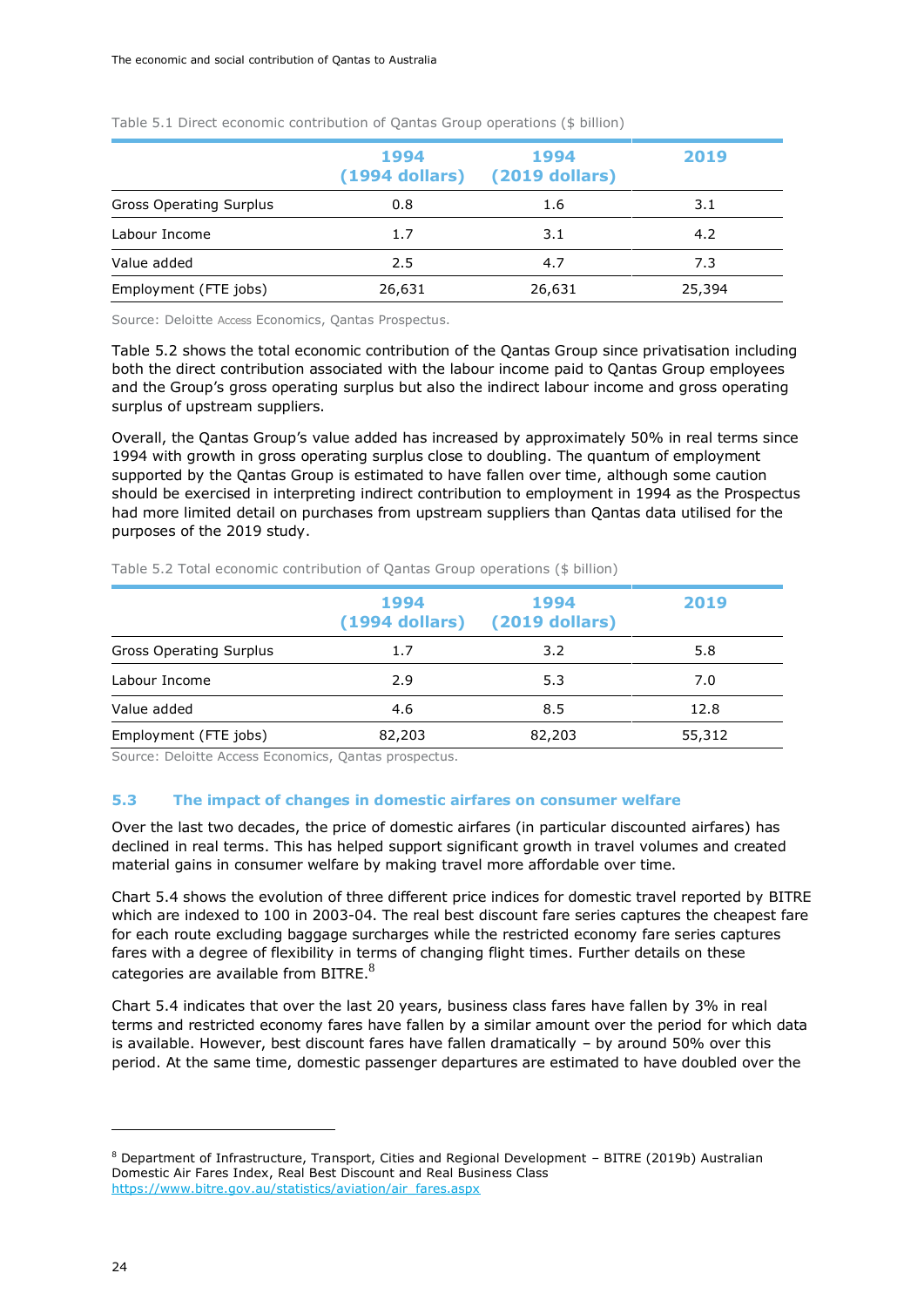same 20 years. $9$  While a deeper investigation would be required to determine what factors have driven this and the relative influence of different factors, this observation nonetheless suggests that the decline in real airfares has not only made travel more affordable but expanded access to domestic air travel.



<span id="page-27-1"></span>

Source: Deloitte Access Economics using data from BITRE (2019a), BITRE (2019b) Note: Passenger quantity is based on passenger departures as BITRE data includes both arrivals and departures in estimates of passenger movements.

The decline in cost of discount airfares has coincided with the entrance of low cost-carrier to the Australian market, including Virgin Blue in 2000 but also Jetstar in 2003 and subsequently Tigerair. While Virgin has now shifted towards being a full service carrier, Jetstar has significantly grown its market share and become the major low cost carrier in Australia. Its expansion is likely to have played a material role in lowering the cost of discount airfares over time and in turn increasing access to air travel for Australian consumers.

#### <span id="page-27-0"></span>**5.3.1 What has lower airfares meant for consumers?**

For consumers, the reduced cost of discount air fares has had two main benefits. First, it has made air travel affordable for those who previously may not have been able to afford to travel. Second, it has reduced the cost of travel for those who would otherwise have travelled by air but are now able to do so at a lower price.

One way of capturing the gains to consumers from a reduction in the price of air travel is to measure their change in consumer surplus. Consumer surplus refers to the difference between what consumers are willing to pay for a good or service (as a measure of the value they place on it) and the price they pay for it.

Chart 5.5 illustrates this graphically and provides a stylised indication of the gains in consumer surplus from lower airfares over the last 15 years. In 2004, the market was operating at a point shown by the light green dot with an average price of  $$257^{10}$  and a volume of 35 million passenger

<sup>9</sup> Department of Infrastructure, Transport, Cities and Regional Development – BITRE (2019a) Australian Domestic Airport Traffic Data [https://www.bitre.gov.au/publications/ongoing/airport\\_traffic\\_data.aspx](https://www.bitre.gov.au/publications/ongoing/airport_traffic_data.aspx)

 $10$  This average price is expressed in \$2019 and was estimated by Deloitte Access Economics by applying growth in a weighted average of the real best discount and restricted economy BITRE indices to an estimate of average revenue per passenger in 2019. Given the way the BITRE indices are calculated, actual prices in 2004 are likely to differ from this figure.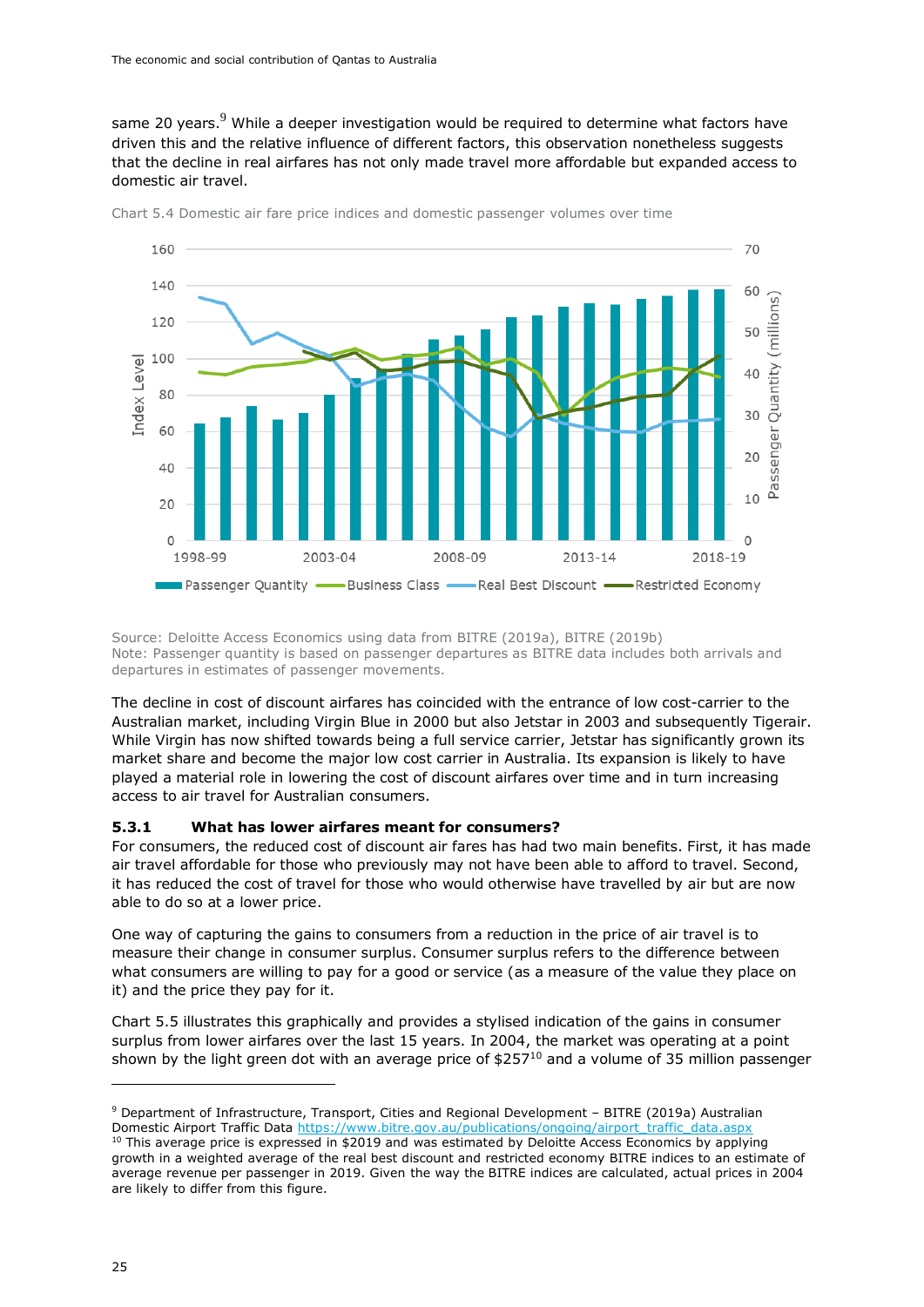departures. The indicative consumer surplus from air travel in 2004 is shown by the light green shaded triangle.

In 2019, the market is now operating at the point shown by the dark green dot with a lower average price of  $$216$  per passenger<sup>11</sup> and 60.5 million passenger departures. At this new point, consumers are better off with the increase in consumer surplus shown by the blue area.

This stylised analysis suggests that the increase in consumer surplus could be around \$2 billion annually to consumers. Importantly, this difference accrues over time, with the cumulative gain in consumer surplus over the period since 2003-04 being substantially larger.

A reliable estimate would require more extensive analysis than that permitted here. In particular, commercial data on actual airfares from all airlines by route (to account for changing travel patterns) would need to be sourced and analysed to develop a more precise estimate of gains in consumer surplus over time.



Chart 5.5 Change in consumer surplus between FY 2004 and FY 2019

Source: Deloitte Access Economics analysis using data from BITRE (2019a) BITRE (2019b), Qantas (2019), Virgin (2019), Rex (2019)

 $11$  Deloitte Access Economics estimate of average industry revenue per passenger.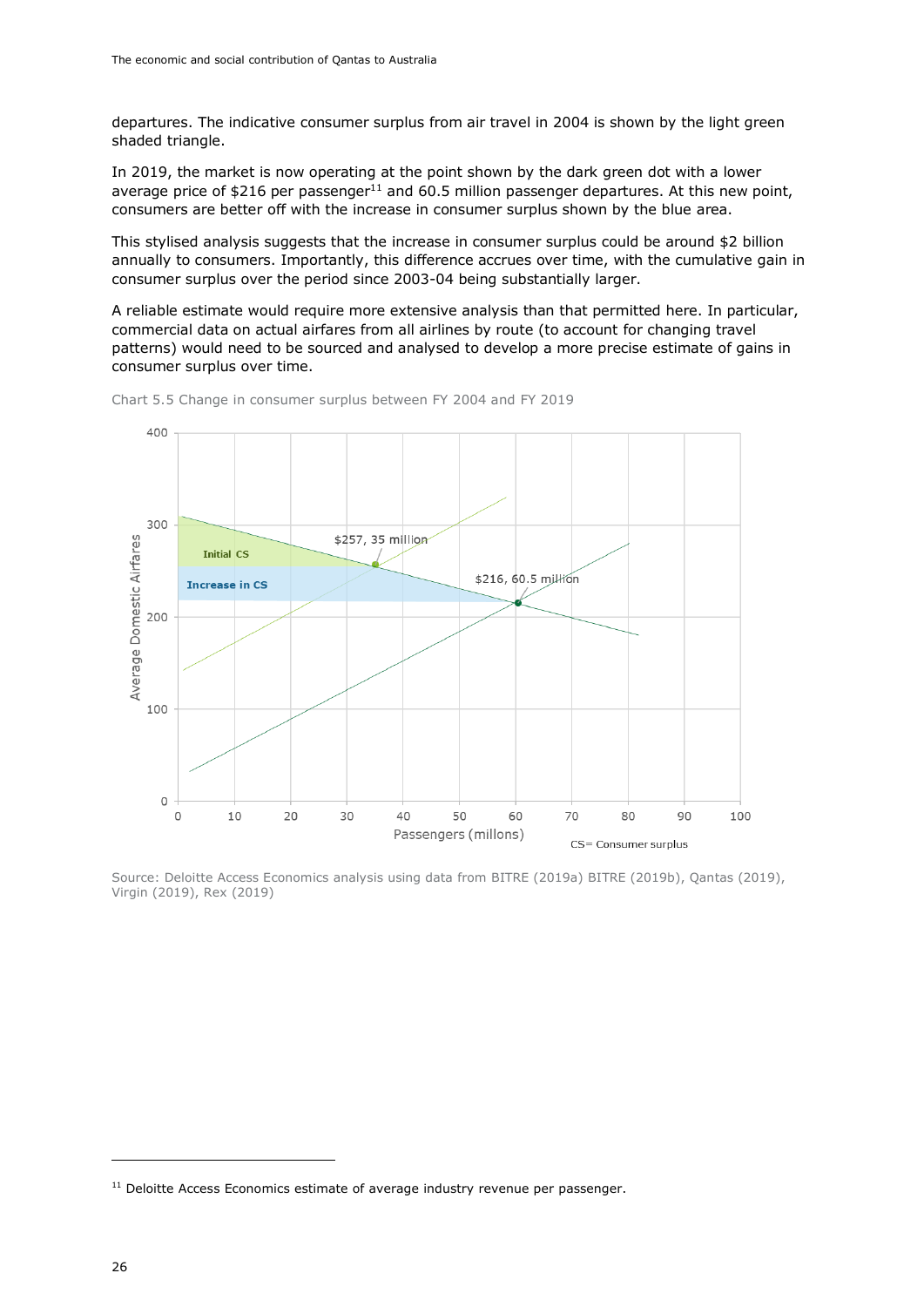#### <span id="page-29-0"></span>**5.4 The economic contribution of the 747**

The Boeing 747 has been a familiar fixture for Australians travelling overseas since it was introduced to the Qantas fleet in 1971. Since 1995 alone, Qantas Boeing 747s have completed over 330,000 flights and transported an estimated 89 million passengers to and from Australia.

Qantas was an early customer for the Boeing 747, ordering four aircrafts in 1967 with the first of these entering service in September 1971. In time, every major 747 variant would be operated by Qantas Airways at some point, including a period between 1978 and 1985 when they operated an all-747 fleet.<sup>12</sup>

In total, since 1995, Deloitte Access Economics estimates that almost 23 million international arrivals have come to Australia on Qantas Boeing 747 services (see [Chart 5.6\)](#page-29-1). While the volume travelling on the 747 was significant in the mid-1990s, it has fallen over time as Qantas has begun to transition to newer aircraft.



<span id="page-29-1"></span>Chart 5.6 Estimated international arrivals in Australia on Qantas Boeing 747s since 1995

Source: Deloitte Access Economics analysis drawing on Qantas data.

Over its lifetime, however, the Boeing 747 has contributed significantly to the Australian economy through its role in transporting international visitors to Australia.

International tourism expenditure data was used to estimate the economic contribution of Qantas' Boeing 747s since 1995 drawing on both the State Tourism Satellite Accounts published by Tourism Research Australia and the ABS Tourism Satellite Account. The State Tourism Satellite Account data is only available from 2006-07 therefore estimates of the relationship between tourism consumption and value added prior to this date are assumed to be equal to that in 2006- 07 for the purposes of this case study. $13$ 

Since 1995, **the cumulative economic contribution of international tourism expenditure facilitated by Qantas' Boeing 747 aircraft** is estimated to amount to approximately \$44 billion in value added in 2019 dollars. This represents an average of \$1.8 billion per year over this period. Of the cumulative contribution to value added, approximately \$22 billion was the result of direct spend in tourism-related industries while the remaining \$22 billion reflected indirect value added for upstream suppliers to the tourism sector.

<sup>12</sup> Australian Aviation (2018), *Long may she reign – Qantas to retire the Boeing 747.*

[<sup>&</sup>lt;https://australianaviation.com.au/2018/07/qantas-to-retire-the-boeing-747-in-2020/>](https://australianaviation.com.au/2018/07/qantas-to-retire-the-boeing-747-in-2020/)

<sup>&</sup>lt;sup>13</sup> The ABS Tourism Satellite Accounts are available prior to 2006-07. An analysis of these indicated that the ratio of direct tourism value added to consumption for international visitors in prior years remained similar to that in 2006-07.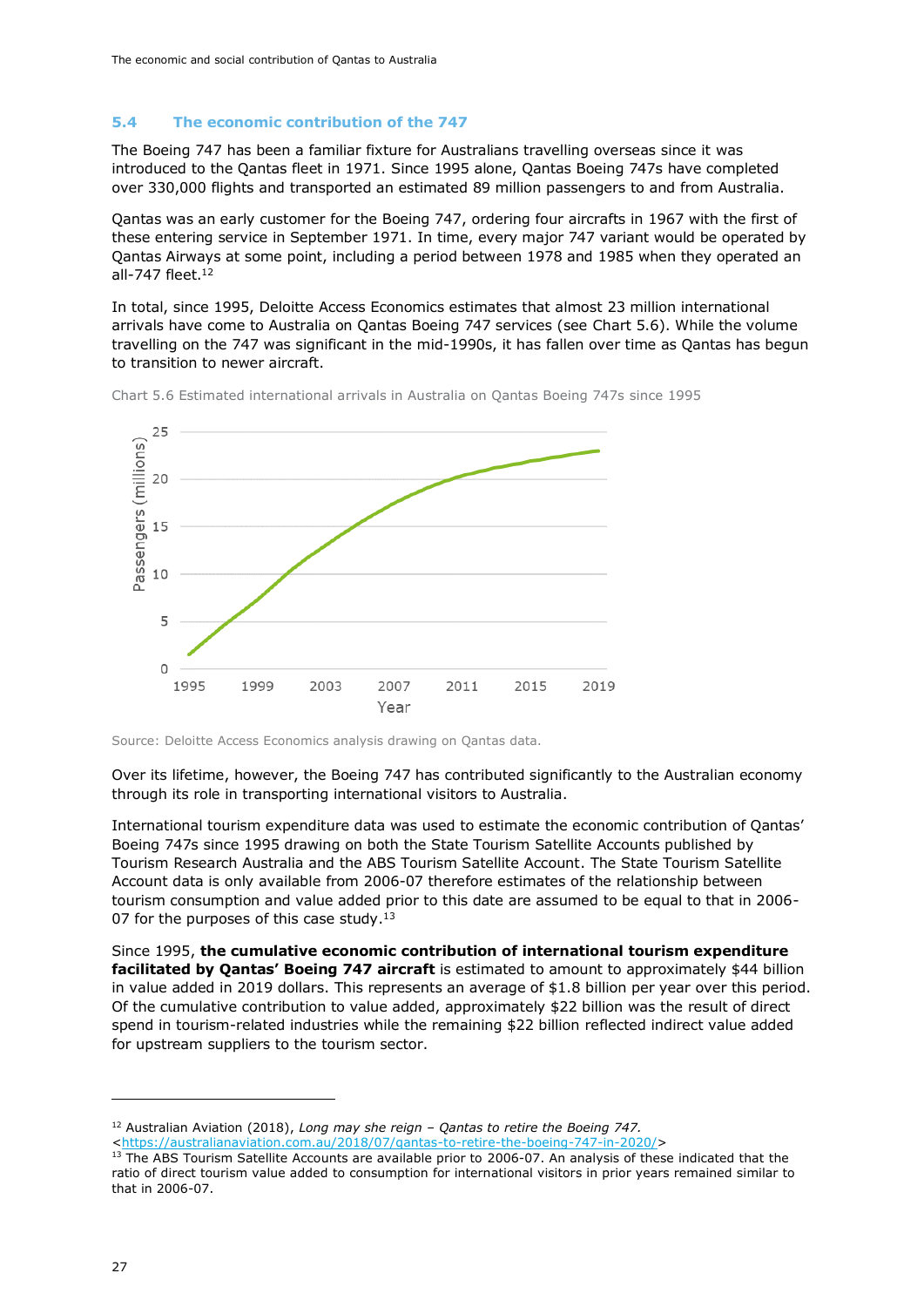### <span id="page-30-0"></span>**5.5 The role of the Qantas Group in facilitating air freight exports**

The Qantas Group plays a critical role in transporting freight nationally and internationally, both through the major ports and through supporting interstate and international freight exports from regional areas and Northern Australia.

Australian airfreight represented 21.5 per cent of the total value of freight imports and exports in 2017-18 but less than 1 per cent of total volume.<sup>14</sup> Air freight exports were estimated to be worth \$43.1 billion in 2018-19. While the precise value of air freight exports carried by Qantas is unknown, data from BITRE indicates that Qantas carried approximately 64,000 tonnes or 11 per cent of total outbound air freight in 2018-19.<sup>15</sup> If the air freight exports carried by Qantas had a similar value per tonne to the industry average, this suggests the value of air freight carried by Qantas would be approximately \$4.8 billion in 2018-19.

In 2018-19, Qantas facilitated a total of 100,000 tonnes of domestic air freight. Data from BITRE indicates that the total domestic air freight volume was 234,000 tonnes which suggests that Qantas facilitates around 43 per cent of total domestic air freight movements in Australia. This higher share in the domestic freight market is consistent with its higher share of domestic passenger movements. Overall, Qantas accounts for approximately 18 per cent of total Australian airfreight movements, both international and domestic.

Qantas Freight supports business in a number of regions, including Northern Australia. Many regional areas including those in Northern Australia rely on Qantas to ensure connectivity to domestic and international markets. In 2018-19, Qantas facilitated 169 tonnes of air freight exports in Northern Australia, which assuming a similar value per tonne to the industry average, would be valued at approximately \$54 million. In addition to facilitating exports from Northern Australia, Qantas is estimated to have facilitated approximately 700 tonnes of air freight imports, highlighting its role in enhancing connectivity for the region.

<sup>14</sup> Infrastructure Partnerships Australia, Oxford Economics, *International Airfreight Indicator* (2019). <https://infrastructure.org.au/wp-content/uploads/2019/03/2019-International-Airfreight-Indicatordigital.pdf>.

<sup>15</sup> The Qantas market share was estimated from BITRE, *International Airline Activity—Time Series* (2020). <https://www.bitre.gov.au/publications/ongoing/international\_airline\_activity-time\_series>.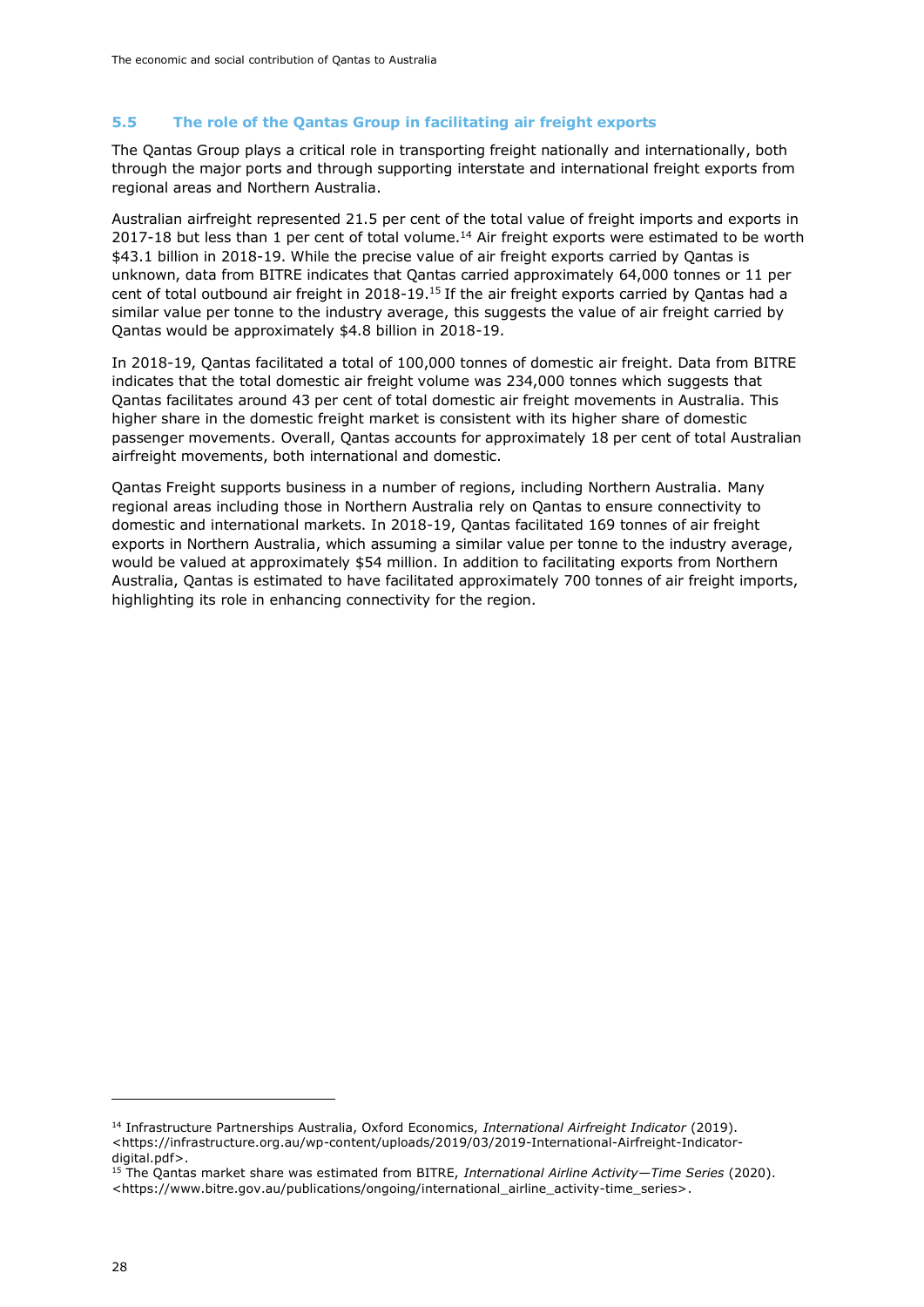# <span id="page-31-0"></span>Appendix A: Estimating the economic contribution of the Qantas Group

#### **Background**

Deloitte Access Economics was commissioned by the Qantas Group to examine the Qantas Group's contribution to the Australian economy. This report estimates the economic contribution of the Qantas Group at both the national, state and regional level in terms of value added and employment (FTE). Results are also disaggregated across the Qantas Group's business units of Qantas, Jetstar and Qantas Freight.

Economic contribution studies provide a snapshot of the contribution of a firm or industry at a particular point in time. The analysis uses common financial measures, such as revenue and cost of goods sold, to estimate a firm's direct value added to the Australian economy. Direct value added is calculated using the income approach to GDP, which builds up the value of a firm or sector's output by adding the returns to capital (measured in terms of GOS) and the returns to labour (measured as wages paid). That is, it estimates the total income generated, net of costs, through the activities of the entity being modelled.

While revenue is more commonly reported in financial accounts, direct value added provides a more accurate assessment of a firm's contribution to the overall economy because it nets out the value that is created by upstream industries. The direct contribution, therefore, isolates the value *created* by the Qantas Group. This approach is consistent with the framework used by the Australian Bureau of Statistics (ABS) in compiling the *Australian National Accounts*.

In addition to this direct component, economic contribution studies consider the interlinkages with other sectors of the economy through expenditure on intermediate inputs. This expenditure drives the indirect contribution to value added and is determined through Deloitte Access Economics' Regional Input-Output Model (DAE-RIOM).

Measuring the indirect contribution involves measuring the indirect or flow-on contribution of the Qantas Group's activities. This is the value added generated in upstream sectors of the economy that produce inputs to the airline's operation. The flow-on contribution is based on the Qantas Group's expenditure in these industries and the profit and wages that are generated as a result. A more detailed description of the methodology of economic contribution studies is provided in Appendix B.

#### **Data provided by the Qantas Group**

Qantas has provided Deloitte Access Economics with detailed profit and loss data for FY19. This data was disaggregated by the following business units:

- Qantas (incorporating domestic and international operations)
- Jetstar
- Qantas Loyalty
- Freight
- Corporate
- Unallocated/eliminated.

The revenue and expenditure numbers for Qantas Loyalty were aggregated with values from Qantas and are not analysed separately. While Qantas Loyalty generates substantial revenue through its own operations, the profitability of this business unit is determined primarily by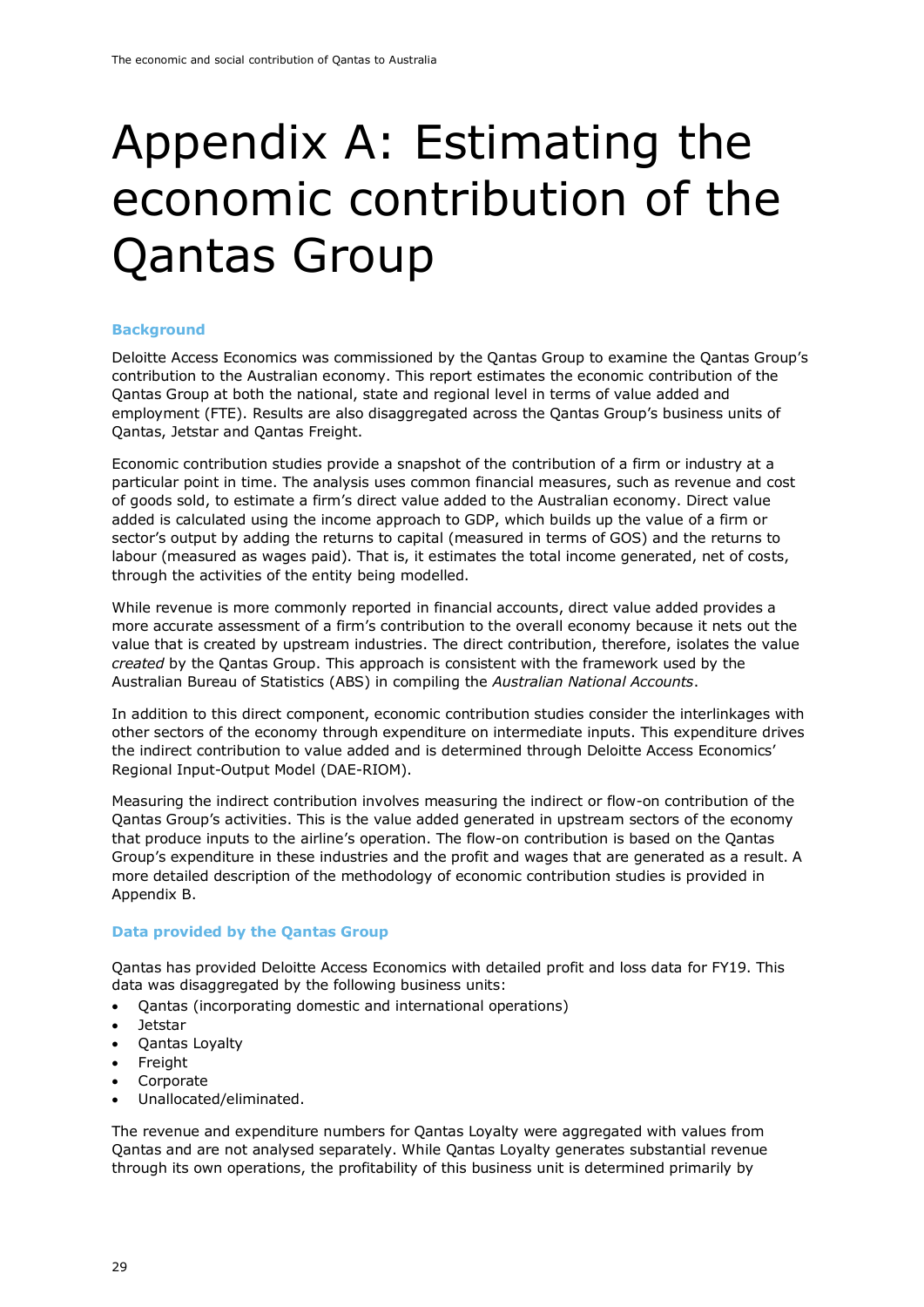demand for Qantas Points. This demand is closely tied to the overall performance of Qantas and it is, therefore, appropriate to aggregate these two business units.

The Corporate division's revenue and expenditure has been distributed across Qantas, Jetstar and Qantas Freight. The corporate division contributes to the organisation by providing strategic advice, managing finances and providing human resourcing support. While these functions are integral to any firm, the benefits and revenue associated with such services are accrued through other business units. As the revenue is accrued by these business units, the costs should also be distributed so as to accurately reflect the intermediate inputs required to generate revenue. As such, the costs of the corporate business unit have been distributed as per advice from Qantas, with 72% of costs being allocated to Qantas, Jetstar being allocated 22% and Freight 6%.

In determining the Qantas Group's indirect contribution to the Australian economy, expenditure on intermediate inputs has been allocated between expenditure occurring within Australia and that occurring internationally. The majority of the Qantas Group's expenditure on intermediate expenditure occurs in Australia, with more than half of its intermediate inputs sourced locally. The majority of the expenditure on inputs from outside Australia is attributable to jet fuel, commissions and selling costs and aircraft operating lease rentals.

#### **Methodology for calculating economic contribution by state**

The economic contribution of the Qantas Group by state has been determined by distributing the GOS generated by the company in Australia by passenger departure data. This departure data was disaggregated by Qantas and Jetstar and a weighted average of the two was used to distribute value added for Qantas Freight. The direct labour income was allocated to states based on their respective share of employment by business unit. Since direct value added includes both labour income and GOS, the relative share of states in direct value added will reflect a combination of their employment share and passenger share.

Similarly, the Qantas Group's expenditure on intermediate inputs is distributed by each state's estimated relevant industry share. For example, as NSW accounts for 32% of total activity in the transport and support services industry in Australia, this same share of the Qantas Group's expenditure on transport and support services is distributed to NSW. While this does not directly capture the geographical dispersion of the Qantas Group's activities (which would require more detailed purchase data), it is a relatively accurate approximation of this dispersion in lieu of this data.

The expenditure on intermediate inputs drives the indirect contribution for each state. In determining the contribution to value added and employment driven by the company's expenditure on intermediate inputs, Deloitte Access Economics has disaggregated the national Input-Output (IO) table for each individual state. This ensures that the industry structure of each state is accurately described, and the relevant economic activity is captured.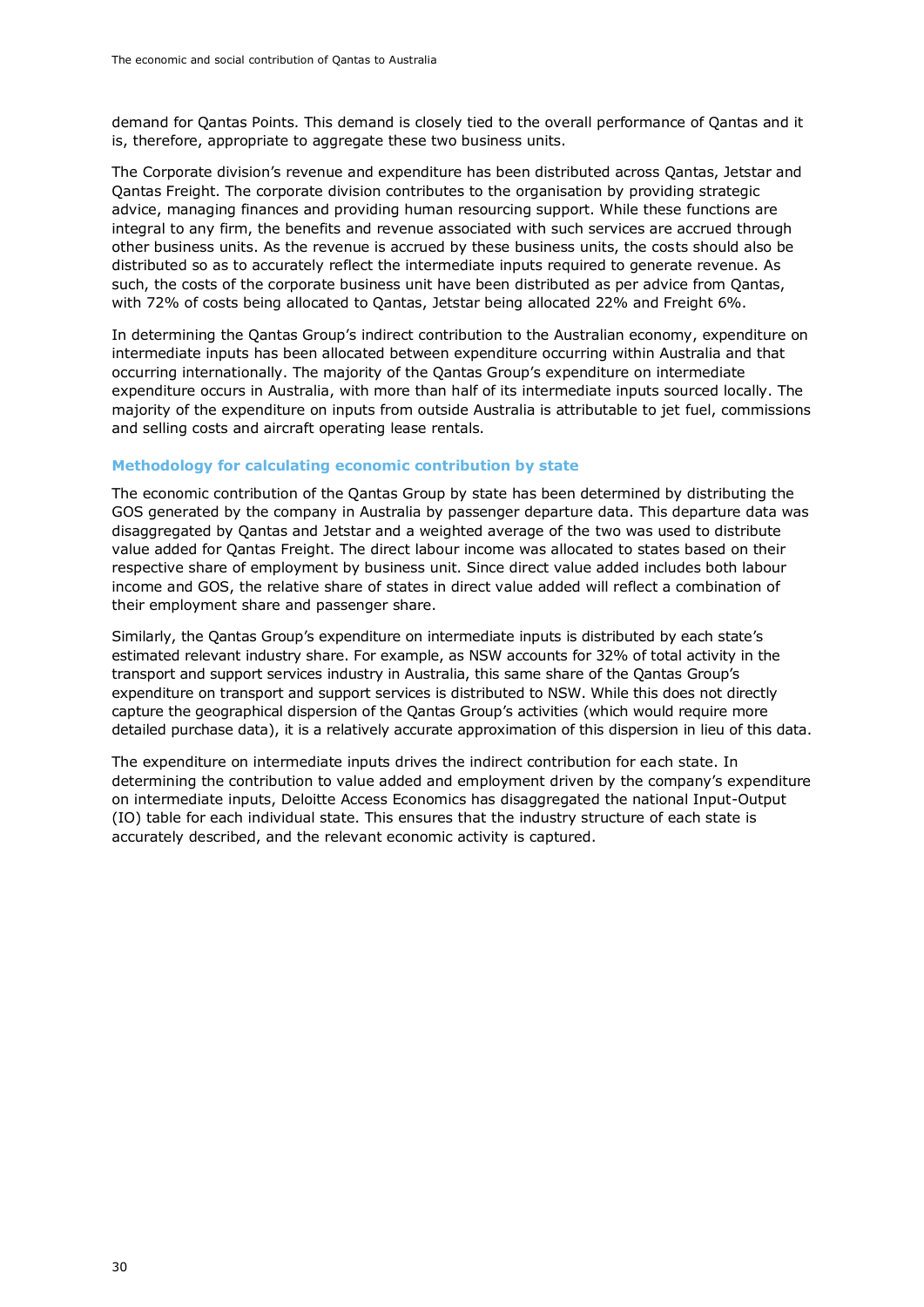# <span id="page-33-0"></span>Appendix B: Economic contribution approach

Economic contribution studies are intended to quantify measures, such as value added, exports, imports and employment associated with a given industry or firm, in a historical reference year. The economic contribution is a measure of the value of production by a firm or industry.

All direct, indirect and total contributions are reported in terms of GOS, labour income, value added and employment (with these terms defined in [0\)](#page-33-2).

<span id="page-33-2"></span><span id="page-33-1"></span>Definitions of economic contribution estimates

| <b>Estimate</b>                   | <b>Definition</b>                                                                                                                                                                                                                                                                       |
|-----------------------------------|-----------------------------------------------------------------------------------------------------------------------------------------------------------------------------------------------------------------------------------------------------------------------------------------|
| GOS                               | GOS represents the value of income generated by the entity's direct capital<br>inputs, generally measured as the earnings before interest, tax, depreciation, and<br>amortisation (EBITDA).                                                                                             |
| Labour income                     | Labour income is a subcomponent of value add. It represents the value of output<br>generated by the entity's direct labour inputs, as measured by the income to<br>labour.                                                                                                              |
| Value added                       | Value added measures the value of output (i.e., goods and services) generated<br>by the entity's factors of production (i.e., labour and capital) as measured in the<br>income to those factors of production. The sum of value added across all entities<br>in the economy equals GDP. |
| Employment (FTE)                  | Employment is a fundamentally different measure of activity to those above. It<br>measures the number of workers (measured in FTE terms) that are employed by<br>the entity, rather than the value of the workers' output.                                                              |
| Direct economic<br>contribution   | The direct economic contribution is a representation of the flow from labour and<br>capital committed in the economic activity.                                                                                                                                                         |
| Indirect economic<br>contribution | The indirect contribution is a measure of the demand for goods and services<br>produced in other sectors as a result of demand generated by economic activity.                                                                                                                          |
| Total economic<br>contribution    | The total economic contribution to the economy is the sum of the direct and<br>indirect economic contributions.                                                                                                                                                                         |

Source: Deloitte Access Economics.

#### **Definitional notes**

When calculating the GOS for a typical for-profit firm or industry, income streams from government (such as transfers or production subsidies) are excluded as they are a transfer of public funds, not reflective of income generated by the activities of the firm or industry.

Similarly, value added is typically calculated as GOS, plus labour income net of subsidies under the ABS Australian System of National Accounts (ABS 2013):

*A subsidy on a product is a subsidy payable per unit of a good or service. An enterprise may regard a subsidy as little different from sales proceeds. However, in the national accounts, subsidies are regarded as transfer payments from general government, enabling enterprises to sell their output for less than would otherwise be the case.*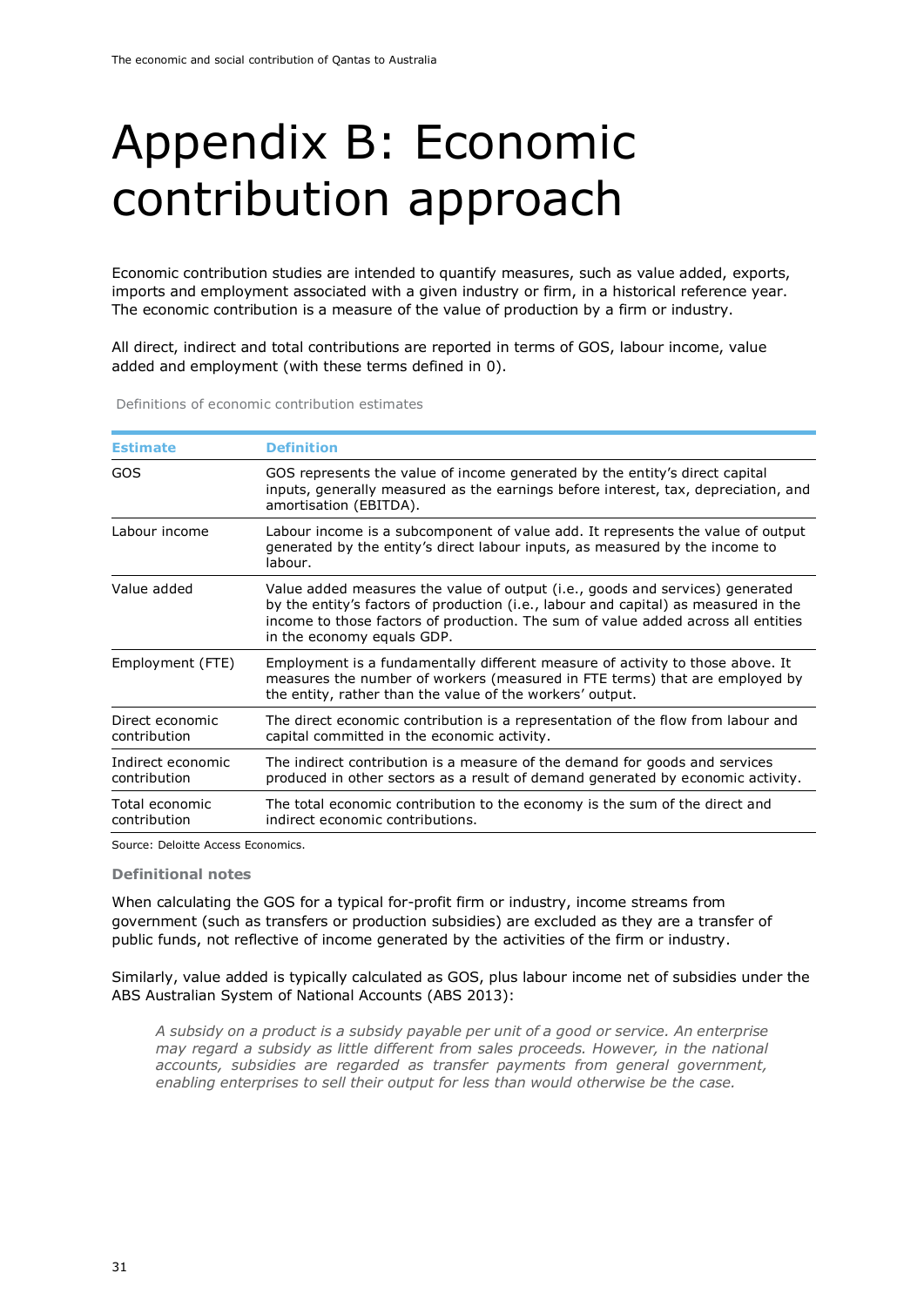#### **Value added**

The measures of economic activity provided by this contribution study are consistent with those provided by the ABS. For example, value added is the contribution the sector makes to total factor income and GDP.

There are a number of ways to measure GDP, including:

- **Expenditure approach**—Measures expenditure: of households, on investment, government and net exports and
- **Income approach**—Measures the income in an economy by measuring the payments of wages and profits to workers and owners.

Below is a discussion on measuring the value added by an industry using the income approach.

**Measuring the economic contribution—income approach**

There are several commonly used measures of economic activity, each of which describes a different aspect of an industry's economic contribution:

• **Value added** measures the value of output (i.e., goods and services) generated by the entity's factors of production (i.e., labour and capital) as measured in the income to those factors of production. The sum of value added across all entities in the economy equals GDP. Given the relationship to GDP, the value added measure can be thought of as the increased contribution to welfare.

Value added is the sum of:

- GOS represents the value of income generated by the entity's capital inputs, generally measured as the earnings before interest, tax, depreciation and amortisation (EBITDA).
- Tax on production, less subsidy provided for production. Note: Given the manner in which returns to capital before tax are calculated, company tax is not included or this would doublecount that tax. In addition, it excludes goods and services tax, which is a tax on consumption (i.e., levied on households).
- Labour income is a subcomponent of value added. It represents the value of output generated by the entity's direct labour inputs, as measured by the income to labour.

Figure A.1 shows the accounting framework used to evaluate economic activity, along with the components that make up *output*. Output is the sum of value added and the value of intermediate inputs used by the firm or industry.

The value of intermediate inputs can also be calculated directly by summing up expenses related to non-primary factor inputs.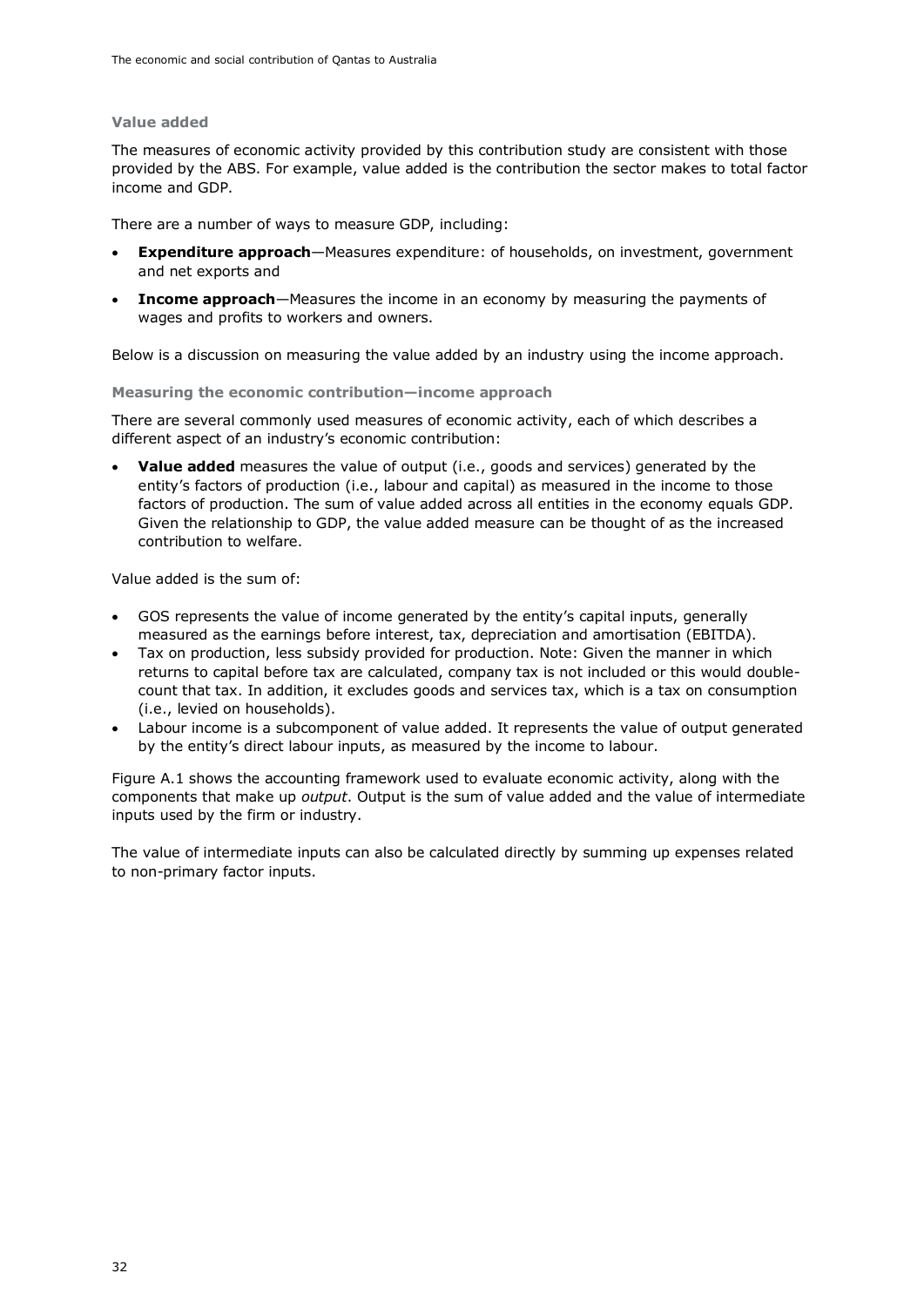<span id="page-35-0"></span>Figure A.1 Economic activity accounting framework



Source: Deloitte Access Economics.

Contribution studies generally estimate employment contributed by a sector. Employment is a fundamentally different measure of activity to those above. It measures the number of workers that are employed by the entity, rather than the value of the workers' output.

#### **Direct and indirect contributions**

The **direct** economic contribution is a representation of the flow of labour and capital in the entity.

The **indirect** contribution is a measure of the demand for goods and services produced in other sectors as a result of demand generated by the direct economic activity of the entity. Estimation of the indirect economic contribution is undertaken in an IO framework using ABS IO tables which report the inputs and outputs of specific sectors of the economy (ABS 2013).

The total economic contribution to the economy is the sum of the direct and indirect economic contributions.

#### **Limitations of economic contribution studies**

While describing the geographic origin of production inputs may be a guide to a firm or industry's linkages with the local economy, it should be recognised that these are the type of normal industry linkages that characterise all economic activities.

Unless there is unused capacity in the economy (such as unemployed labour), there may not be a strong relationship between a firm's economic contribution as measured by value added (or other static aggregates) and the welfare or living standard of the community. The use of labour and capital by demand created from the industry comes at an opportunity cost as it may reduce the amount of resources available to spend on other economic activities. This is not to say that the economic contribution, including employment, is not important. As stated by the Productivity Commission in the context of Australia's gambling industries: (Productivity Commission 1999):

*Value added trade and job creation arguments need to be considered in the context of the economy as a whole … income from trade uses real resources, which could have been employed to generate benefits elsewhere. These arguments do not mean that jobs, trade and activity are unimportant in an economy. To the contrary they are critical to people's well-being. However, any particular industry's contribution to these benefits is much smaller than might at first be thought, because substitute industries could produce similar, though not equal gains.*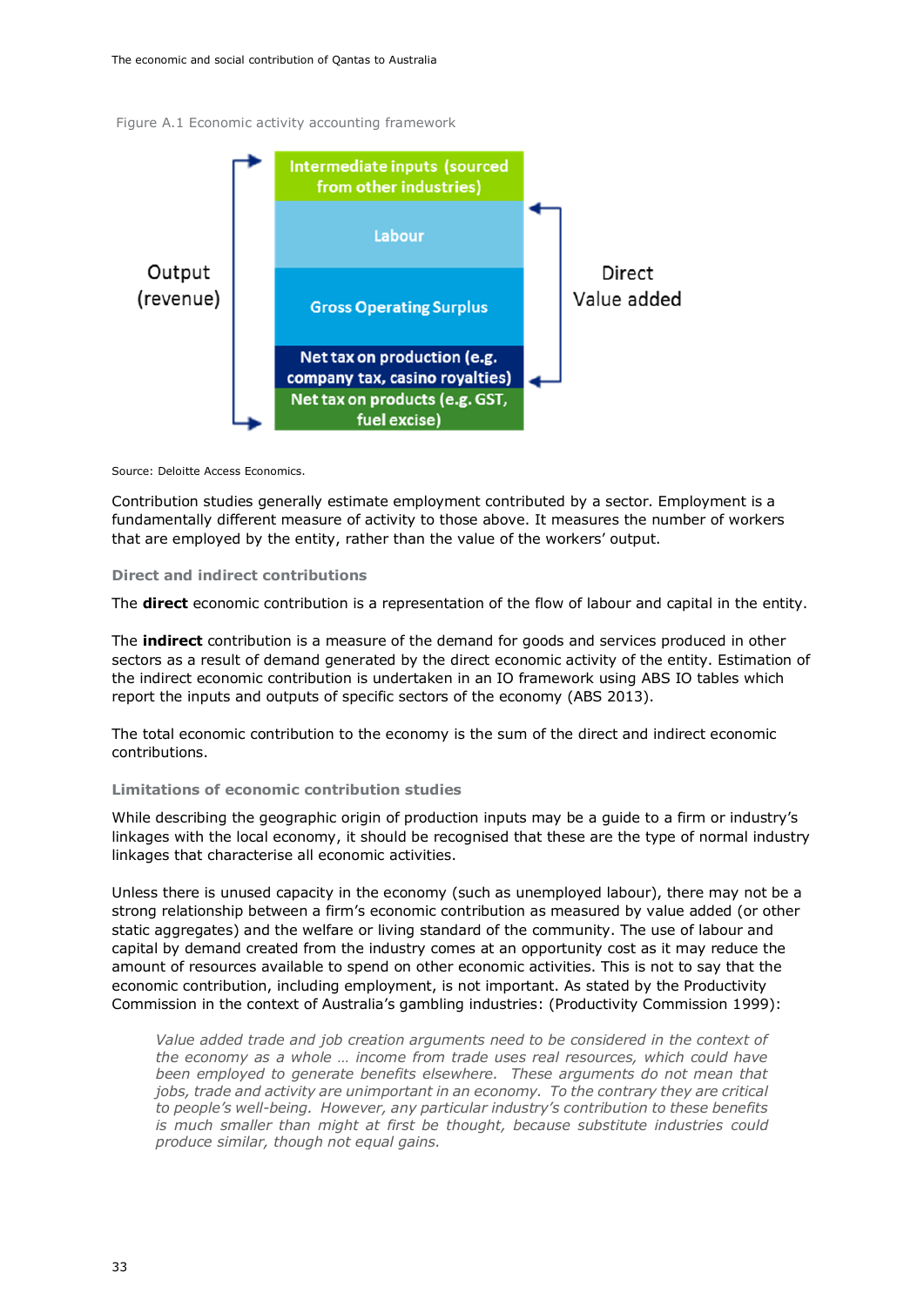In a fundamental sense, economic contribution studies are simply historical accounting exercises. No 'what-if,' or counterfactual inferences—such as 'what would happen to living standards if the firm or industry disappeared?'—should be drawn from them.

The analysis—as discussed in the report—relies on a national IO table modelling framework and there are some limitations to this modelling framework. The analysis assumes that goods and services provided to the sector are produced by factors of production that are located completely within the state or region defined and that income flows do not leak to other states.

The IO framework and the derivation of the multipliers also assume that the relevant economic activity takes place within an unconstrained environment. That is, an increase in economic activity in one area of the economy does not increase prices and subsequently crowd out economic activity in another area of the economy. As a result, the modelled total and indirect contribution can be regarded as an upper-bound estimate of the contribution made by the supply of intermediate inputs.

Similarly, the IO framework does not account for further flow-on benefits as captured in a more dynamic modelling environment like a Computable General Equilibrium (CGE) model.

#### **IO analysis**

IO tables are required to account for the intermediate flows between sectors. These tables measure the direct economic activity of every sector in the economy at the national level. Importantly, these tables allow intermediate inputs to be further broken down by source. These detailed intermediate flows can be used to derive the total change in economic activity associated with a given direct change in activity for a given sector.

A widely used measure of the spill-over of activity from one sector to another is captured by the ratio of the total to direct change in economic activity. The resulting estimate is typically referred to as 'the multiplier.' A multiplier greater than 1 implies some indirect activity, with higher multipliers indicating relatively larger indirect and total activity flowing from a given level of direct activity.

The IO matrix used for Australia is derived from the ABS 2016–17 IO tables, the latest available IO data at the time of the analysis. The industry classification used for IO tables is based on the Australian and New Zealand Standard Industrial Classification, with 114 sectors in the modelling framework.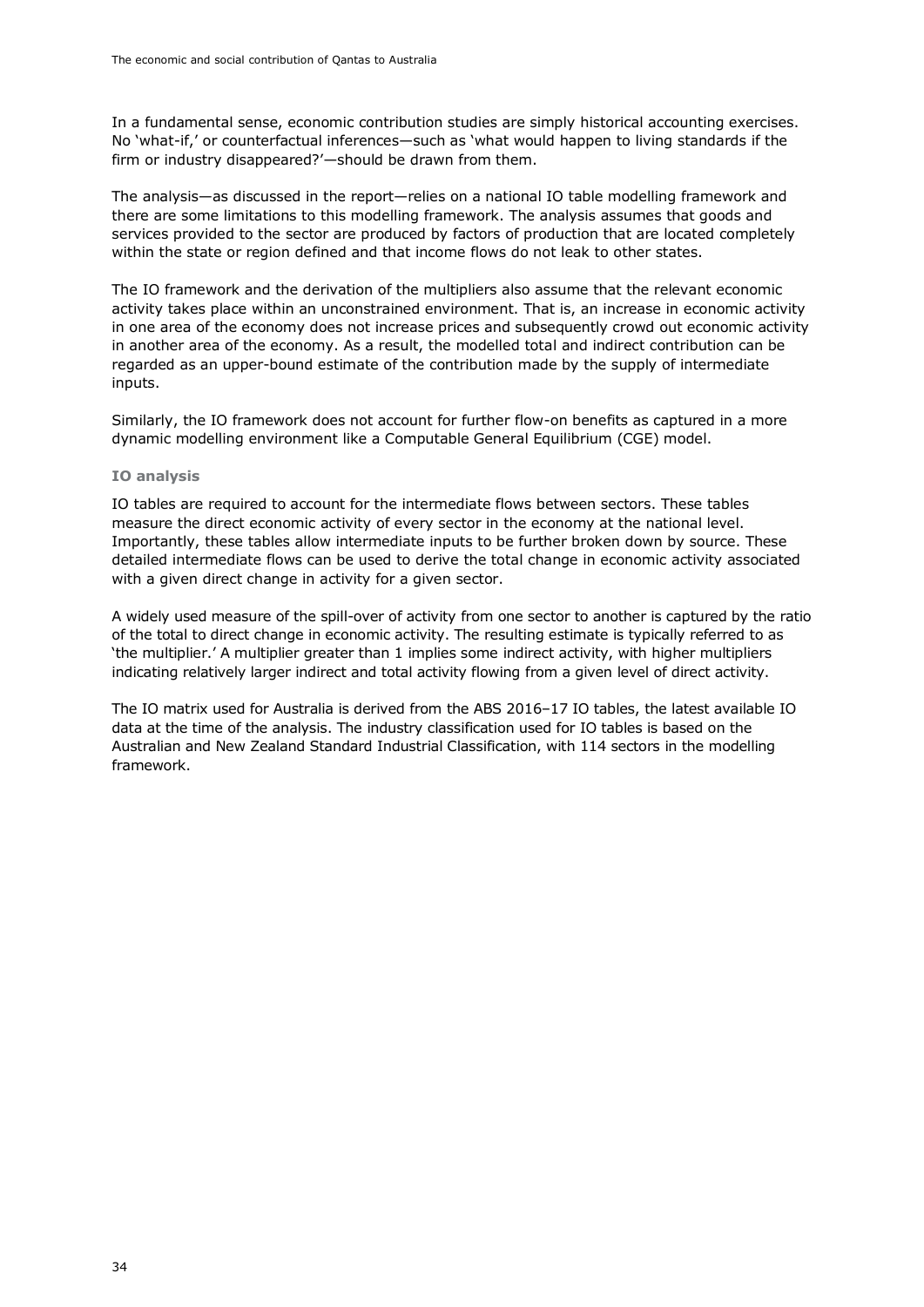### <span id="page-37-0"></span>Appendix B: Facilitated tourism contribution

Noting the vital role the Qantas Group plays in facilitating Australia's tourism industry, this analysis has also evaluated the economic contribution made through the Qantas Group's role in facilitating both domestic and international tourism.

#### **Methodology for calculating the facilitated contribution of domestic tourism**

Figure C.1 provides an overview of the process used to estimate the economic contribution of domestic tourism expenditure facilitated by the Qantas Group. In the first stage, market share information by route provided by the Qantas Group was matched to data on passenger numbers on each route from the Bureau of Infrastructure, Transport and Regional Economics (BITRE). This was used to calculate estimates of passenger numbers carried by Qantas and Jetstar on each route.

For the state and territory analysis, routes were aggregated to a state or territory level by attributing half the traffic on a route pair to each state. For example, 50% of traffic on the Sydney to Melbourne route was attributed to NSW and 50% to Victoria. This was then used to estimate a market share of all aviation relation travel carried by Qantas and Jetstar by state ,separately for both interstate and intrastate travel.

In the second stage, to calculate state level expenditure, information on average expenditure per night from the TRA National Visitor Survey (2017) was combined with other data from TRA on visitor numbers travelling interstate and intrastate by air.

<span id="page-37-1"></span>Overview of methodology for estimating the domestic tourism contribution



Source: Deloitte Access Economics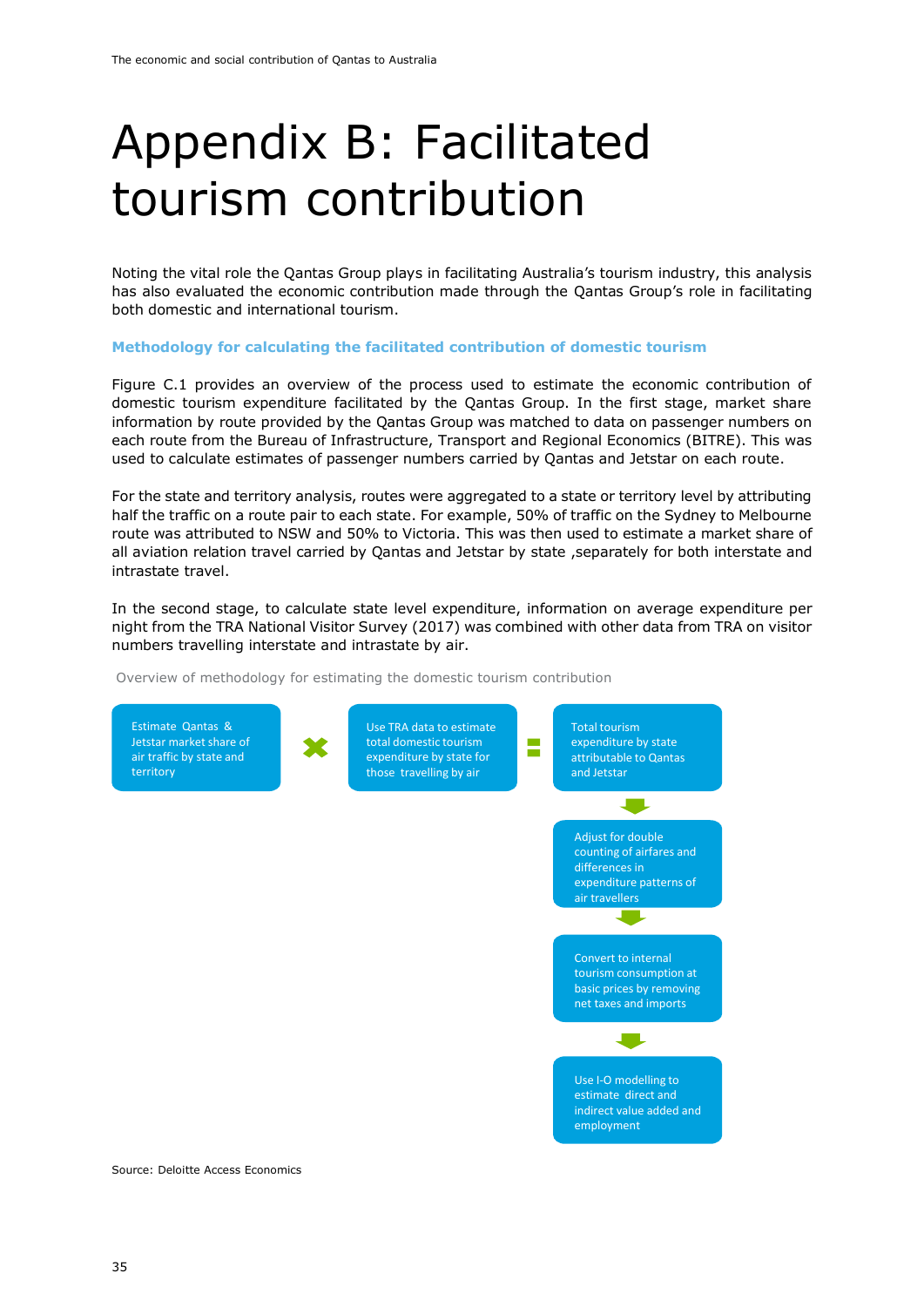In the third stage, estimates of market shares by state are multiplied by total tourism expenditure for air travellers (calculated in the second stage) to develop estimates of total tourism expenditure attributable to Qantas and Jetstar for both interstate and intrastate travel.

For the regional analysis, routes were aggregated to a regional level by aggregating passenger flows to each airport within the region. To calculate regional expenditure, information on average expenditure per night from the TRA National Visitor Survey (2017) was combined with other data from TRA on visitor numbers and visitor nights for those travelling interstate and intrastate by air.

This data is then subject to some further adjustments in the fourth stage to ensure it is consistent with the expenditure profile of airline travellers, noting that expenditure estimates are based on all domestic tourists not just airline travellers.

- First, all expenditure on domestic airfares is excluded to avoid double-counting expenditure already included in the economic contribution of the Qantas Group.
- Second, expenditure on vehicle maintenance and repairs is excluded on the basis that this is more likely to be incurred by those on driving holidays.
- Finally, expenditure on fuel is reduced to the average amount per day incurred by international tourists as those travelling by air are expected to spend less on fuel than those travelling to a destination by car. These assumptions are likely to be conservative because it is likely that air travellers have a higher average expenditure per night than those travelling by car or bus.

The next stage involves adjusting tourism expenditure, which is recorded in purchaser prices to internal tourism consumption at basic prices by removing the impact of imports and net taxes on production and adjusting for imputed consumption. Finally, input-output modelling, which draws on the State Tourism Satellite Accounts published by Tourism Research Australia is used to estimate direct and indirect value added and employment.

#### **Methodology for calculating the facilitated contribution of international tourism**

A similar procedure was used to estimate the economic contribution of international tourism facilitated by the Qantas Group. The various stages in this process are outlined in Figure C.2 below.

Estimating the market share of Qantas and Jetstar is more complicated in the case of international tourism. While BITRE has information on airline travel by route, this does not map neatly to country of origin for some countries and does not account for differences in the ratio of foreign to local residents carried by different airlines.

The market share of Qantas and Jetstar by country of origin was estimated by using airline share data by country of origin reported by Tourism Research Australia.

In the second stage, this data was multiplied by estimates of expenditure (excluding prepaid airfares and package tours) by country of origin for inbound tourist arrivals for each state and region from TRA. The resulting estimates reflect the total international tourism expenditure for each state attributable to tourists travelling on Qantas or Jetstar.

The next stage involves adjusting this expenditure to exclude expenditure on international and domestic airfares in Australia to avoid double counting any expenditure included as part of the economic contribution of the operations of the Qantas Group. As for the domestic tourism expenditure, this was then converted to tourism consumption at basic prices and then converted to estimates of direct and indirect value added and employment using multipliers derived from the State Tourism Satellite Accounts.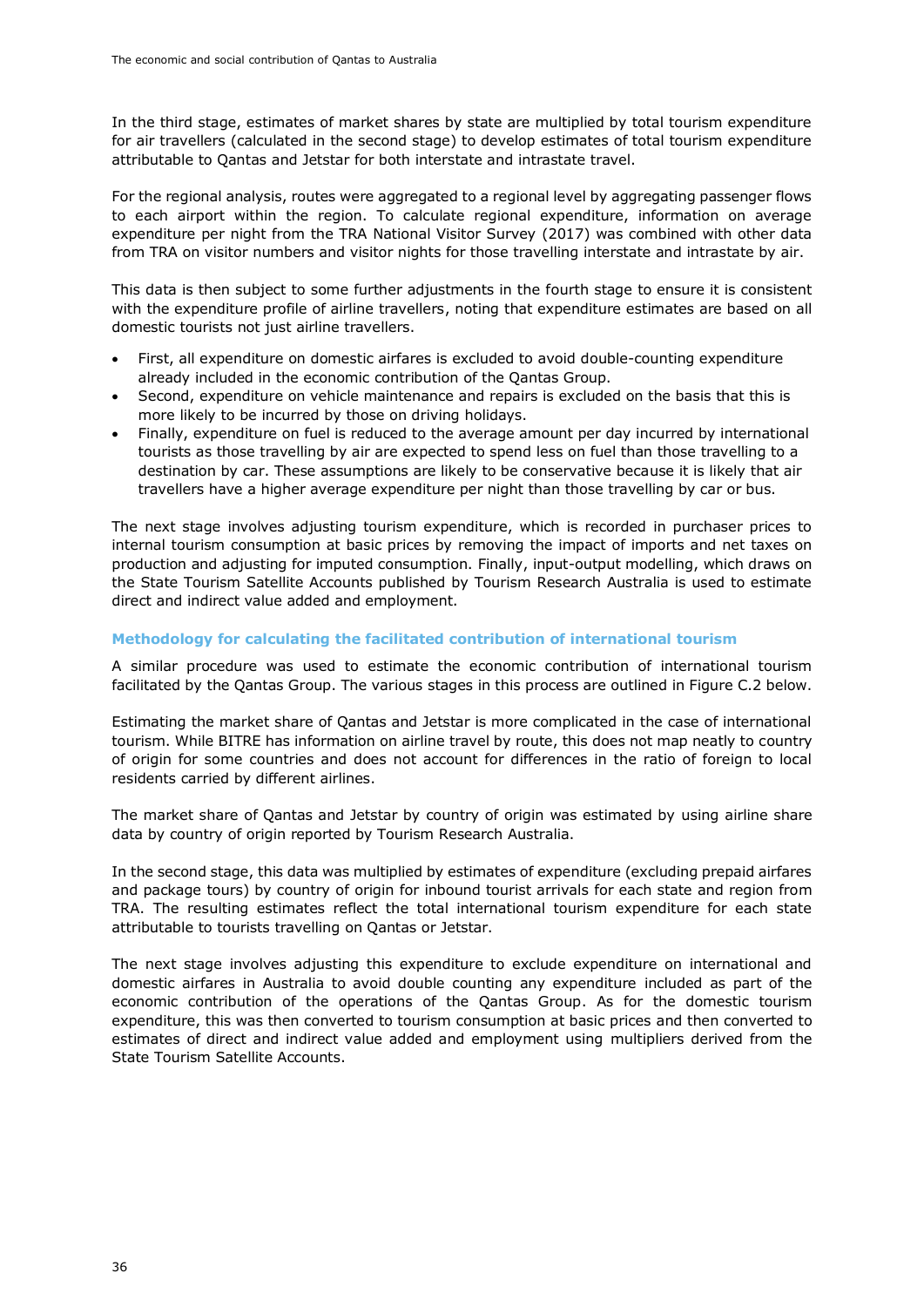<span id="page-39-0"></span>Overview of methodology for estimating the international tourism contribution



Source: Deloitte Access Economics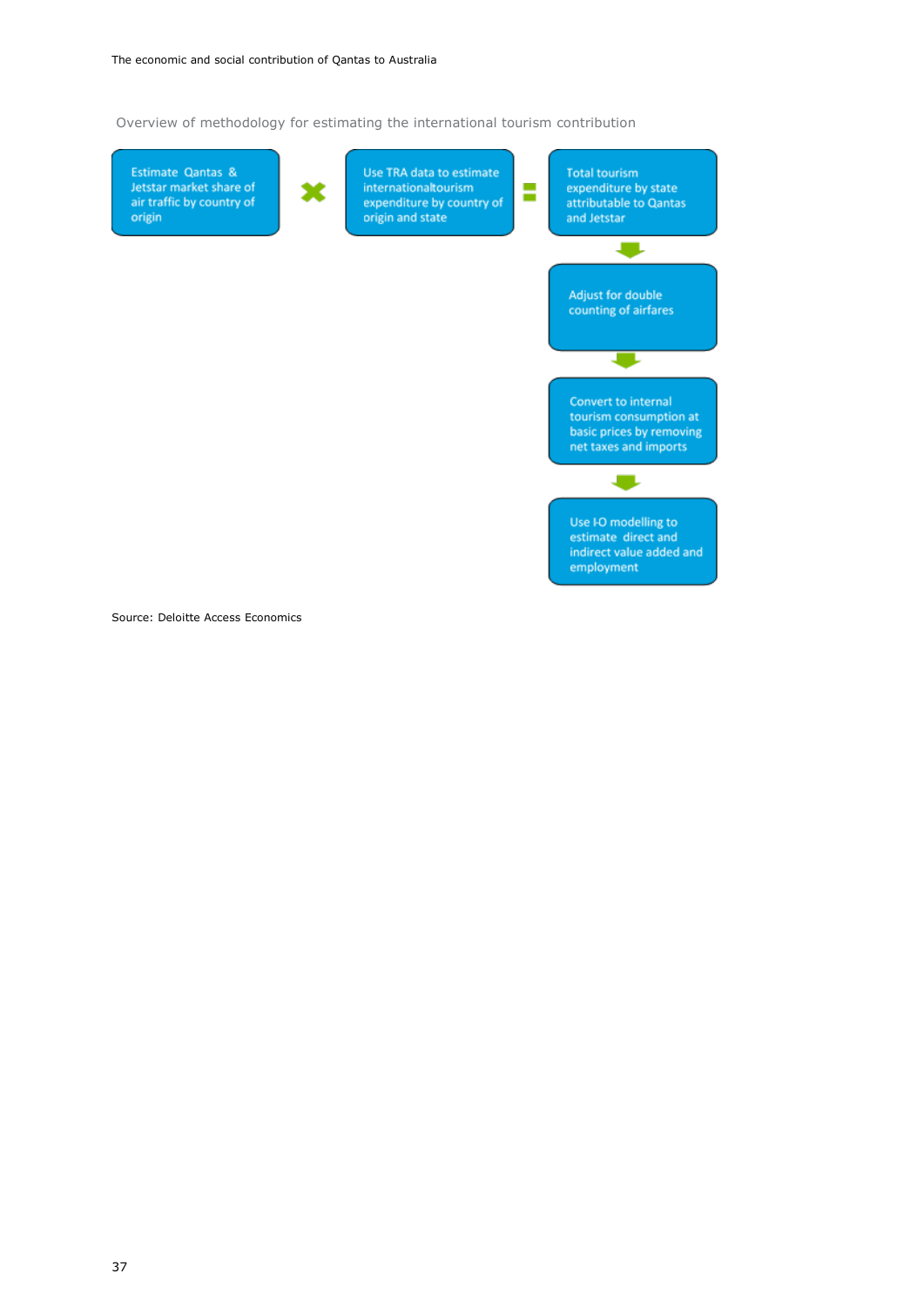### <span id="page-40-0"></span>Limitation of our work

#### <span id="page-40-1"></span>**General use restriction**

This report is prepared solely for the internal use of the Qantas Group. This report is not intended to and should not be used or relied upon by anyone else and we accept no duty of care to any other person or entity. The report has been prepared for the purpose of estimating the economic and social contribution of the Qantas Group in FY19. You should not refer to or use our name or the advice for any other purpose